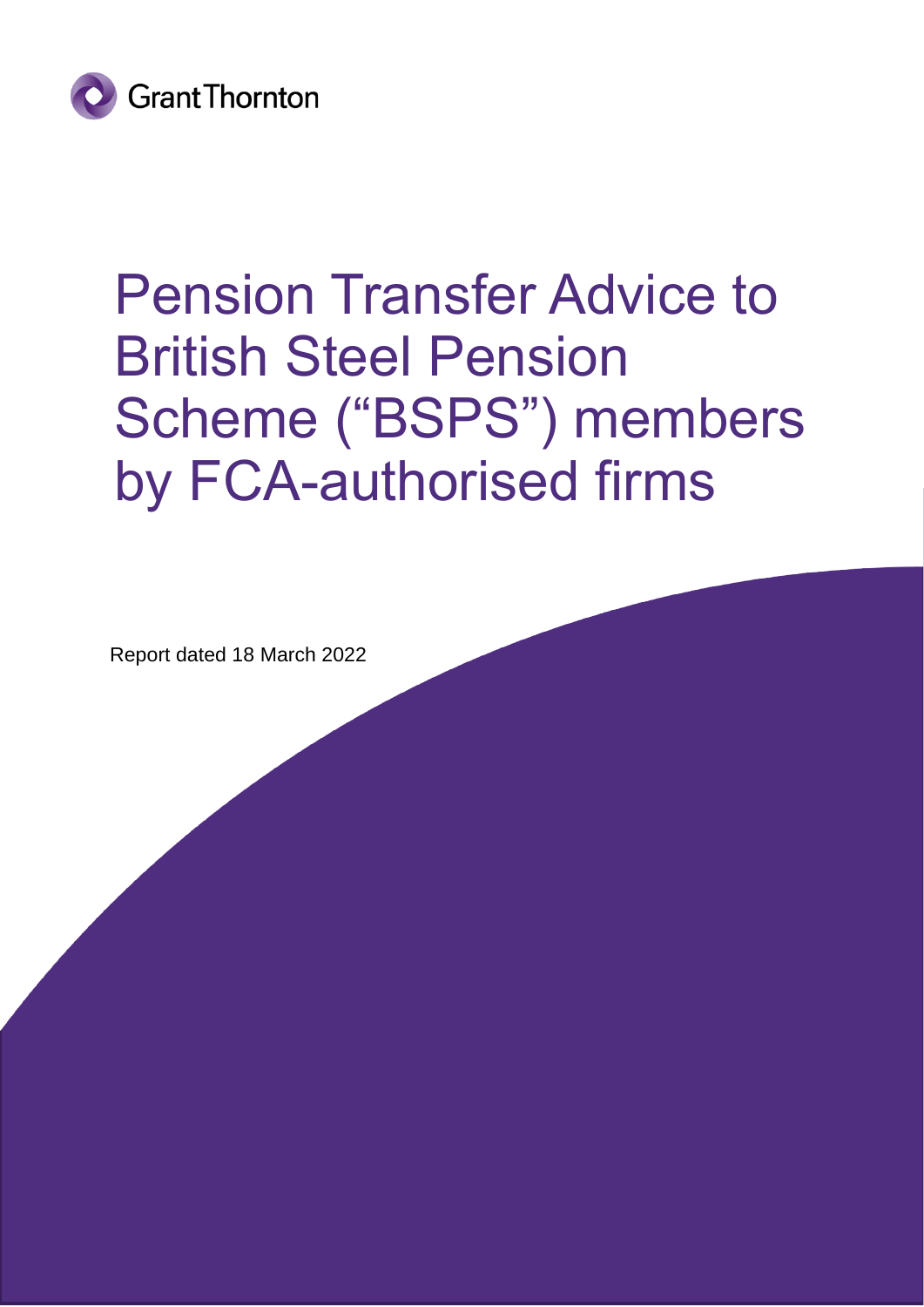# **Contents**

|                                                        | Introduction          | 3  |
|--------------------------------------------------------|-----------------------|----|
| 2                                                      | Background            | 6  |
| 3                                                      | Response to questions | 9  |
| Appendix I Extracts from COBS                          |                       | 45 |
| Appendix II Competency of Pension Transfer Specialists |                       | 48 |
| Appendix III Documents and correspondence relied upon  |                       | 49 |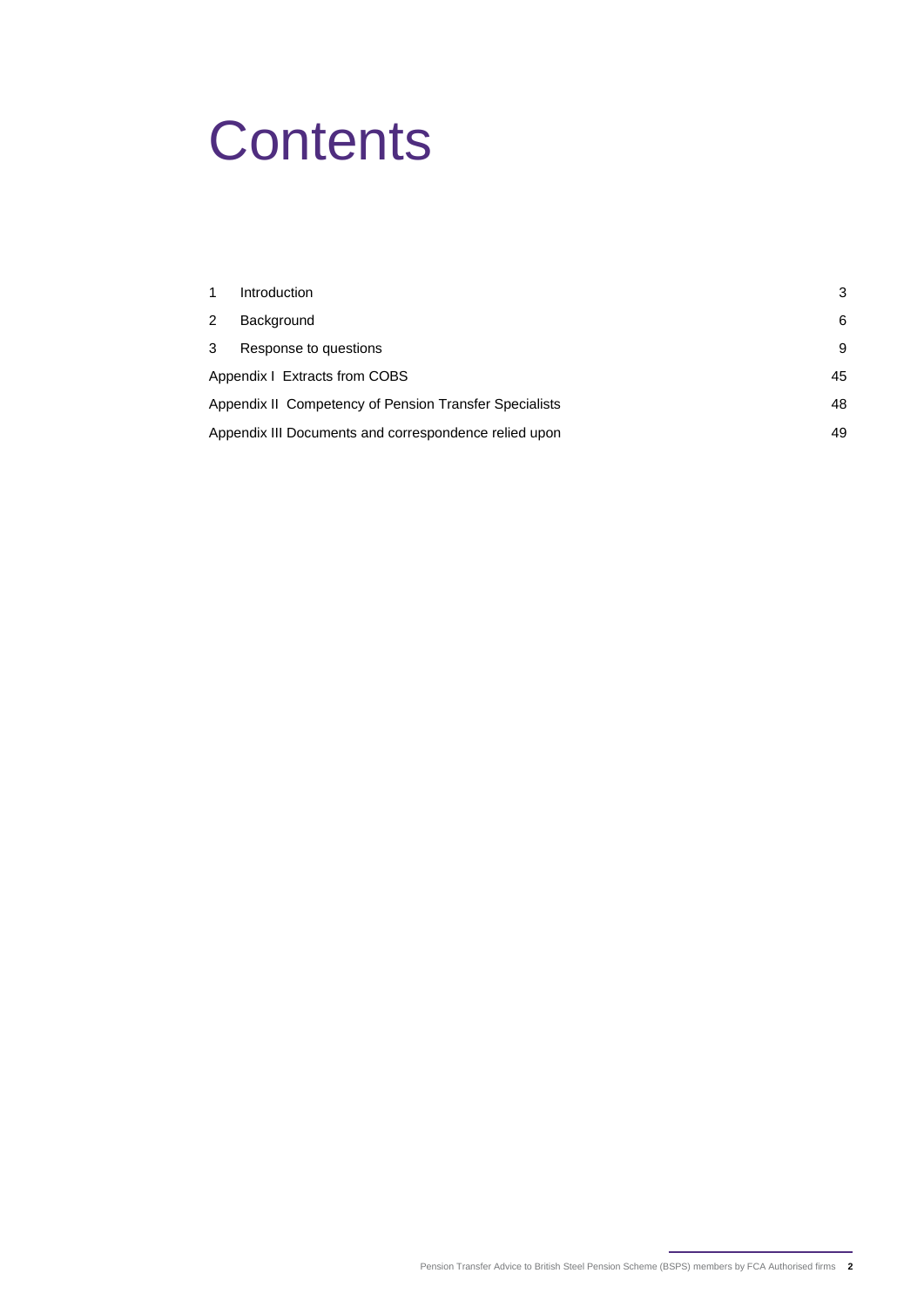# <span id="page-2-0"></span>1 Introduction

## **INSTRUCTIONS**

- 1.1 We have been instructed by the Financial Conduct Authority ("FCA") to prepare a report which analyses the information available to pension transfer specialists ("PTS")/advisers and British Steel Pension Scheme ("BSPS") members during the "Time to Choose" period, and which sets out the steps a competent and reasonable PTS should have taken, in this period, when advising BSPS members and identify any changes that occurred during that period.
- 1.2 For the purposes of this report, we consider a competent PTS to be one who meets the criteria laid out in Appendix II in respect of relevant qualifications and experience, as required by the FCA.
- 1.3 In preparing this report, we have considered and relied upon the documents and correspondence listed in Appendix III.
- 1.4 Specifically, we have been instructed to address the following questions: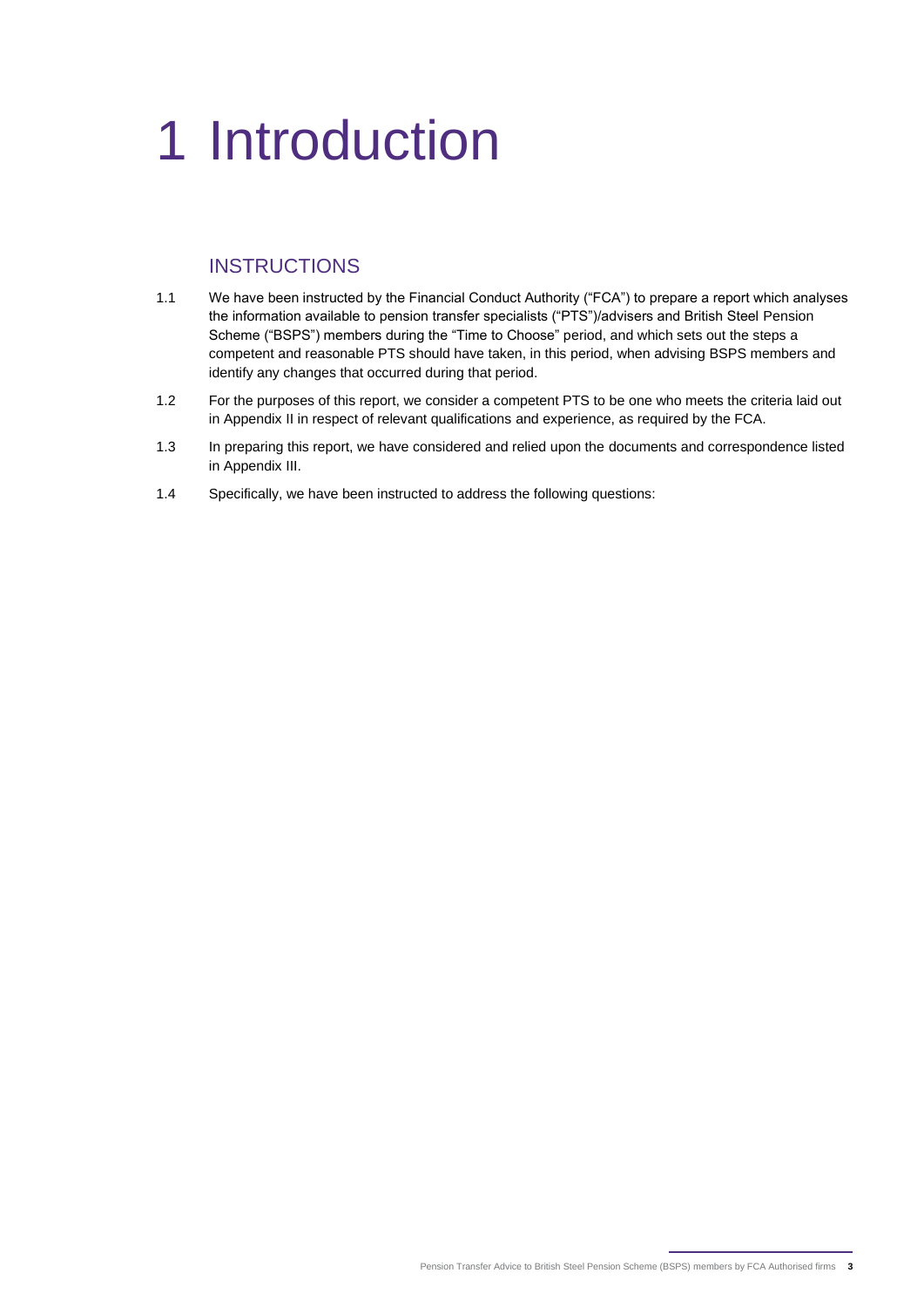#### **Risks of a transfer**

**Question 1:** What steps should a reasonable pension transfer specialist have taken to assess the specific risks of transfer from BSPS? Please do this by reference to the information available about:

- a the (general) risks of a pension transfer
- b the (general) risks of a DC scheme
- c the specific risks of remaining in the BSPS scheme (PPF option) and
- d the risks of transfer to the BSPS2 scheme.

**Question 2:** In particular:

- a What information or documents should have been obtained, in order to properly understand the risks of transfer (in general) from BSPS to BSPS2, the PPF or to a DC scheme
- b (Having regard to the information required by COBS 9.2.2R(2) and (3)), what further information should a reasonable PTS have obtained in order to advise a member, depending on their financial situation and investment objectives?
- c What should a reasonable PTS have said or done, in the absence of information (whether because the information was unavailable or contradictory or uncertain) about the options available at the time of the advice?

**Question 3:** On the basis of having the information identified above in question 1 please explain:

- a What particular risks (other than the general risks of a transfer you have identified in response to Q 1 above) of transfer to a DC scheme should a reasonable adviser have identified?
- b What particular risks of (i) staying in the scheme and moving into the PPF or (ii) moving to BSPS2 should a reasonable adviser have identified?
- c What particular risks (if any) might arise depending on the member's circumstances (eg age, state of health, vulnerability)?

#### **Assessing suitability**

Having regard to the FCA's guidance in COBS 19.1.6G, COBS 19.1.7G, 19.1.7AG, 19.1.7B and the suitability requirements in COBS 9 and industry standards as in force at the time, when giving a personal recommendation:

- a **Question 4:** What reasonable steps should a PTS have taken to comply with the requirement in 9.2.2R(1) to ensure that the recommendation is suitable, and that:
	- i the firm has a reasonable basis for believing that the client has the necessary knowledge and experience to understand the risks involved in the pension transfer
	- ii the firm has a reasonable basis for believing that the client can financially bear the risks of transfer to achieve their investment objectives
- b **Question 5:** What reasonable steps a PTS should have taken to assess the suitability of the BSPS2 or PPF options for the client.

#### **Examples of suitable personal recommendations**

**Question 6:** Having regard to the suitability requirements in COBS 9 and COBS 19 and industry standards as in force at the time, and taking into account your experience carrying out BSPS file reviews, when giving a personal recommendation, provide illustrative examples of:

- a The range of client types (taking into account age, marital and employment status and explaining attitude to transfer risk, financial experience, their financial situation, plans for retirement income and expenditure and knowledge and experience) to whom a reasonably competent PTS would (absent special circumstances) have recommended transfer out of the BSPS to a DC scheme;
- b The range of client types to whom a reasonably competent PTS may not have recommended to transfer out of the scheme.

Please explain why transfer is suitable for clients referred to in (a) but not those in (b) and where the line may be drawn between the clients in each paragraph.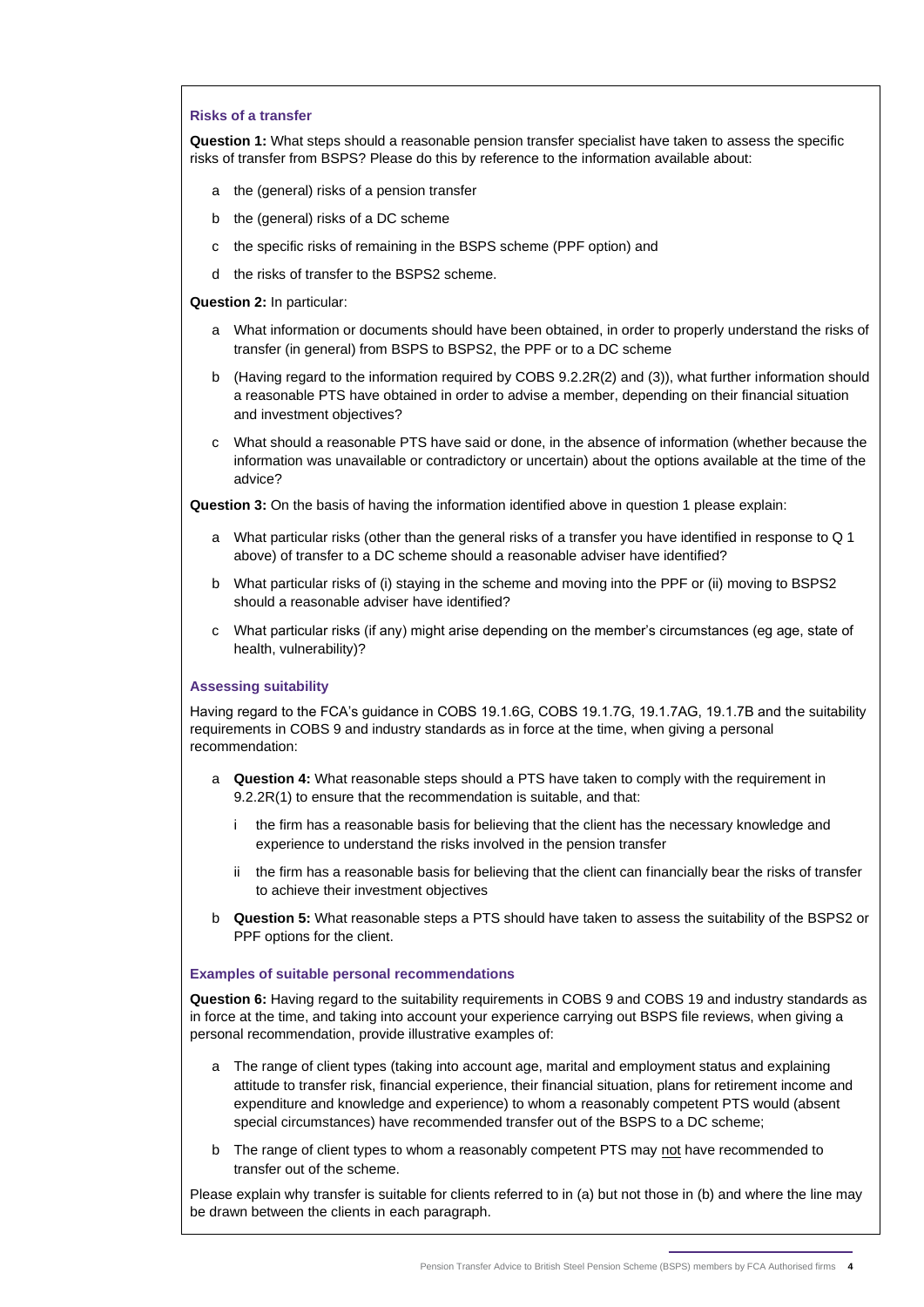#### **Communications with the client**

Having regard to any relevant guidance including COBS 19.1.7AG and COBS 19.1.7BG at the time

**Question 7:** What should a PTS have told a client in relation to the risk of transfer:

- a to comply with the requirement in COBS 19.1.2R to provide the client with information about the specific benefits and options under the ceding scheme and the effect of replacing them with the benefits and options in the proposed scheme to ensure that the client understands the comparison between the benefits of both PPF and BSPS2 and transferring to a DC scheme; and
- b What additional information would you expect to be included in a suitability report to explain the advantages and disadvantages of transfer (COBS 19.1.8G) to a DC scheme vs the PPF/BSPS2 options.

**Question 8:** What other material information would you have expected to have been disclosed in relation to the Time to Choose options and the circumstances surrounding BSPS at the time?

#### **Change over the relevant period**

**Question 9:** Taking into account the timing of member communications during the Time to Choose period:

- a What impact would any new information from BSPS trustees have had on your analysis above?
- b What impact would any new information from the FCA or other regulators had during the time period?
- c Please indicate what information would likely have a substantive impact and the relevant time period.
- 1.5 If further information is produced and brought to our attention after publication of this report, we reserve the right to revise our opinions as appropriate.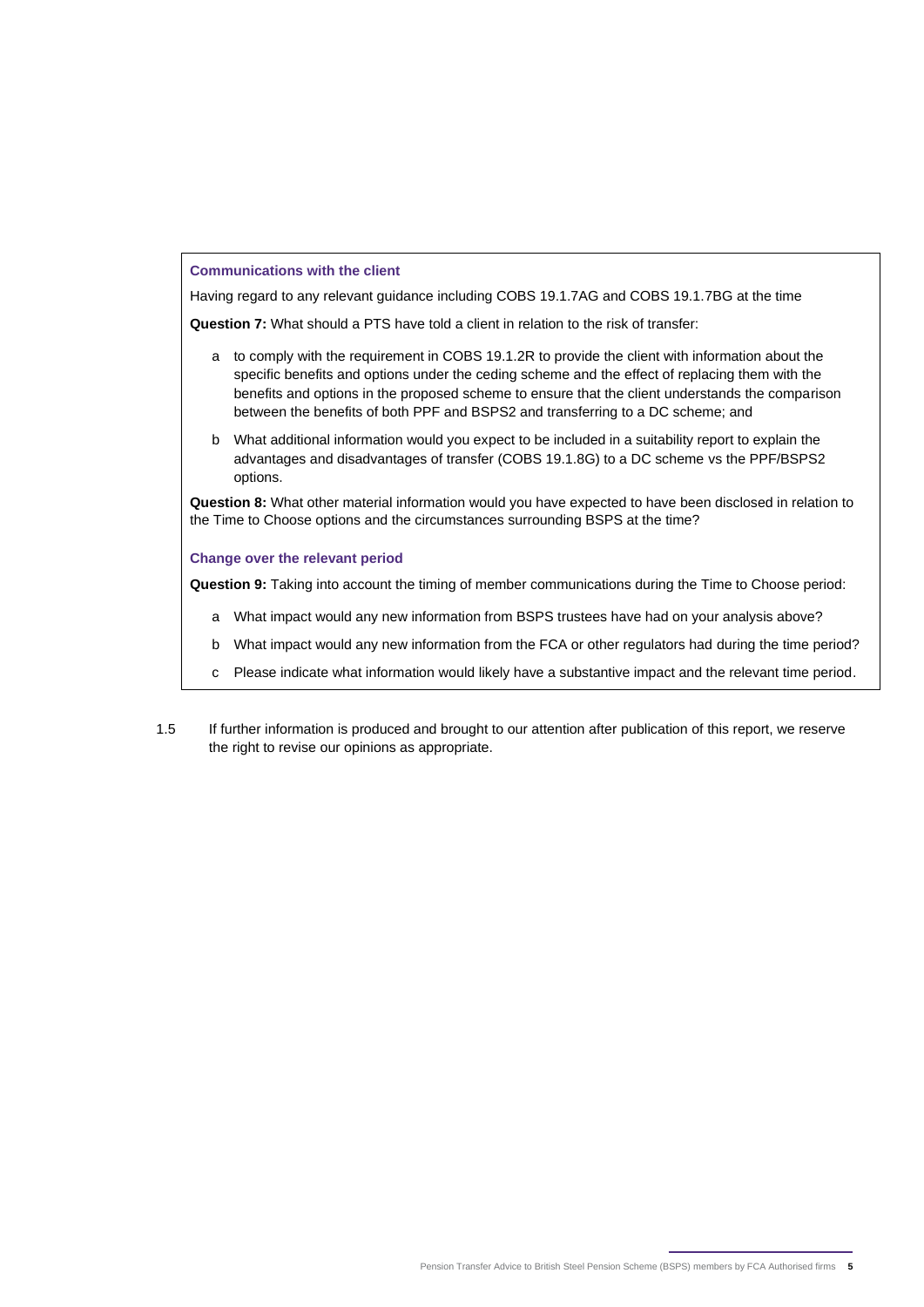# <span id="page-5-0"></span>2 Background

# THE BRITISH STEEL PENSION SCHEME ("BSPS")

- 2.1 The BSPS, established after the privatisation of British Steel, was a defined benefit ("DB") pension scheme, which provided members with a safeguarded inflation proof income for life. The income level from a DB pension scheme is a prescribed amount, calculated by reference to the member's number of years' service and final salary (at the date of taking benefits or leaving the scheme). In 2007, Tata Steel UK Limited ("TSUK") became the owner of British Steel and sponsor of the BSPS, which was one of the largest DB schemes in the UK, with c.130,000 members. According to December 2015 figures, the scheme had assets of £13.3 billion and liabilities of c.£14 billion, so had an estimated deficit of around £700 million on a technical provisions basis.<sup>1</sup>
- 2.2 In March 2016, in the face of adverse conditions in the global steel market, the TSUK board announced that it would explore strategic alternatives for its UK business, including the potential sale of the business as a whole or in parts. $2$  This announcement attracted responses from many different stakeholders and public bodies, and the Government launched a consultation in May 2016 to explore what might be done to help the BSPS. Following agreement between TSUK and trade union representatives, in March 2017 the BSPS was closed to future accrual, meaning that no new members could join and existing members could no longer build further benefits.
- 2.3 In May 2017, the Pensions Regulator ("TPR") and the Pension Protection Fund ("PPF") announced that they had agreed, in principle, to the key terms of a Regulated Apportionment Arrangement ("RAA") in relation to BSPS. Following TPR clearance in August 2017, it was publicly announced in September 2017 that TPR had granted formal approval for the BSPS to enter into a RAA. TSUK agreed to establish a new pension scheme ("BSPS2"), and to pay £550 million; to be divided between PPF and BSPS2.

# REGULATED APPORTIONMENT ARRANGEMENT ("RAA")

2.4 In the event that a sponsoring employer of a DB pension scheme is at serious risk of insolvency (as was the case with TSUK), the Pensions Regulator will typically work closely with the employer, scheme trustees and PPF to identify and achieve the best available outcome for the scheme. Under pensions law, an RAA is a restructuring mechanism which allows a financially troubled employer to detach itself from its liabilities in respect of a DB pension scheme. Usually this will result in the scheme's controlled entry into PPF assessment, however the scheme may be sufficiently funded to buy out members above PPF provision levels; or members may be offered the opportunity to transfer to a new scheme which offers benefits lower than those of the old scheme, but higher than PPF compensation.<sup>3</sup>

RAAs are only appropriate in rare circumstances and require a stringent set of criteria to be met, including the inevitability of the sponsoring employer's insolvency. The PPF has its own set of entrance criteria, very similar to those of the Pensions Regulator, which includes a requirement that the scheme or the PPF receives equity in the restructured employer. Once the link between the sponsoring employer and the pension scheme has been severed, the liabilities of the scheme usually pass to the PPF.

# "TIME TO CHOOSE"

2.5 On 11th September 2017, the BSPS announced<sup>4</sup> to its members that the separation of BSPS from TSUK, agreed under the terms of the RAA, was complete. It set out that: "BSPS members now have two options: to switch to a new scheme (the New BSPS) providing the same benefits as BSPS but with lower future increases, or to remain with the current BSPS and move into the Pension Protection Fund".

quick-quide-raas.ashx (thepensionsregulator.gov.uk)

<sup>1</sup> Department for Work and Pensions BSPS public consultation May 2016

<sup>&</sup>lt;sup>2</sup> Tata Steel Europe Corporate News July 2016 [https://www.tatasteeleurope.com/corporate/news/tata-steel-announces-developments](https://www.tatasteeleurope.com/corporate/news/tata-steel-announces-developments-of-strategy-for-european-businesses)[of-strategy-for-european-businesses](https://www.tatasteeleurope.com/corporate/news/tata-steel-announces-developments-of-strategy-for-european-businesses)

<sup>4</sup> [https://www.bspensions.com](https://www.bspensions.com/)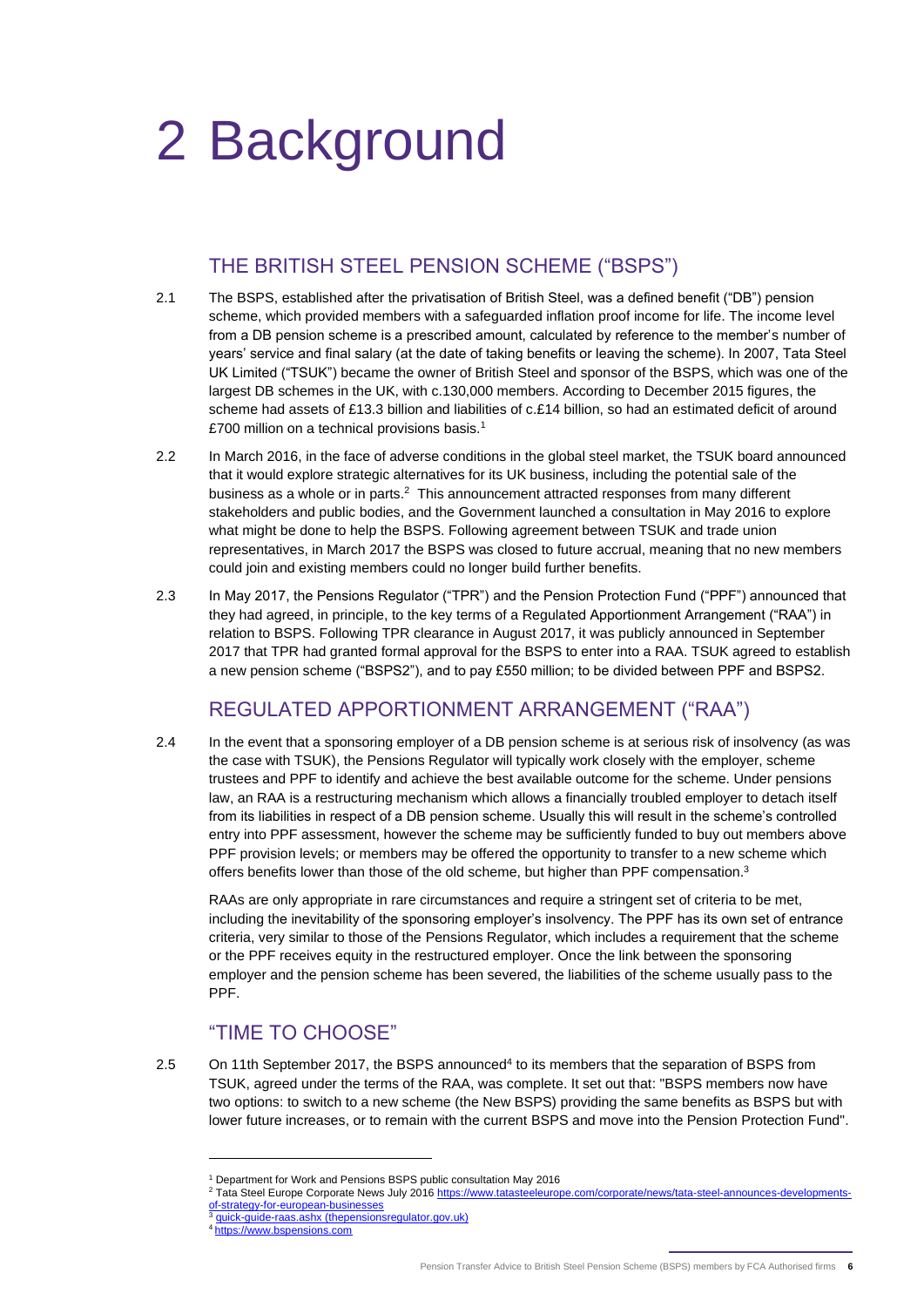At that time the BSPS stated that "the benefits offered by New BSPS are expected to be better than PPF compensation for the vast majority of current pensioners and for many other members. The New BSPS will go ahead only if certain qualifying conditions are met."

- 2.6 Members were sent newsletters outlining the proposals and the timetable for consultations, and the BSPS established a dedicated website to provide information and answer FAQs, to assist members with their choice. Members were also invited to attend meetings at locations across the country, where they were given the opportunity to discuss their options in more detail.
- 2.7 Members were sent option packs, detailing personal information and illustrations, by October 2017 and were told that they had until December 2017 to make their choice. This choice was presented to all BSPS members in the form of the "Time to Choose" campaign, which effectively ran from October 2017 to December 2017.
- 2.8 Relevant information and correspondence with members is listed at Appendix III.

# OPTION 1: BSPS2

- 2.9 Under the terms of the RAA, TSUK agreed to establish a new pension scheme: BSPS2. BSPS2 is a closed DB pension scheme in which members cannot build up future benefits beyond those already accrued. Sponsored by TSUK, it offers members the same benefits that they had in BSPS with the exception of future annual increases (relating to both deferred pensions and pensions in payment), which are less generous than the BSPS.
- 2.10 Details of the proposed modified benefits were outlined in the Trustees' letter to members of 26 May 2016. This explained that pensions in payment would still have increases at least equal to those required by law. Deferred pensions would have future increases calculated by reference to the Consumer Prices Index rather than the Retail Prices Index.
- 2.11 The Time to Choose packs issued in early October 2017 confirmed the increases to pensions in payment to be at least as generous as the PPF, depending on service dates, and pension increases in deferment to be more generous in most cases

# OPTION 2: THE PENSION PROTECTION FUND

- 2.12 The PPF was founded as part of the Pensions Act in 2004 and acts as a 'lifeboat' for DB pension schemes, effectively acting as a single pension scheme. It pays compensation to members of eligible DB pension schemes, for their lifetime. The compensation levels are 100% for pensions in payment and 90% for deferred pensions, which until July 2021 was subject to an overall cap.
- 2.13 The PPF is funded by levies on DB pension schemes subject to its protection, assets of funds it takes over and returns on its investments.
- 2.14 As part of the move to the PPF following an RAA, a valuation is carried out that will take account of the funding position of the scheme. This is known as the "PPF assessment period". If the scheme does not have enough funds to secure the future benefits for all members at a minimum level, it will transfer to the PPF completely and the PPF will assume responsibility for pension payments. If the scheme is sufficiently funded to secure the future benefits for all members at a minimum level, it will go through an insurance buyout to secure members compensation that is equal to or higher than the level of compensation that the PPF would pay.

## A THIRD OPTION: A DB PENSION TRANSFER

2.15 Whilst not presented by BSPS as a formal third option, it was highlighted in the Time to Choose documentation that members with more than one year until reaching pensionable age could (instead of opting for BSPS2 or the PPF) transfer out of the scheme. This would involve requesting a transfer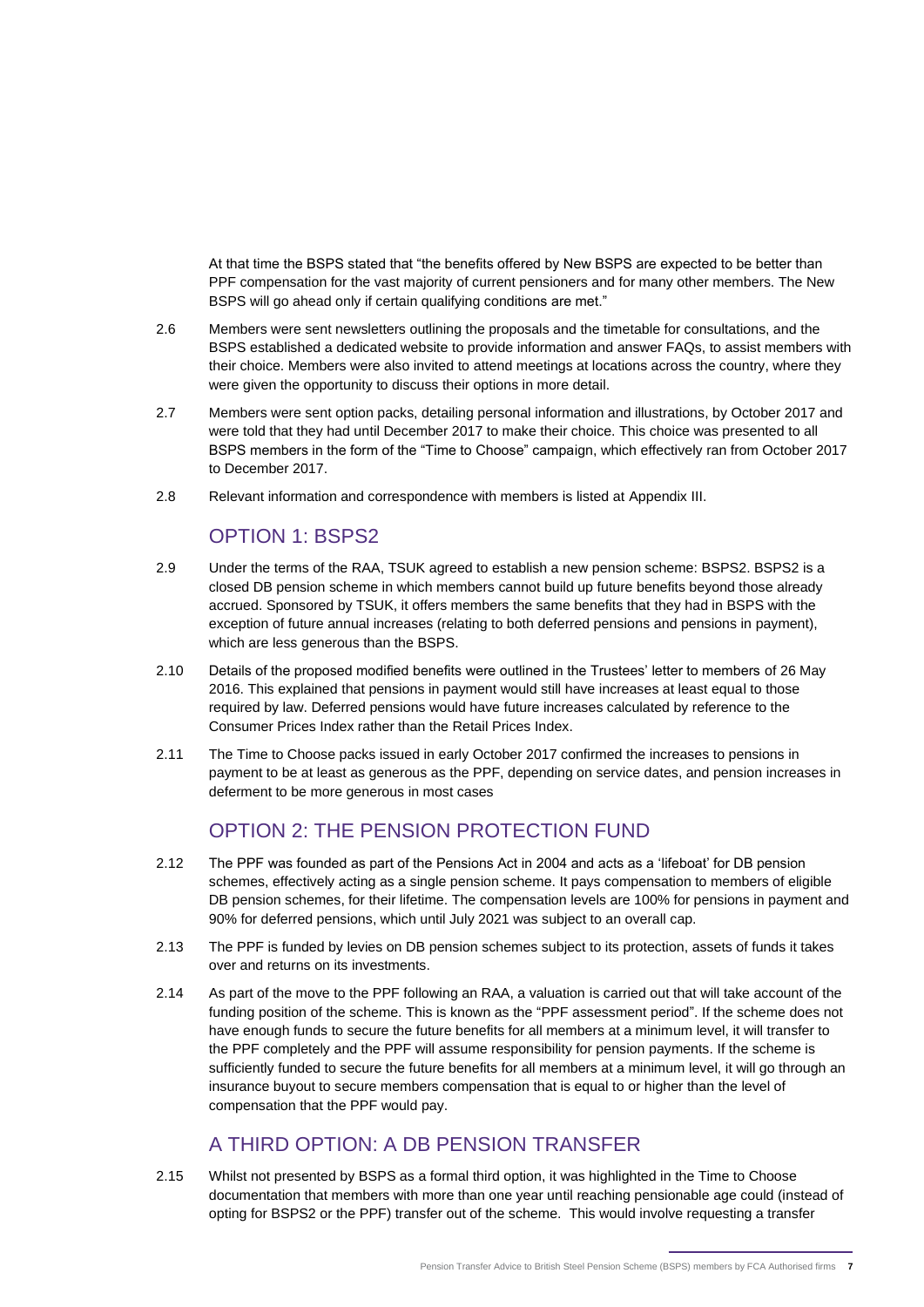quote, known as a Cash Equivalent Transfer Value ("CETV"), choosing another pension arrangement and making a valid transfer request. The CETV could be transferred into a Defined Contribution ("DC") pension scheme and, in line with the Pension Schemes Act 2015, members wishing to transfer were required to obtain advice from an FCA-regulated PTS if the transfer value was more than £30,000,.

- 2.16 Information about this third option could be found on the BSPS website and in Information Packs issued to members. Some unions also presented pension advice services to their membership.
- 2.17 From April 2017 the transfer value basis changed to reflect a revised investment strategy which was explained at the time as due to 'developments in connection with the future of the scheme'<sup>5</sup>.. For members more than two years away from retirement this meant that the calculated CETV would increase. The increases became more significant the further away a member's age was from the BSPS Normal Retirement age. This means that members who had requested a CETV in 2016 might have seen a significant uplift in the CETV if requested again after April 2017.
- 2.18 Throughout 2016 until 25 August 2017 an 8% reduction was applied to calculated CETVs to help address underfunding in the scheme. In August 2017 this was changed to a 5% reduction<sup>6</sup>.
- 2.19 At the same time the early retirement factors and cash commutation factors were revised to be more favourable.

<sup>5</sup> Letters sent out to members in receipt of a CETV statement advising that changes were being made to the calculation methodology (March 2017)

<sup>6</sup>Transfer Values - Important Update 25 August 2017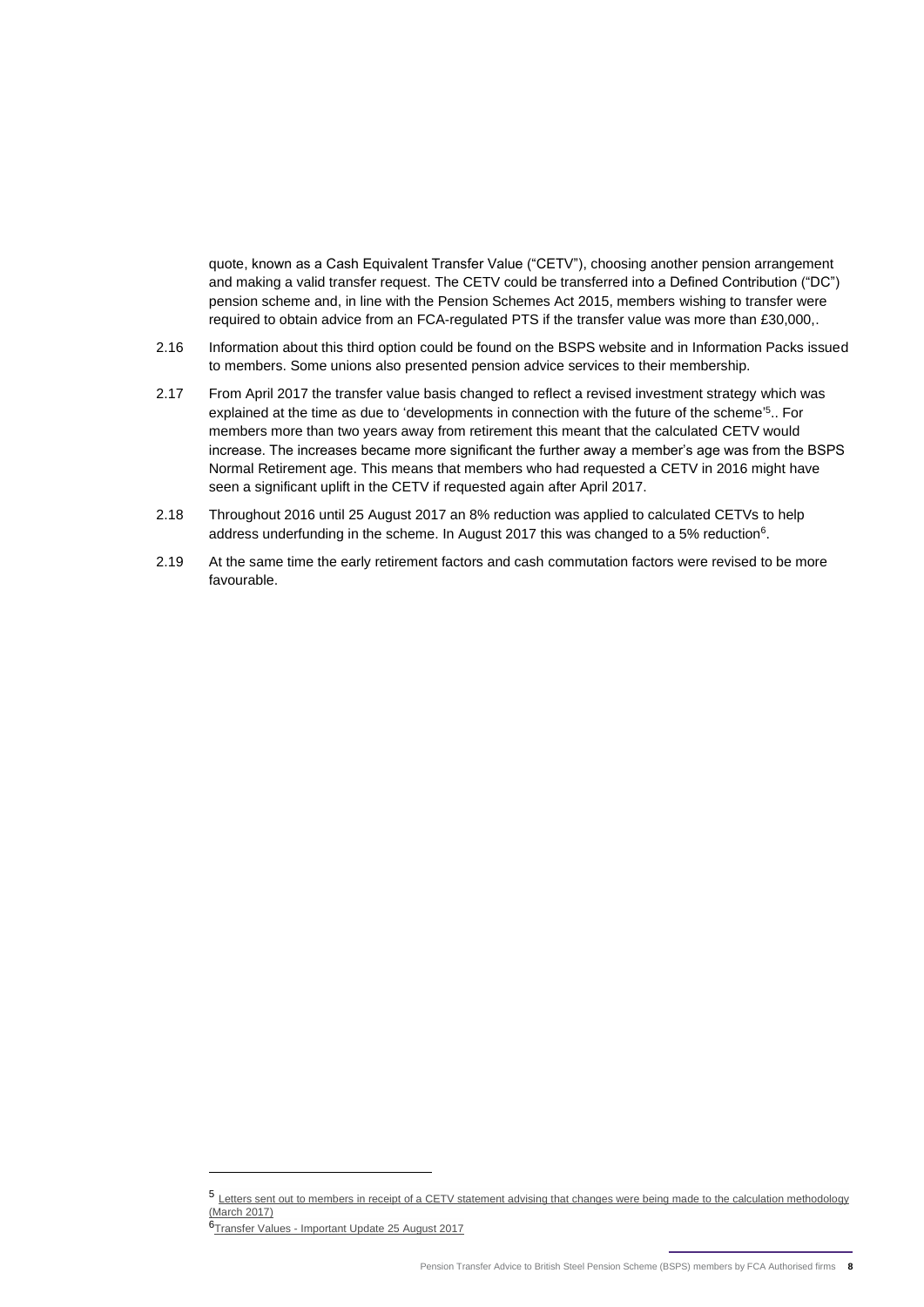# <span id="page-8-0"></span>3 Response to questions

## RISKS OF A TRANSFER

**Question 1:** What steps should a reasonable pension transfer specialist have taken to assess the specific risks of transfer from BSPS? Please do this by reference to the information available about:

- a the (general) risks of a pension transfer
- b the (general) risks of a DC scheme
- c the specific risks of remaining in the BSPS scheme (PPF option) and the risks of transfer to the BSPS2 scheme.
- d the risks of transfer to the BSPS2 scheme.
- 3.1 We would expect a reasonable and competent PTS to have obtained and considered all relevant information available in relation to the benefits which would be available under the existing BSPS scheme (PPF option), compared to the benefits which could be available under the new BSPS2 scheme or upon transfer to a DC scheme. Whilst this information would have enabled the PTS to become generally aware of the proposed changes to the member's DB benefits should the member remain in the scheme or transfer to BSPS2, we consider that most of the subsequent steps in assessing the risks of transfer from BSPS (either to BSPS2 or a DC scheme) would be with reference to the specific circumstances of the member, and how the BSPS situation and options could impact them personally.
- 3.2 However, there are general risks associated with the transfer of benefits from a DB pension scheme, which we consider a PTS should be aware of, and take into consideration, when giving pension transfer advice to members:

#### **a. The (general) risks of a DB pension transfer**

#### <span id="page-8-1"></span>Loss of safeguarded benefits (transfer risk)

- 3.3 Upon transfer, the member's pension moves from an environment where the benefits paid are safeguarded, with reference to the scheme accrual rate, their length of service and final salary irrespective of how the scheme's investments perform – to an environment where the benefits payable are not guaranteed and may fluctuate. The member takes on the risk, previously borne by the DB scheme, that the value of their pension assets may fall, and, depending on the nature of the receiving DC product and investments, they may face the risk of running out of money during their lifetime.
- 3.4 It should be noted that a transfer of assets out of a DB scheme to a DC arrangement is almost certain to be irrevocable, ie the ceding scheme is extremely unlikely to accept a reinvestment of previously transferred out monies. This exacerbates the inherent transfer risk.

#### <span id="page-8-2"></span>Investment risk

3.5 Transferring out of a DB pension scheme to a DC scheme also transfers investment risk from the DB scheme to the member. The value of benefits available in a DC environment is largely dependent on the investment performance of the underlying funds. The member therefore bears the risk of the receiving DC scheme not performing sufficiently to match the benefits that would be available from the DB scheme. This could result in the member being financially worse off in retirement than they would have been had they remained in the scheme.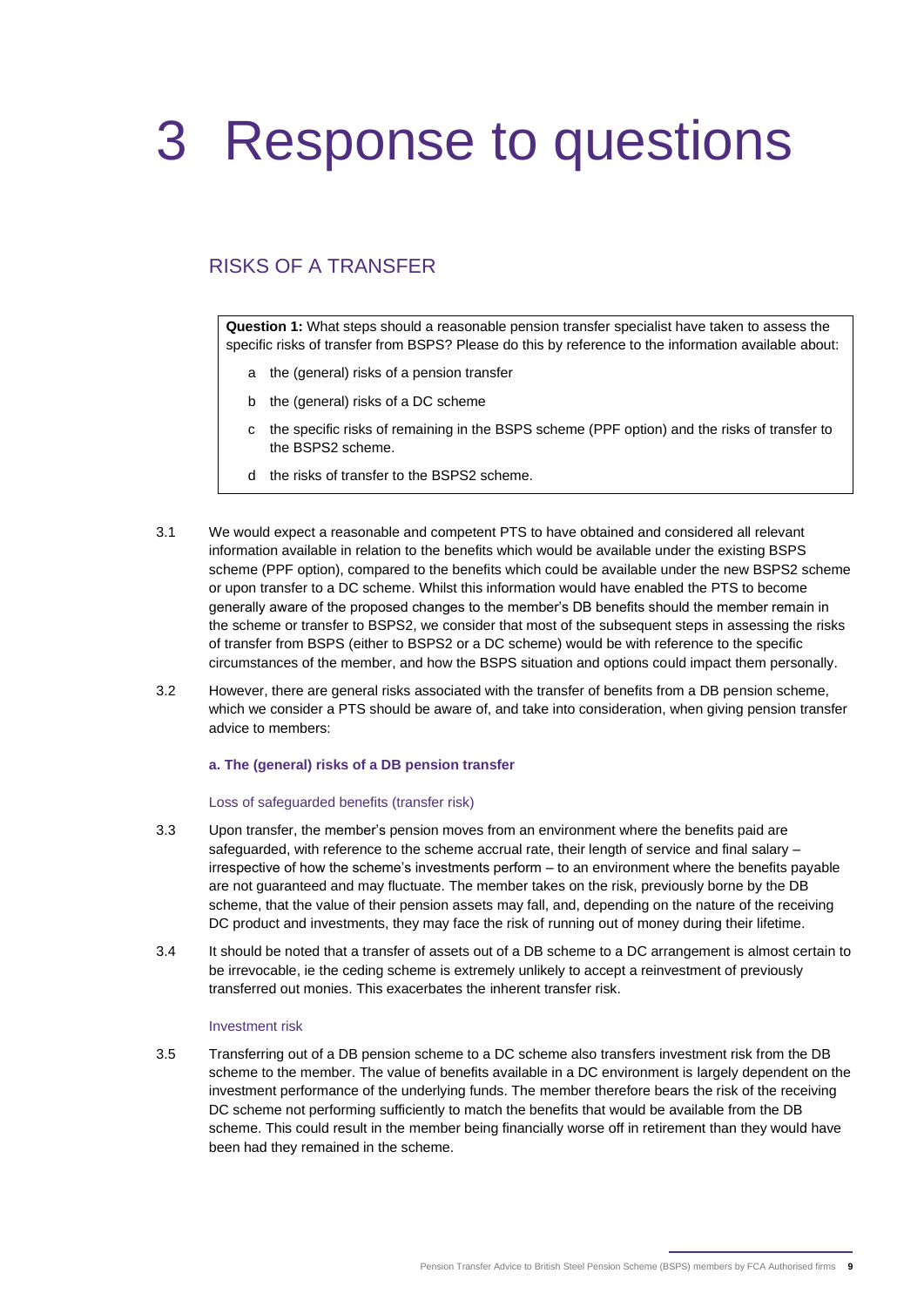#### Mortality risk

- 3.6 Where a member takes benefits from a Defined Benefits scheme, the income is generally guaranteed until the member's death at which point it would cease. There is a risk that if the member dies within a certain time period of the income commencing, they may not have survived long enough to receive the full capital value of their benefits from the scheme. This risk can be mitigated somewhat as most Defined Benefit schemes also incorporate dependants' benefits which would be paid after the member's death which could include:
	- a spouse/partner income set at a percentage of the member's initial benefits and paid until the spouse's death or (in some cases) remarriage.
	- children's benefits, set at a percentage until their age of financial independence usually 21, or 23 if the children remain in full time education. Children with special needs may qualify for additional support.
	- a quarantee period, set at the point the member commences benefits, during which the member's benefits would be paid, at the original level, for the total of the guaranteed term (typically 5 or 10 years), regardless of whether the member survived for that time period. In the absence of dependants, any residual monies owing after the member's death would be paid to the member's estate.
- 3.7 It is noteworthy that dependants' benefits would generally only be payable where the member has an eligible spouse or other dependants. Therefore, the degree of mortality risk is typically greater for a member without a spouse or other dependants.

#### <span id="page-9-0"></span>Inflationary risk

3.8 The benefits payable from a DB scheme are usually inflation proofed to some extent and will benefit from at least statutory inflationary increases over the member's lifetime (in deferment and in payment). Upon transfer, any increases in future income payments, to keep pace with inflation, may not be sustainable if investment returns are insufficient to maintain the fund value required to generate the increased level of income. This increases the risk that the member's income may not keep pace with inflation, or that the fund value will be depleted over the member's lifetime.

#### <span id="page-9-1"></span>Loss (or depletion) of dependants' benefits

3.9 Dependants' benefits are usually safeguarded within the DB scheme, but this guarantee is irrevocably lost on transfer. Upon transfer, any future dependants' benefits are dependent on the investment performance and terms of the receiving DC scheme. There is a risk that a spouse/partner and/or dependants may be left without any benefits if the value of the fund is depleted within the member's lifetime, as a result of insufficient investment growth and/or excessive withdrawals.

#### Costs and charges

3.10 In a DB scheme, administration and investment charges are borne by the scheme and/or trustees and will have no impact on the member's benefits. On transfer to a DC scheme, any adviser charges, fund charges or management charges, will be deducted from the member's pension fund.

#### **b. The (general) risks of a DC scheme**

#### Investment risk

3.11 Any future income and/or lump sum payments will be entirely dependent on the investment performance of the underlying funds within the receiving DC scheme (together with the impact of charges). If the performance of the selected investment strategy is insufficient, there is a risk that the value of the pension fund will deplete. The member may need to amend their future income/quality of life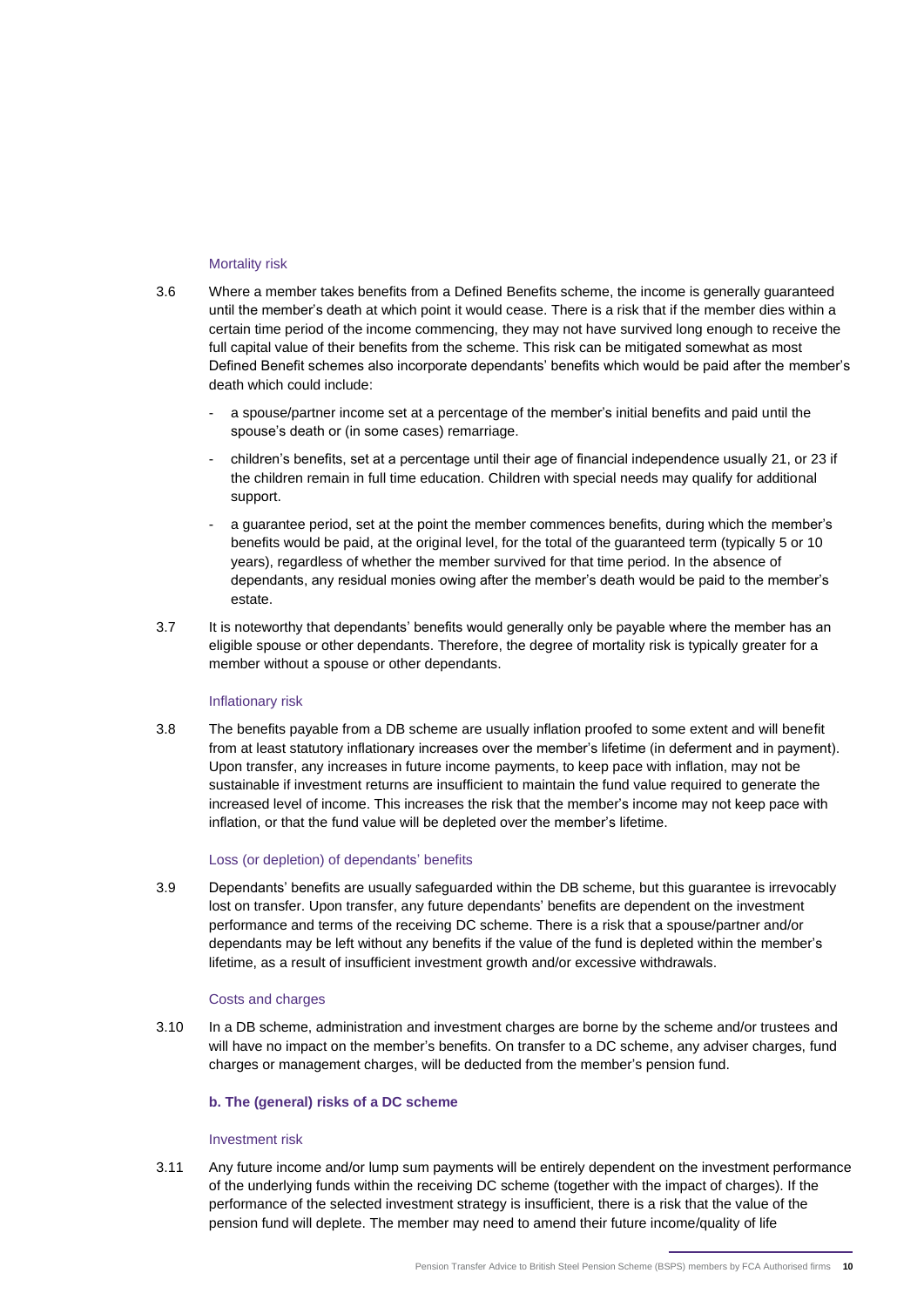expectations or reduce their withdrawals from the scheme in order to preserve the fund value; or risk the fund value being depleted during their lifetime and leaving them with an income shortfall.

3.12 It is possible to mitigate investment risk somewhat by selecting a receiving arrangement or investment strategy which incorporates some form of guarantee. Alternatively, a transfer to an arrangement with the intention to immediately vest benefits by purchasing an annuity would significantly mitigate any investment risk. In these examples, where the aim of the transfer is to access arrangements which provide some element of guarantee, we would expect the PTS to clearly demonstrate why it is more beneficial for the member to give up the guarantees provided by the DB scheme, when it appears that guarantees would be appropriate for the member.

#### Mortality Risk

- 3.13 Where a member uses the transferred benefits to purchase an annuity, a similar mortality risk applies to that associated with benefits paid from a DB scheme – ie if a member dies in the early years of retirement there is a risk that they may not receive in income the full capital value of the annuity benefits. This risk could be mitigated by incorporating additional guarantees into the annuity contract, for example:
	- Spouse/partner benefits which would continue to pay a percentage of the annuity income for the remainder of the spouse/partner's life in the event of the member's death.
	- A guarantee that the original level of annuity income will be paid for a selected period, typically 5 or 10 years, even if the member dies during that time.
	- Capital protection, which guarantees that a proportion of the original capital used to purchase the annuity would be returned to the member's estate/dependants in the event of their death.

#### Longevity risk

- 3.14 The longer the member lives, the greater the financial burden on the DC scheme, which means the greater the risk of the fund running out within the member's lifetime – especially if investment performance is insufficient to sustain the member's withdrawals. This risk is not present if an individual remains in a DB pension scheme and takes a scheme pension, because the scheme is obligated to pay the member an income for life.
- 3.15 It is possible to mitigate longevity risk with careful consideration, and monitoring of, the member's investment strategy, withdrawal levels and evolving circumstances, to ensure, as far as possible, that withdrawals are sustainable over the long term.

#### Cost (and charges) risk

- 3.16 A DC scheme generally incurs costs for which it levies charges, which could include product charges, administration charges and investment charges, and these charges are borne entirely by the member. Over time the cumulative effect of these charges can become materially significant and could result in depletion of the fund value if the performance of the scheme is insufficient to offset the impact of the charges. Where a member engages a financial adviser, initial and ongoing adviser charges (for ongoing support and advice), may also be paid out of the scheme, which could further impact the value and sustainability of the DC scheme.
- 3.17 Legislation requires that consumers take advice from an FCA-authorised adviser where the CETV is above £30,000. The FCA requires that DB transfer advice is given or checked by a PTS. In our experience, PTSs advising on DB pension transfers often charged an initial fee for their advice which was contingent on a transfer proceeding. We consider that where a contingent fee was charged (or where ongoing adviser charges applied), this posed a potential conflict of interest and consequently gave rise to the risk that unsuitable recommendations to transfer were made by some PTSs.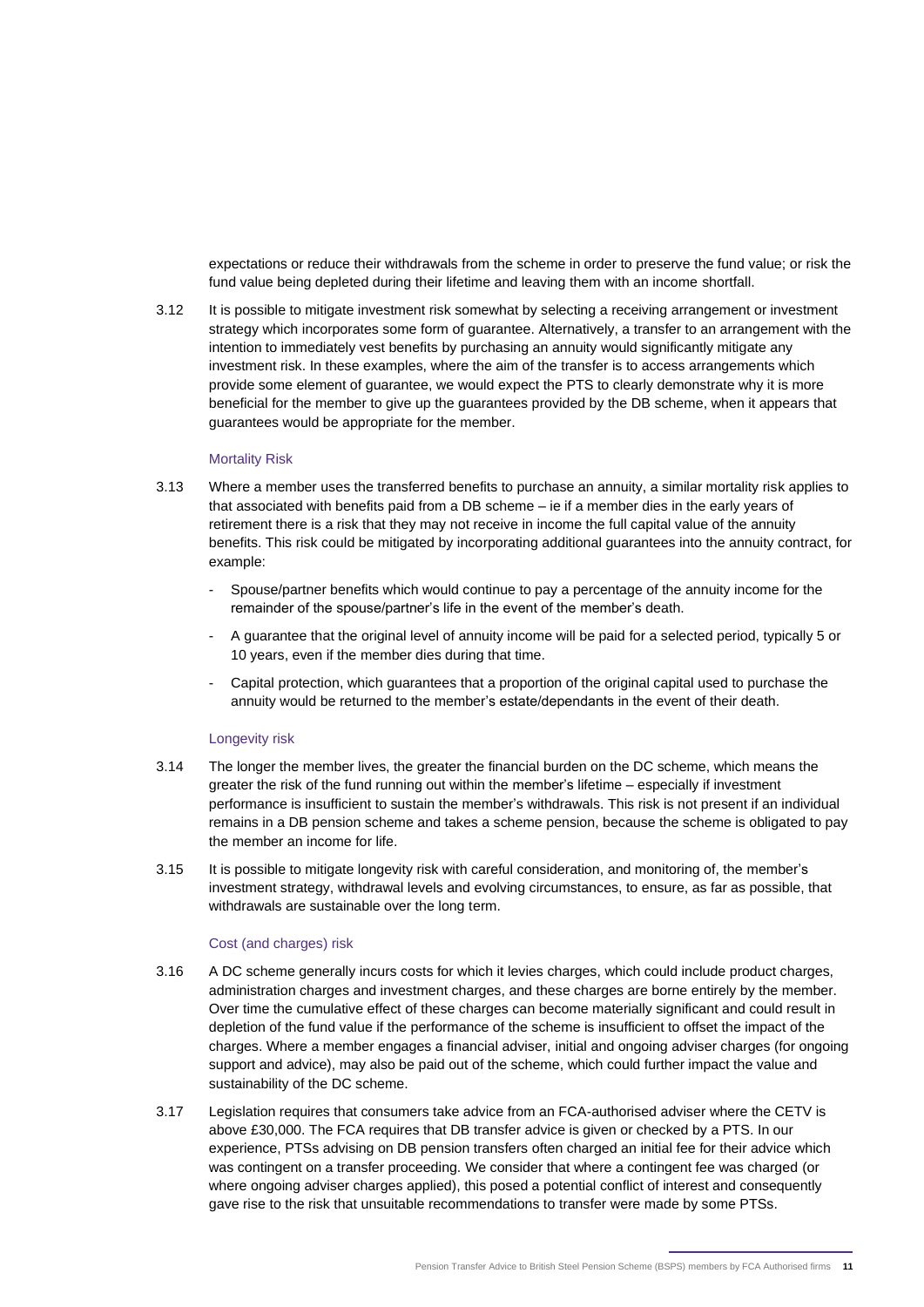#### **c. The specific risks of remaining in the BSPS scheme (PPF option)**

- 3.18 Following the assessment period, if the scheme was to transfer to the PPF, deferred members could see a reduction of their benefits to 90% of the pension payable. In late 2017, when the Time to Choose exercise was taking place, PPF benefits were also subject to an overall cap (although following a court hearing<sup>7</sup> in July 2021, the cap no longer applies). Pensions already in payment continue at the same level although the future increases may be reduced.
- 3.19 If the scheme entered the PPF, members would be unable to transfer their benefits out. Therefore, the member would be unable to subsequently transfer to a DC scheme with flexible benefits if this was deemed a suitable course of action in the future.
- 3.20 Whilst it was stated, in documents from BSPS, that the process to assess whether the scheme would enter the PPF (known as the assessment period) would commence in March 2018, there was uncertainty at the time regarding the timing and duration of the process. Any members who were anticipating retiring around that time period would therefore have had some uncertainty as to how and when benefits could be accessed. If the scheme did not enter the PPF, then any restriction on member's transferring their benefits out would cease.

#### **d. The risks of transfer to the BSPS2 scheme**

- 3.21 Whilst initial benefits would not be reduced by transferring to BSPS2, it was proposed that future increases would be less than those offered by the existing BSPS scheme, although it is noted that any future increases would be at least as generous as those offered by the PPF<sup>8</sup>. We have addressed issues regarding the timing of when PTSs could reasonably have become aware of details regarding the BSPS2 scheme in our responses to Questions 8 and 9.
- 3.22 The BSPS2 scheme was not certain to go ahead unless there was a certain level of take-up amongst the members, and therefore there was a risk that insufficient take-up would lead to the proposed scheme not proceeding.
- 3.23 As a result of the RAA, it was agreed that the proposed scheme would take a significant equity stake in TSUK<sup>9</sup>. Consequently, there was a risk to the future funding of the scheme if the financial difficulties of TSUK continued, and therefore a possibility that the BSPS2 scheme could move to the PPF at some point in the future.
- 3.24 Any future transfer out request from BSPS2 would likely result in a lower CETV when compared to that offered by the BSPS scheme, to reflect the fact that the overall benefits, particularly future increases, would likely be lower in the new scheme<sup>10</sup>.

<sup>7</sup> Hughes Judgement

<sup>8</sup> Time to Choose document p2

<sup>9</sup> [Parliamentary Research Briefing](https://researchbriefings.files.parliament.uk/documents/CBP-8288/CBP-8288.pdf) 5 June 2020

<sup>10</sup> <http://bspensionschoose.com/faq.html>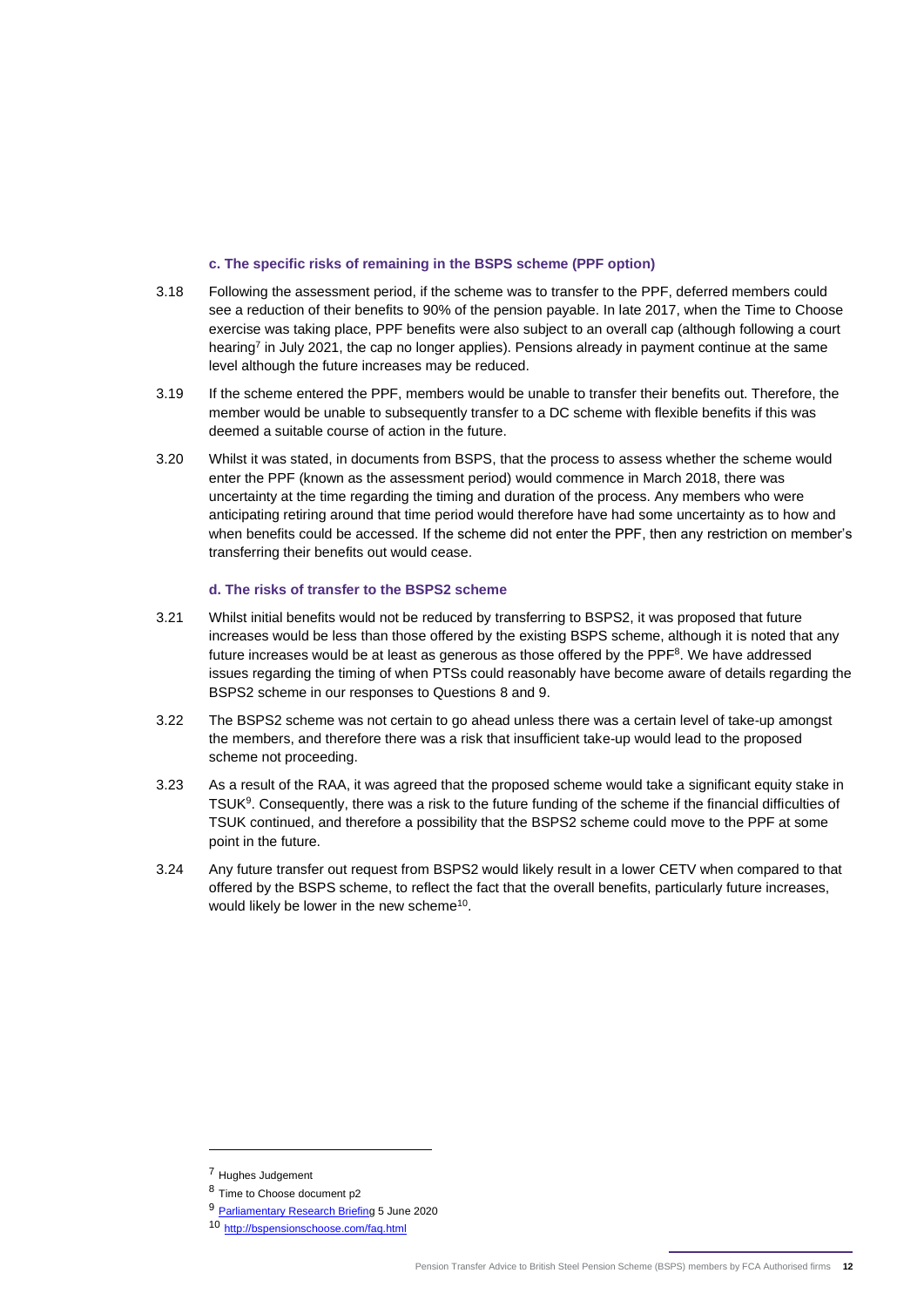**Question 2:** In particular:

a. What information or documents should have been obtained, in order properly to understand the risks of transfer (in general) from BSPS to BSPS2, the PPF or to a DC scheme;

#### **BSPS**

3.25 It is noteworthy that around the Time to Choose period there was significant media attention regarding the BSPS scheme, and therefore the PTS should reasonably have been aware that there were additional considerations in relation to the funding of the scheme and potential future changes to it. As with any possible DB pension transfer, the PTS should have obtained general information about the scheme, including scheme rules, to understand generally how benefits such as income, Pension Commencement Lump Sum "(PCLS", or 'tax free cash') and dependants' benefits and future inflationary increases were calculated. Given the well-publicised concerns around the financial viability of the BSPS, the PTS should also have obtained funding information in the form of trustee documents and updates, as well as the various press releases from the trustees and the website updates.

#### BSPS2

3.26 The information required in relation to BSPS2 would be similar to that required for the BSPS scheme as outlined above, in order for the PTS to establish how the member's benefits could change if they opted to move to the new scheme. This would enable the PTS to understand the general risks involved in this, such as the potential for lower inflationary increases in the future, which could impact the benefits which the member would receive in retirement. The PTS should also have gathered information, as and when it was released from the trustees in the form of letters to members or updates in the media or on the BSPS pension website, in relation to the likelihood and possible timescales of BSPS2 going ahead. In particular, the PTS should have carefully noted the deadline by which the member needed to make a choice between PPF and BSPS2 (22 December 2017).

#### PPF

3.27 We consider a PTS should have had a general working knowledge of the benefits available under the PPF, and detailed information regarding how benefits are payable from the PPF would have been available on the PPF website. It would also be useful for the PTS to understand the process and timescales involved in cases where there is potential for a scheme to enter the PPF. In particular, a PTS should understand the impact of any reductions to a member's benefits on entering the PPF, as well as information regarding inflationary increases, details regarding early retirement factors and dependants' benefits, and how these factors differ from the BSPS scheme in general.

#### DC scheme

3.28 As the recommendation of a specific DC scheme should not be made until the PTS had considered the member's specific circumstances, we would not expect the PTS to gather any information regarding a specific DC scheme at this point. However, a PTS should be aware of the general features of a DC scheme, including that eventual benefits are dependent entirely on the performance of the investment funds/strategy used and the impact of charges, and that underperformance of this strategy could lead to a depletion of the fund value, and the possibility of the member running out of monies in their lifetime, or of experiencing an enforced decline in their quality of life to prevent this. Consideration should also be given to the potential impact on any dependants who may require income or capital sums after the member's death. The PTS should also be aware of the general methods by which benefits can be paid from a DC scheme, and how these are taxed.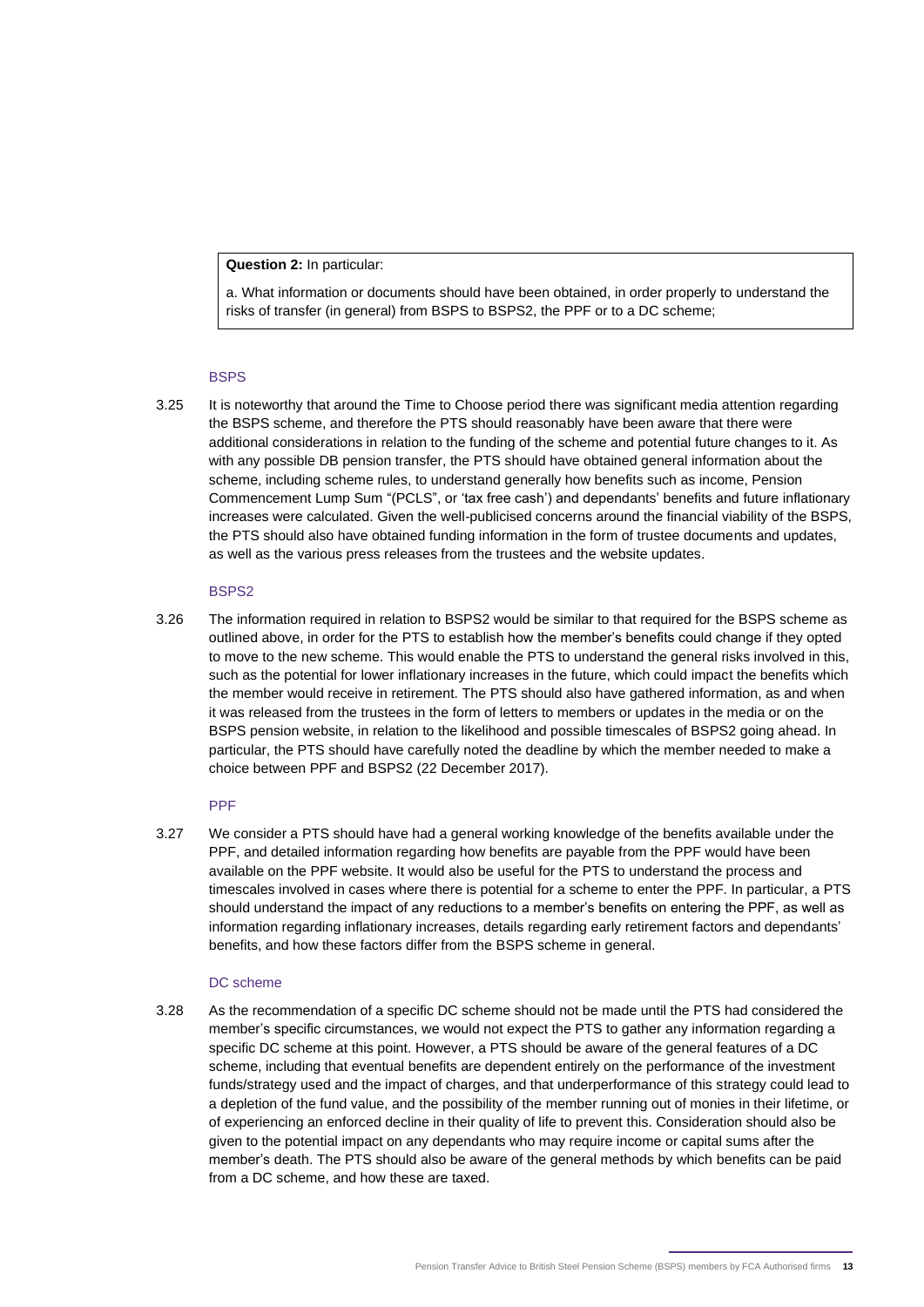**Question 2:** In particular:

b. (Having regard to the information required by COBS 9.2.2R(2) and (3)), what further information should a reasonable PTS have obtained in order to advise a member, depending on their financial situation and investment objectives?

#### Essential Facts

- 3.29 In addition to information regarding the ceding scheme, we consider essential facts about a member to include:
	- Details regarding the member's marital situation and, for both member and spouse/partner (if applicable), the following:
	- Date of birth
	- Employment status
	- Residency status
	- Tax status
	- Health status and/or details of vulnerability, including anticipated reduced life expectancy
	- Details of financial dependants
	- Details regarding the proposed receiving scheme including charges and investment strategy (obtained from the introducing adviser if a two-adviser model is to be used where the introducing firm is providing advice on the receiving scheme and/or investment strategy to be used).

#### Information requirements for transfer analysis

- 3.30 The FCA's requirements and guidance in relation to a transfer analysis comparison are set out at COBS 19.1.4R to COBS 19.1.4BR, COBS 19.1.2R(1) and 19.1.3G(2), and COBS 19.1.3G(1)). Of particular note is the requirement that the firm must collect information on the benefits payable and options available under the ceding arrangements and the benefits payable and options available under the proposed arrangement, and the effect of replacing the former with the latter. We outline below examples of the nature and type of information which, in our opinion, the firm would need to obtain in order to prepare a transfer analysis which meets these requirements.
	- Member information In order to run an accurate comparison of the scheme and what would happen on transfer the firm would, at a minimum, need the member date of birth, marital status and preferred retirement age.
	- Ceding scheme information In addition to the cash equivalent transfer value and the pension at date of leaving (split into service tranches), any PTS running a comparison would need to know the format of benefits from the scheme. Such information would include but is not limited to; the normal retirement age and the spousal benefits on death, how the pension would increase both before retirement and in payment, any commutation factors. If the member wanted to retire early or draw a lump sum then the scheme early retirement and commutation factors, if available, would be needed.
	- Depending on the timing of advice for BSPS members, a PTS may not have had access to all information. If the PTS did not have the full facts we consider it reasonable to have assumed that BSPS2 would provide statutory minimum increases in line with the Pensions Act 1995<sup>11</sup>. This would be the equivalent to the PPF increases but without any cap or reduction.

<sup>11</sup> [Pensions Act 1995 \(legislation.gov.uk\)](https://www.legislation.gov.uk/ukpga/1995/26/contents/enacted)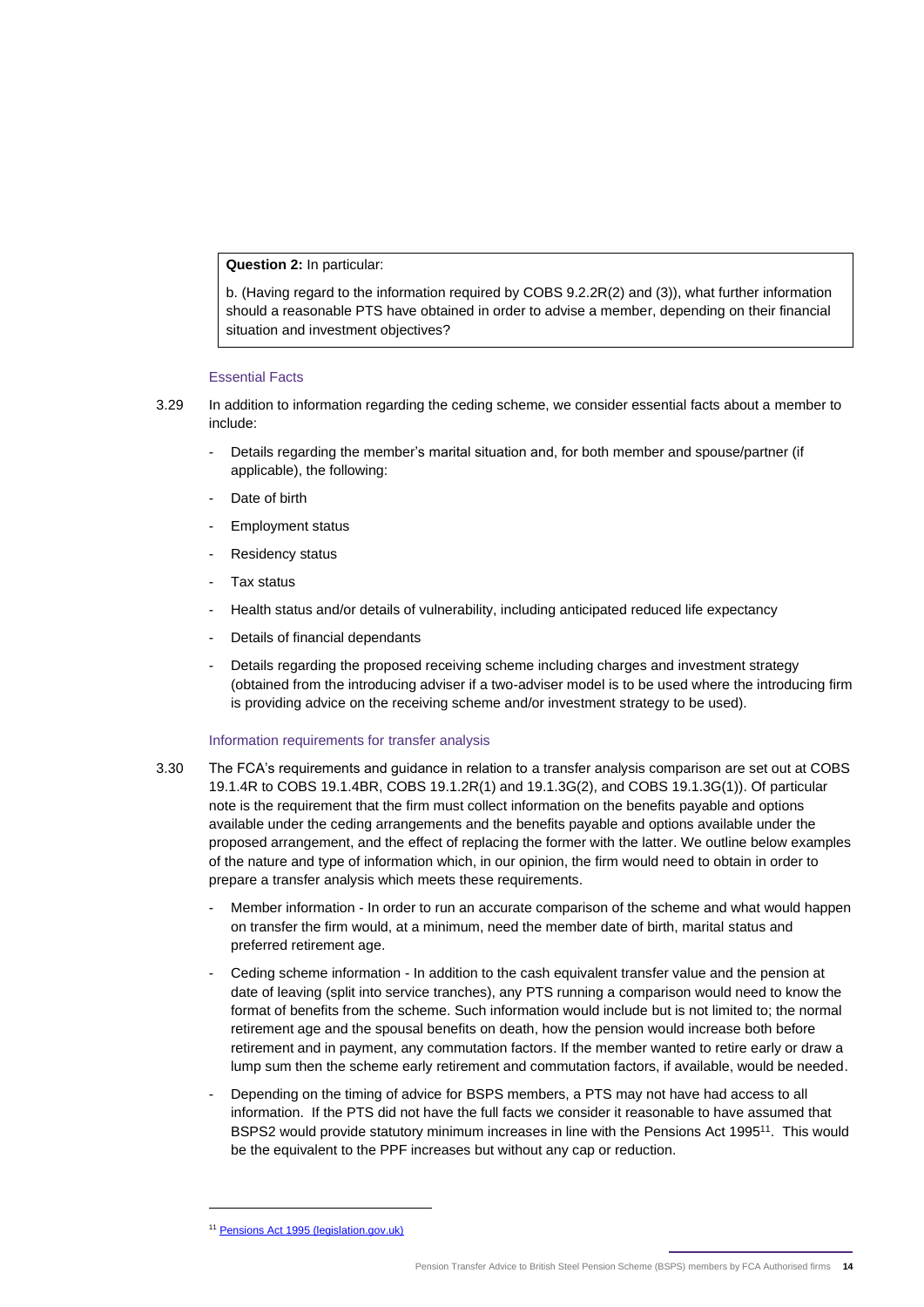Receiving scheme information - The PTS should have obtained the costs and charges for both the product and the underlying investments within the proposed arrangement including making allowance for any ongoing adviser charges.

#### Investment objectives

- 3.31 In order for a PTS to accurately assess a member's investment objectives, we would expect them to gather the following information:
	- the likely income and lump sum requirements throughout retirement, with reference to the member's overall financial needs and objectives. In circumstances where the member is some way from retirement, we would expect a PTS to take steps to make a reasonable estimation of these.
	- Anticipated/preferred retirement age if earlier (or later) than the scheme's Normal Retirement Date (NRD).
	- Any expectation of reduced/part time working hours over the term to retirement, which may indicate a requirement for flexibility.
	- Details of the member's objectives in relation to providing income or lump sum benefits to any dependants on death.
	- The member's attitude to investment risk. Whilst there are no specific regulatory requirements regarding how this is ascertained, in our experience, many PTSs use risk profiling tools and/or software to assist with this process. In line with FG11/5, where a PTS chooses to use risk profiling software, the outputs of this software should not be relied upon in isolation. We consider it best practice for the PTS to discuss the outputs with the member and have robust and detailed discussions to challenge any discrepancies or inconsistencies and to validate the member's understanding. These should include personalised, client-specific conversations about the volatility of investment returns, the effects of investment under performance and the impact of adverse market conditions or a stock-market crash, and the extent to which the member is willing and able to accept these risks in return for the potential of higher returns.
	- Although the explicit requirement to assess Attitude to Transfer Risk ("ATTR") did not come into force until 2018, we consider the requirements at COBS 9.2.2R, to obtain information regarding the member's preferences regarding risk taking, effectively obliged a PTS to establish the member's attitude to the risks inherent in a pension transfer as outlined in our responses to Q1 (a).

#### Knowledge & Experience

- 3.32 The PTS should gather information regarding the member's previous experience in financial matters, including:
	- The number and type of financial transactions, whether any advice was received in relation to these (including experience or advice on DB transfer).
	- Any relevant employment/industry experience. We note that many members of the BSPS scheme had been in the same employment for the majority, if not all of their working life. We would expect a PTS to consider this context when assessing the member's attitude to transfer risk and weigh up how much value the member attaches to a regular, guaranteed, secure income. We would expect the PTS to take this into account when determining client specific characteristics, which may indicate a more cautious approach to taking risk.
	- Experience of managing investments (including other DC pensions) and/or receiving advice from a professional adviser in relation to this.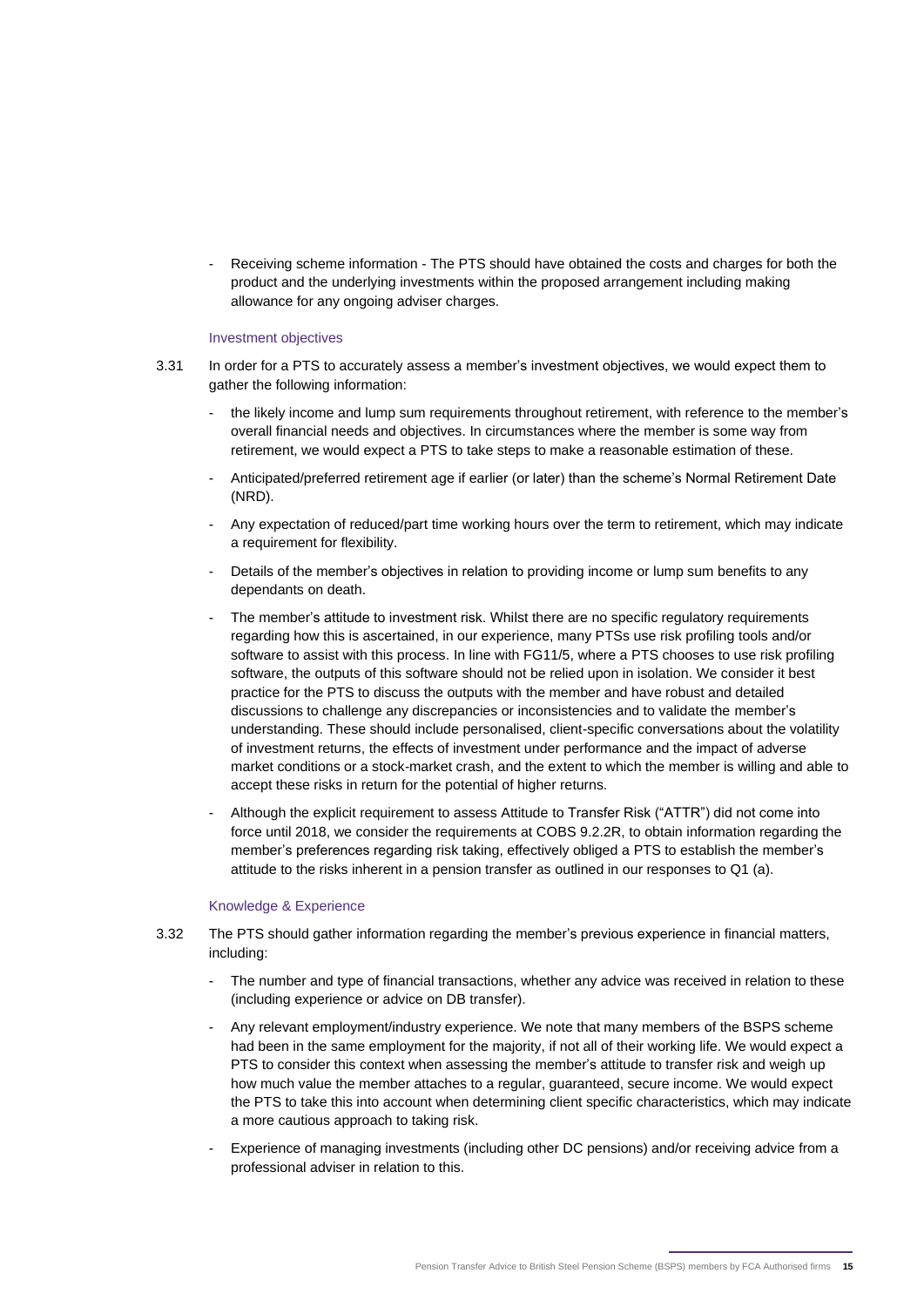#### Financial Situation

- 3.33 We consider that it is rarely possible for a PTS to demonstrate the suitability of a pension transfer by only taking into account the DB scheme under review, without any consideration of the member's wider financial circumstances. We consider a rare exception to this could be where a member is in very poor health and their death is anticipated in the short term. In such circumstances the member may wish to urgently alter the shape of the death benefits which their dependants would receive and therefore the member's wider financial situation may not be considered not relevant to this point. In accordance with FCA rule COBS 9.2.2R(3), to be able to demonstrate that the transfer is in the member's best interests, we would expect a PTS to gather the following information regarding the member's financial situation:
	- Information regarding the member's income at the point of advice, including the sources of this income and any potential future changes.
	- Details of the member's expenditure at the point of advice, including a consideration of essential and non-essential expenditure, and an assessment of how this could reasonably change in the term to, and throughout, retirement. This could include, for example, a consideration of likely reductions in expenditure as a result of the redemption of debt (eg mortgage repayment), lifestyle changes or because children may become non-dependent over time. Where the expenditure information indicates that the member has a surplus of income, we would expect the PTS to consider the member's other assets (such as savings) to establish whether this amount is truly surplus, or is used for other purposes, such as lifestyle or discretionary expenditure; and to what extent this might continue into retirement.
	- Details of the member's liquid and non-liquid assets, including values, any regular contributions and investment fund details where relevant. We would also expect a PTS to make reasonable assumptions regarding how these assets could contribute to the member's future objectives, alongside pension income, including projected future values of investments where relevant.
	- Where a member is married or cohabiting, we would expect the PTS to start with an assumption of a degree of financial interdependence. As such, the PTS should be cognisant of the fact that the spouse/partner may also have a degree of reliance on the DB scheme under review and seek to obtain similar information in relation to the spouse/partner's financial situation. This is particularly relevant where flexible or lump sum death benefits for dependants are noted as an objective of the transfer. The PTS must obtain financial information relating to the spouse/partner to be in a position to verify the nature and importance of these objectives. We do not consider it appropriate for the PTS to proceed with a personal recommendation (to transfer or remain) without being in possession of pertinent information pertaining to the spouse/partner. The rare exception to this is where the member specifically states that there is no financial interdependence with their spouse/partner and confirms that the spouse/partner has sufficient retirement provision of their own. It is not sufficient for the member to merely state that they wish to keep their finances separate from their spouse/partner, just for the purposes of the DB scheme under review.

#### **Question 2:** In particular:

c. What should a reasonable PTS have said or done, in the absence of information (whether because the information was unavailable or contradictory or uncertain) about the options available at the time of the advice?

3.34 We consider FCA rule COBS 9.2.6R to be particularly relevant here. It provides that if a firm does not obtain the necessary information to assess suitability, it must not make a personal recommendation to the client.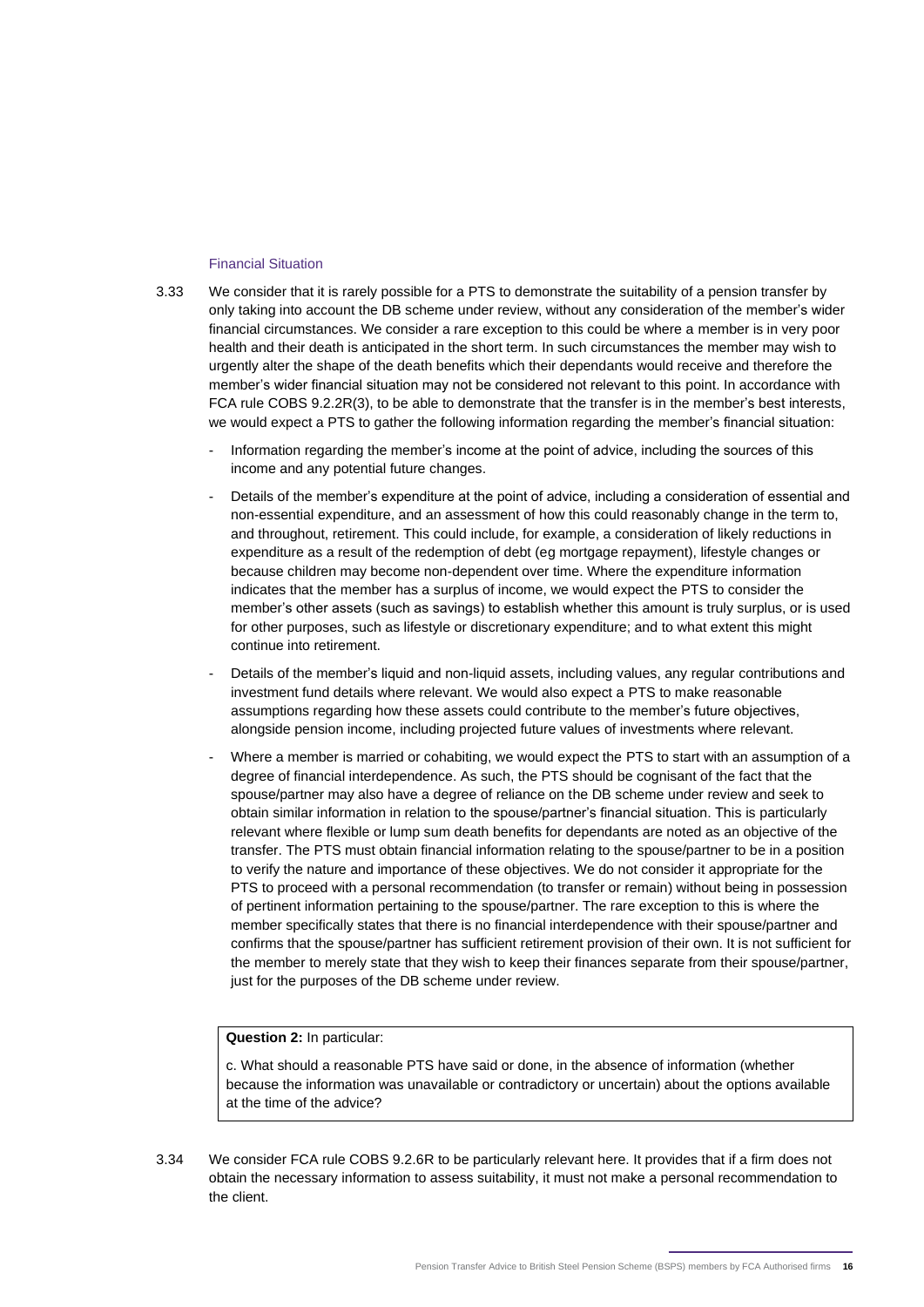- 3.35 The guidance issued by the FCA, in force during the Time to Choose period (and remaining in place now), setting out that the starting position for pension transfer advice is that a transfer is unlikely to be suitable, is also very relevant. As outlined at the time in COBS 19.1.6G, the onus was (and is) on the PTS to demonstrate that a transfer, as opposed to remaining in the DB scheme, was in the member's best interests. In our opinion this is very difficult if the PTS is not in possession of all the relevant information noted above.
- 3.36 We acknowledge that BSPS members, and their PTSs, were under a certain amount of time pressure during the Time to Choose period. However, we note that the scheme updated the FAQs on its website on 29 November 2017, confirming that members in receipt of CETVs with an expiry date after 1 December 2017 would automatically receive an extension of their CETV guarantee period to 26 January 2018. In our view, this extension is likely to have provided the PTS with valuable additional time to obtain the necessary member and scheme information to provide a suitable personal recommendation.
- 3.37 Where information was unavailable at the point the PTS was preparing to give a personal recommendation to the member, we would expect the PTS to consider and document the following points and questions, as regards the member's position:
	- Is the missing information material to providing a personal recommendation to the member in relation to their BSPS DB benefits? If the information is deemed non-material, we consider it reasonable, in principle, for the PTS to have proceeded with a personal recommendation to the member. An example of non-material information could be details of a spouse's modest DC pension benefit, where it has already been demonstrated that the member and spouse have sufficient other guaranteed pension provision to cover their expenditure in retirement, and where other factors, such as attitude to risk and a need for income flexibility, support a transfer. In our view the additional DC pension benefit, held by the spouse in this example, would serve only to reinforce the suitability of a recommendation to transfer.
	- If the missing information is deemed material, we would expect the PTS to ascertain whether and how the information could become available at some point in the near future, and, therefore, whether the advice could/should have been delayed until this point.
	- Could the missing information be reasonably inferred or estimated based on reasonable assumptions? For example, if the member and/or spouse held other DB benefits where a benefits statement was delayed, could these benefits be reasonably estimated by reference to salary, length of service and publicly available scheme details?
- 3.38 We would expect the PTS to take reasonable steps to obtain or clarify any contradictory or unknown material information. Reasonable steps could include:
	- The firm speaking with the member and/or spouse to clarify contradictory information.
	- Requesting additional relevant documentation from, for example, the member, spouse, ceding scheme or proposed receiving scheme.

#### Two-adviser Model

- 3.39 In some instances, a firm may not hold the necessary permissions to provide Pension Transfer Advice and may therefore refer the member to another firm who is able to do so. The referring firm may retain responsibility for the investment advice, including selecting and recommending the receiving scheme. The FCA's rules do not prevent this; however, it expects the two firms to work with the same information about the member and have in place robust processes to ensure this happens.
- 3.40 Where a two-adviser model is used, each firm should make the arrangement clear to the member, who should be able to understand the roles and responsibilities of each firm, as well as their respective charging structures, and how to make a complaint about the services provided by either firm.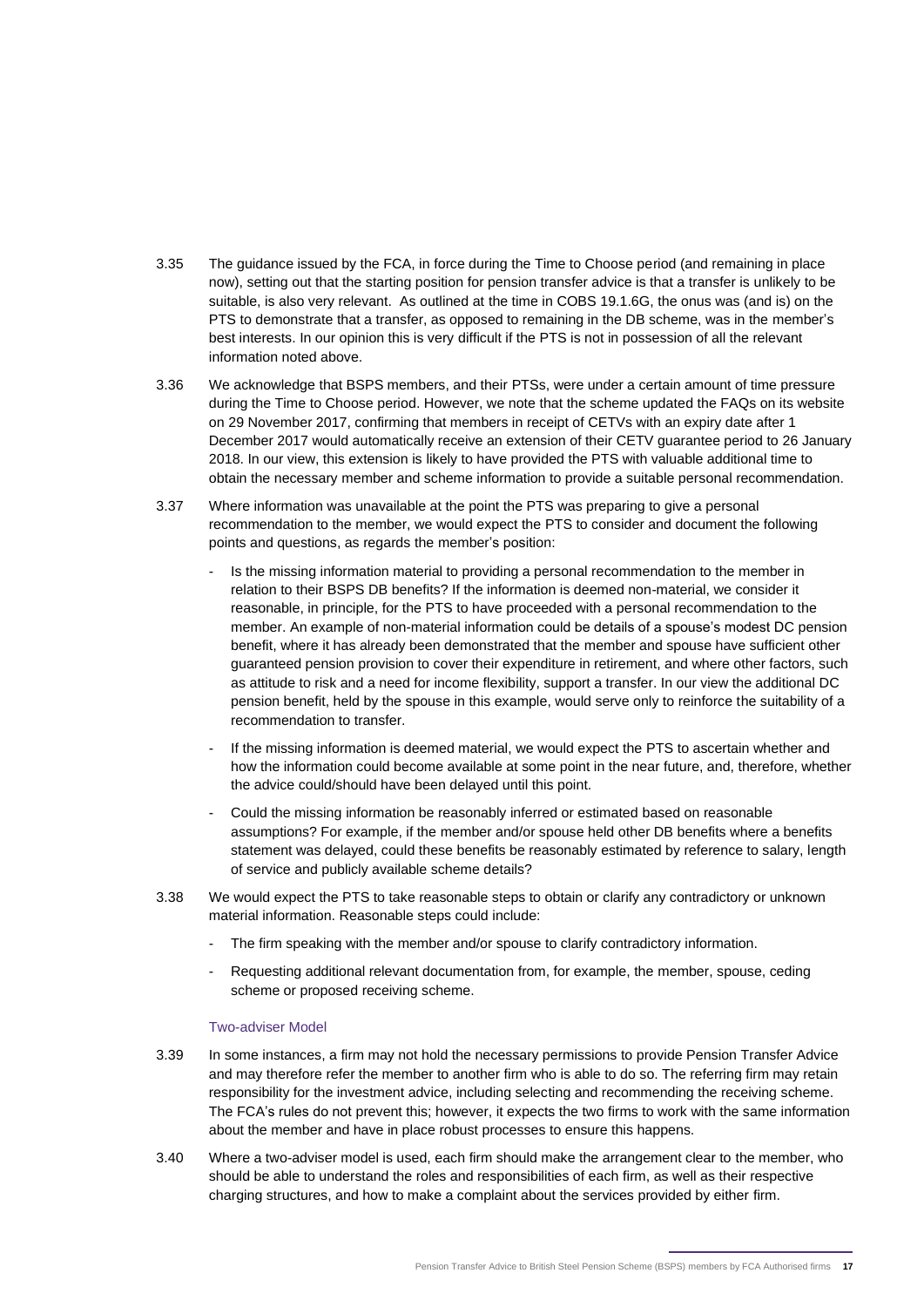- 3.41 We also consider that although the responsibility for providing advice regarding the receiving scheme and investment strategy may lie with the introducing firm, the PTS should have knowledge of the proposed arrangement in order to assess the suitability of the pension transfer in line with the requirements at COBS 9. We consider it is rarely possible for a PTS to provide compliant pension transfer advice without this information; the rare exceptions could include where the member is intending to fully encash their pension benefits following the transfer and therefore the features of the receiving scheme, apart from allowing this course of action, would be less relevant.
- 3.42 In cases where the member has been introduced to the PTS by another regulated adviser, in our experience, it is common for the introducing adviser to provide member details to the PTS in the form of a 'fact find', meeting notes and other documents recording the member's financial circumstances. We consider it reasonable for the PTS providing the recommendation on the pension transfer to be able to rely on this information, but to revert to the introducing adviser to clarify any inconsistencies or contradictions in the information provided. However, we consider that it may also be helpful for the PTS to contact the member directly where this is deemed necessary.
- 3.43 We have observed instances where the PTS providing the pension transfer advice has no direct contact with the member throughout the advice process. In our opinion, the inability of the PTS to clarify inconsistencies, verify information or validate objectives increases the possibility of unsuitable transfer advice being presented to the member.
- 3.44 Where a PTS and introducing adviser are working together, we consider it good practice to have a clear agreement in place to determine how and by whom any missing or contradictory information should be obtained, and/or clarified. This agreement should include a requirement for the introducing adviser to inform the member of the pension transfer advice process, the importance of having all relevant material information and to manage the member's expectations.

Pension Transfer Advice to British Steel Pension Scheme (BSPS) members by FCA Authorised firms **18**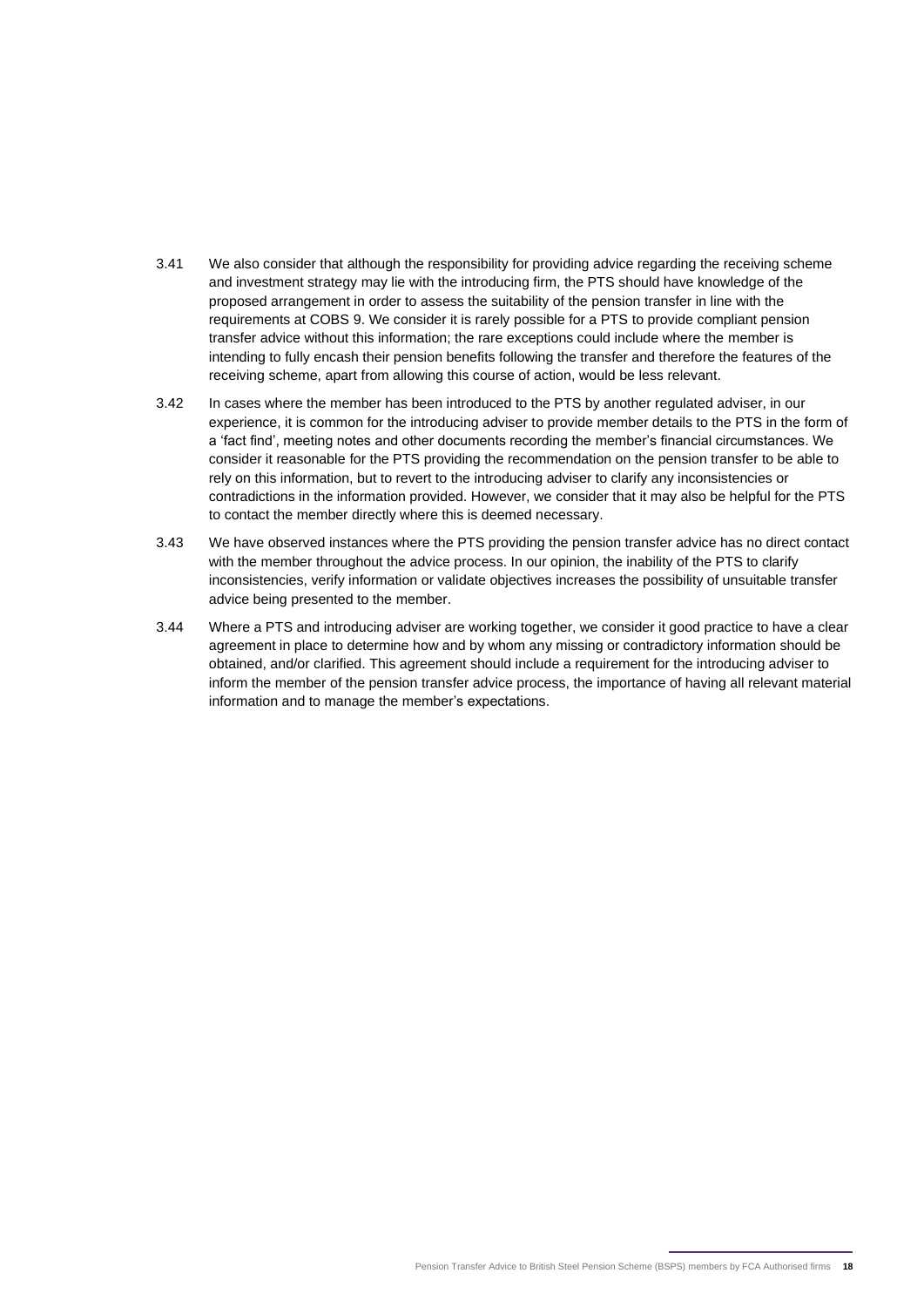**Question 3:** On the basis of having the information identified above in question 1 please explain:

- a What particular risks (other than the general risks of a transfer you have identified in response to Q 1 above) of transfer to a DC scheme should a reasonable adviser have identified?
- b What particular risks of (i) staying in the scheme and moving into the PPF or (ii) moving to BSPS2 should a reasonable adviser have identified?
- 3.45 We consider the particular risks of transfer to a DC scheme would best be considered by an adviser as part of their client-specific advice process, which are addressed in the responses to Q4 and Q6. The particular risks which an adviser should have identified regarding staying in the BSPS scheme and moving into the PPF assessment, or moving to BSPS2 are addressed, in addition to the information outlined in Q1, in, Q2(a), and Q5.

**Question 3:** On the basis of having the information identified above in question 1 please explain:

c. What particular risks (if any) might arise depending on the member's circumstances (eg age, state of health, vulnerability)?

#### Age – Significant term to retirement

- 3.46 We note that at present, (in the absence of any retained protected retirement age) an individual is unable to access their pension benefits prior to 55 years of age, increasing to age 57 from 6 April 2028. Therefore regardless of the member's preferred or anticipated retirement age, where a transfer is made prior to age 55, there will be an absolute minimum number of years before they are able to access either lump sums or income from their pension schemes.
- 3.47 Where a member is a significant number of years from their preferred or anticipated retirement age, there may be a risk that the member and/or PTS could take a view that the DB benefits are not likely to make a significant contribution towards the member's retirement, and therefore may not place sufficient emphasis on preserving any guarantees which have been accrued. Depending on the member's circumstances, it is possible that future accrual of pension benefits may not materialise, meaning that any benefits accrued to the point of advice could constitute the majority of the member's specific retirement provision.
- 3.48 We consider it likely, in principle, that the further a member is from retirement, the less definite their plans for retirement may be, and the greater risk that their stated objectives may change in the term to retirement. There is also a greater risk of significant changes to the member's circumstances including, but not limited to, marital status, financial dependants, financial situation, or even anticipated inheritances. As such, there is a risk that any irrevocable decisions made in relation to retirement provision, such as the transfer of a DB scheme to a scheme with flexible benefits, may adversely impact the member's future retirement plans.
- 3.49 There is a risk that over the term to retirement, the member may not be afforded the opportunity to join another scheme which accrues guaranteed benefits. Instead, all subsequent pension accrual (apart from state pension benefits) may be in the form of DC scheme benefits, exposed to the associated risks and reliant on future investment performance, as detailed in Q1 (b).
- 3.50 Where a relatively young member also has a cautious attitude to investment risk and invests in funds commensurate with this cautious attitude, this could increase the member's exposure to inflation risk. If investment performance is insufficient to keep pace with inflation, the transferred funds will lose value in real terms. This impact of this loss will be compounded over the long term. This risk would likely be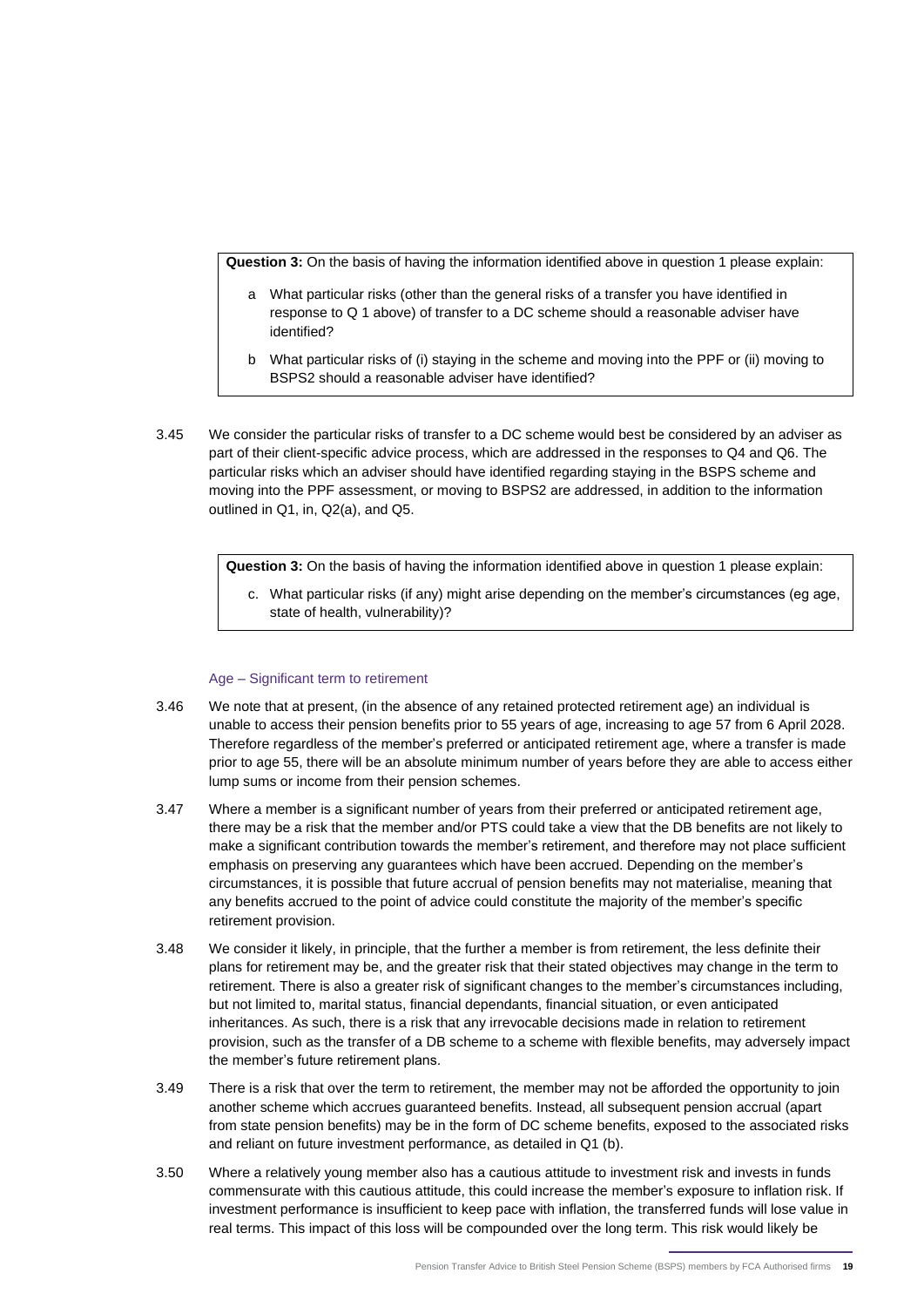lower if the member had a balanced or adventurous attitude to investment risk, which, whilst over the longer term may lead to returns above inflation, may also expose the member to greater investment return volatility.

- 3.51 A longer term to retirement, coupled with insufficient or poor investment performance, can also compound the impact of any charges (eg product, investment, or adviser) deducted from the DC scheme.
- 3.52 There is also the risk to the member of unknown or unforeseen changes to legislation or taxation, in the period to retirement, which could impact retirement benefits available from either a DB or DC scheme. For example, new legislation could increase the minimum age required to access pension benefits, which could mean that the member is unable to access their pension benefits as planned. It is also possible that the member may not be able to access pension benefits as planned if legislation in relation to minimum or maximum PCLS and income is changed, or the method by which these are calculated or taxed. There could also be amendments to contributions limits, withdrawal limits and overall benefit limits, including the Lifetime Allowance and associated charges. The further a member is from the point at which they wish to retire, the greater the risk that there may be a change in legislation which could impact their retirement planning.

#### Age – short term to retirement

- 3.53 Where a member has a short period of time to retirement, the member's DC fund would be much more sensitive to any market movements or investment underperformance, as there is less time for any underperformance to recover, increasing the possibility that the critical yield – ie the required annual rate of increase in the value of the investments needed to match the (relinquished) benefits of the DB scheme – would not be met. In addition, the critical yield itself is likely to be higher given the shorter term to retirement, when compared to an individual with a longer term to preferred retirement date.
- 3.54 Although there is less risk that the member's circumstances could change significantly over the term to retirement, an older member has a greater risk of changes to their health status, which could necessitate changes to their retirement planning. It is possible that additional lump sums or income could be required in an unplanned way, for example for home modifications or to pay for care if serious health issues arise.

#### **Health**

- 3.55 Where a member is in good health, longevity risk is increased, as there is a greater possibility that the member could live long enough to exhaust transferred monies in retirement.
- 3.56 Where a member is in poor health and has not yet reached their preferred retirement age, there is a greater possibility that the member's objectives could change, for example if their health deteriorates and they wish to retire earlier than planned, or there is a need to access PCLS, for example to fund home modifications or pay for in-home or residential care. These changes could increase the risk of the member's fund running out of money in their lifetime if the lump sum or income requirements are more than anticipated.
- 3.57 Similarly, the poor health of a dependant may result in the need to access monies in an unplanned way, which could have a significant impact on the sustainability of the fund. The sustainability of the fund could also be placed at risk if the member (or dependant) is in poor health, but the prognosis does not impact life expectancy. If the poor health places a greater degree of dependence on the income and/or lump sums from the scheme and is expected to continue to the normal life expectancy and potentially beyond, the risk of running out of money over the member's lifetime is exacerbated.
- 3.58 Upon transfer, where a member is in serious ill health, there is a risk that if the member dies within two years of the transfer, the monies may be deemed liable to Inheritance Tax.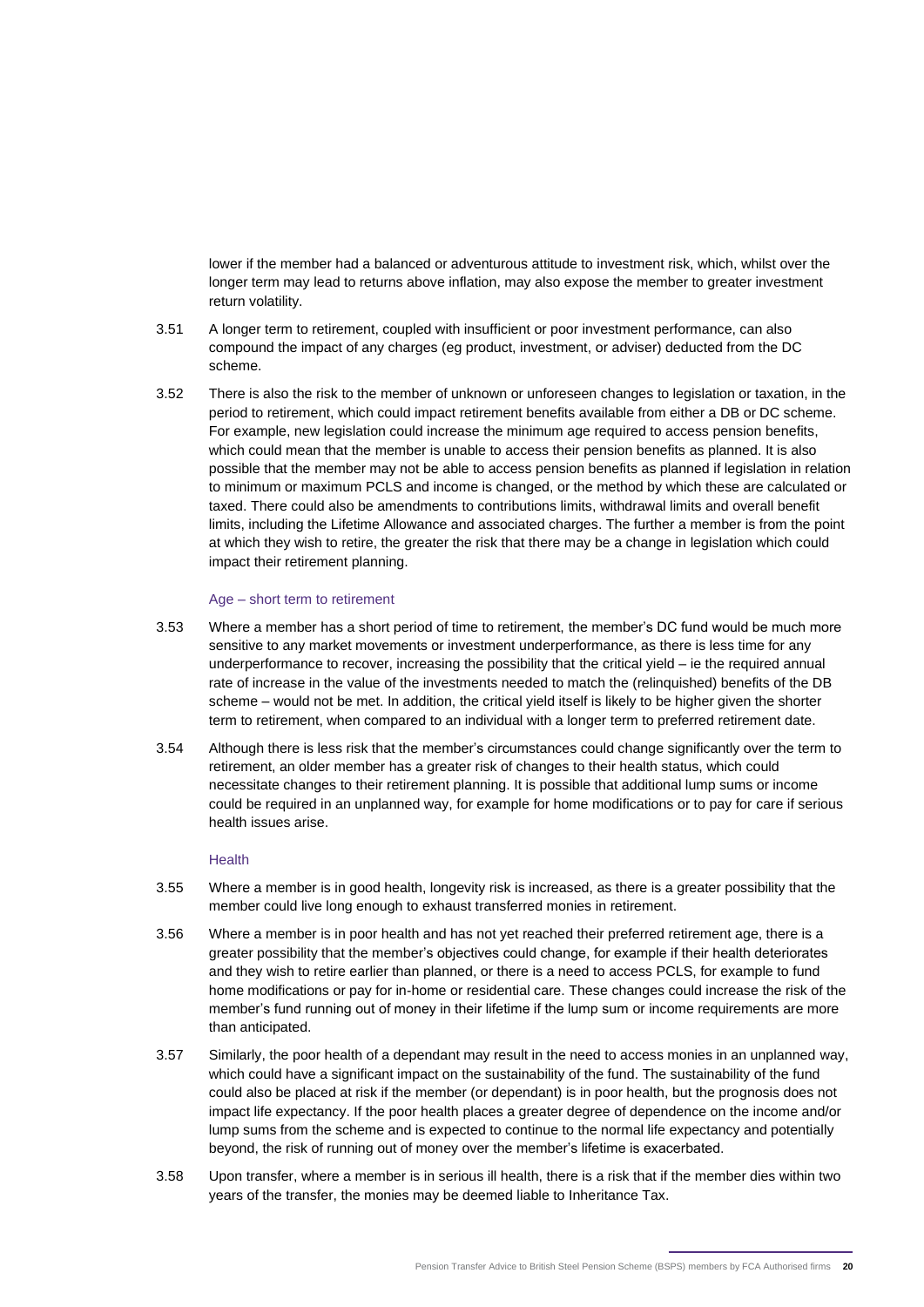3.59 The PTS should also consider whether a member in ill health, or with a spouse/partner in serious ill health, should be classified vulnerable.

#### Vulnerability

- 3.60 A vulnerable client may be at greater risk of harm if their vulnerability means that they are unable, or less equipped, to fully understand, or appreciate all the complexities and risks associated with a DB pension transfer. Examples of vulnerability may include, but are not limited to:
	- Poor health in addition to the points outlined above, depending on the diagnosis, members in poor health may place greater emphasis on factors such as the death benefits available upon transfer, rather than focussing on how the DB scheme could meet their income and lump sum needs in retirement. Some members' poor health may not affect life expectancy; however their objectives may disproportionately focus on passing monies to dependants, rather than providing for their own potential needs in retirement.
	- Cognitive impairment this could be as a result of a medical diagnosis such as dementia, or other lifestyle factors such as learning or development difficulties. These factors could mean there is a greater possibility that the member is not able to understand the risks associated with a pension transfer, or cannot be placed in a position, by the PTS, to make an informed decision.
	- Knowledge and experience similarly, where a member has no or limited previous investment experience, and/or poor literacy or numeracy skills, there is a greater risk that the member may not be able to understand the risks associated with a pension transfer, or make an informed decision.
- 3.61 It is possible that a member may be temporarily vulnerable where they are dealing with a recent significant change to their circumstances, such as a recent diagnosis of a health problem, bereavement, relationship breakdown, or other stressful situation.
- 3.62 Where a member is vulnerable, there is a greater risk that they may not be in a position to understand the potential implications of a pension transfer, including the risks involved. In principle, this risk can be particularly acute regarding pension transfer advice, given its inherent relative complexity and the likely profundity of its implications for the member's quality of life in retirement. There is also a greater risk of the member being pressured by third parties into making a decision that may not be suitable for them. This pressure could be in the form of coercion from family members, peer-pressure from colleagues, or alarmist or speculative media reports. We expect advisers and PTSs to take steps to accurately identify vulnerable members, and/or to take appropriate action to assess the impact of any vulnerability, and where necessary, adapt their advice approach and processes accordingly, to mitigate the risks of a poor outcome.
- 3.63 In the case of members of BSPS during the Time to Choose exercise, we would consider a PTS should have taken into account the additional stress and uncertainty which this may have caused. Many of the members of the scheme had been employed with British Steel/Tata for most or all of their working life and would therefore be significantly reliant on the benefits they had accrued within the scheme. Due to the significant media coverage of the scheme's financial difficulties, as well as the uncertainty regarding whether BSPS2 would proceed, members may have been more likely to wish to proceed with a transfer without fully understanding the implications of this, rather than accept the perceived risk, however unlikely, of losing their retirement benefits. Members may have felt distrustful of the scheme and its future, which may have influenced their own views on the merits of transferring out their CETV. We would expect a PTS to recognise this but to consider the facts of the member's situation and options dispassionately. Although such members may not have met the above mentioned criteria for vulnerable clients, we consider that nonetheless a reasonable PTS should have taken these factors into consideration and been cognisant of the additional pressures which members may have felt to protect their scheme benefits.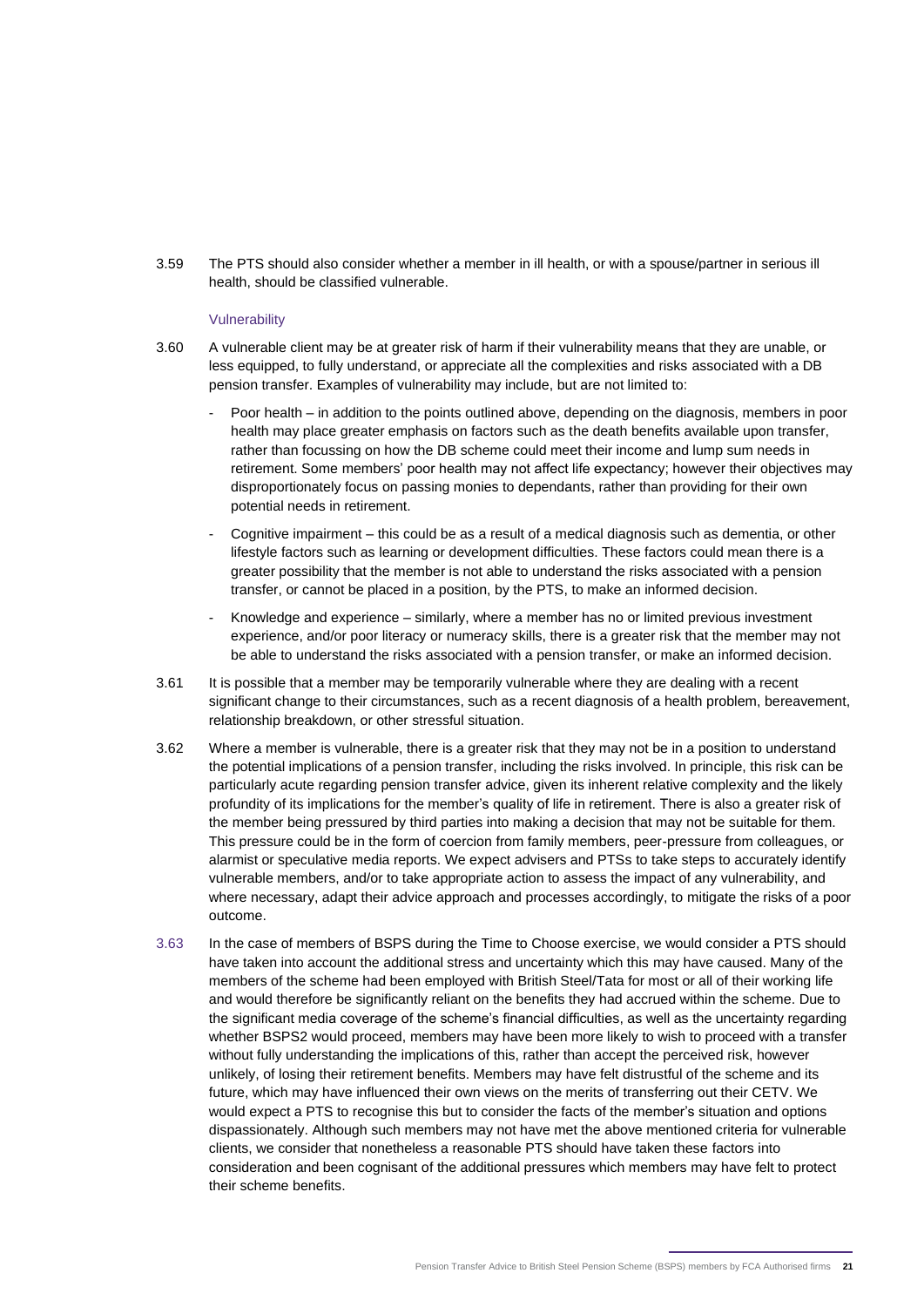# ASSESSING SUITABILITY

Having regard to the FCA's guidance in COBS 19.1.6G, COBS 19.1.7G, 19.1.7AG, 19.1.7B and the suitability requirements in COBS 9 and industry standards as in force at the time, when giving a personal recommendation:

- a **Question 4:** What reasonable steps should a PTS have taken to comply with the requirement in 9.2.2R(1) to ensure that the recommendation is suitable, and that:
	- i the firm has a reasonable basis for believing that the client has the necessary knowledge and experience to understand the risks involved in the pension transfer?
	- ii the firm has a reasonable basis for believing that the client can financially bear the risks of transfer to achieve their investment objectives?
- 3.64 The FCA guidance at COBS 19.1.6G states that an PTS must only recommend a transfer where it can clearly be demonstrated that it is in the client's best interests. We consider it unlikely to be possible for suitability to be clearly demonstrated unless the PTS has gathered all relevant information to make a recommendation, as outlined in the response to Q3.
- 3.65 We consider that demonstrating the advice to be in the client's best interests would incorporate explaining in detail how the recommended course of action meets the client's needs and objectives. This could include demonstrating how the client's financial needs will be met by the transfer, in the form of cashflows or other calculations which show how the client's funds will last for a reasonable lifetime, as well as demonstrating how the transfer meets the client's other objectives such as flexibility in taking retirement benefits (in a way not available from the DB scheme) or restructuring of death benefits. The recommendation should take account of the client's risk profile and preferences regarding risk taking and be supported by evidence of trade-off conversations between the client and PTS. These justifications should also be clearly documented on the file and personalised for the client, with relevant information included and explained in the suitability report using balanced language.
- 3.66 Where a two-adviser model is being used, the introducing firm may take on the responsibility for the majority of information gathering, and then provide this information to the firm/PTS providing the pension transfer advice. Where there is insufficient information provided by the introducing firm for the PTS to ensure that the recommendation is suitable for the client, we would expect both firms to liaise to obtain such additional information as necessary. This could include engaging with the client to undertake and clearly document any necessary discussion to clarify such points as the client's understanding of complex financial matters, objectives and attitude to investment risk and the risks inherent on transfer.

We would expect a PTS to consider the information they have obtained (the necessary information to assess suitability is outlined in Q3) in relation to the client's knowledge and experience, with reference to the client's previous investment experience, products and investments purchased, whether the client has previously worked with an adviser and/or whether the client possesses any relevant industry or employment experience, in order to ascertain whether the client is able to understand the risks associated with a pension transfer.

3.67 The wording at COBS 9.2.2R(1) requires that the firm has a reasonable basis for believing the client has the necessary knowledge and experience to understand the risks involved in the pension transfer (our emphasis). To establish the client's understanding of these matters, we consider it good practice for the PTS to discuss this knowledge and experience with the client, and we would expect a detailed and, as necessary, candid conversation to take place between the PTS and client, so that the PTS can be assured of the client's understanding of complex financial matters. This also provides the PTS with the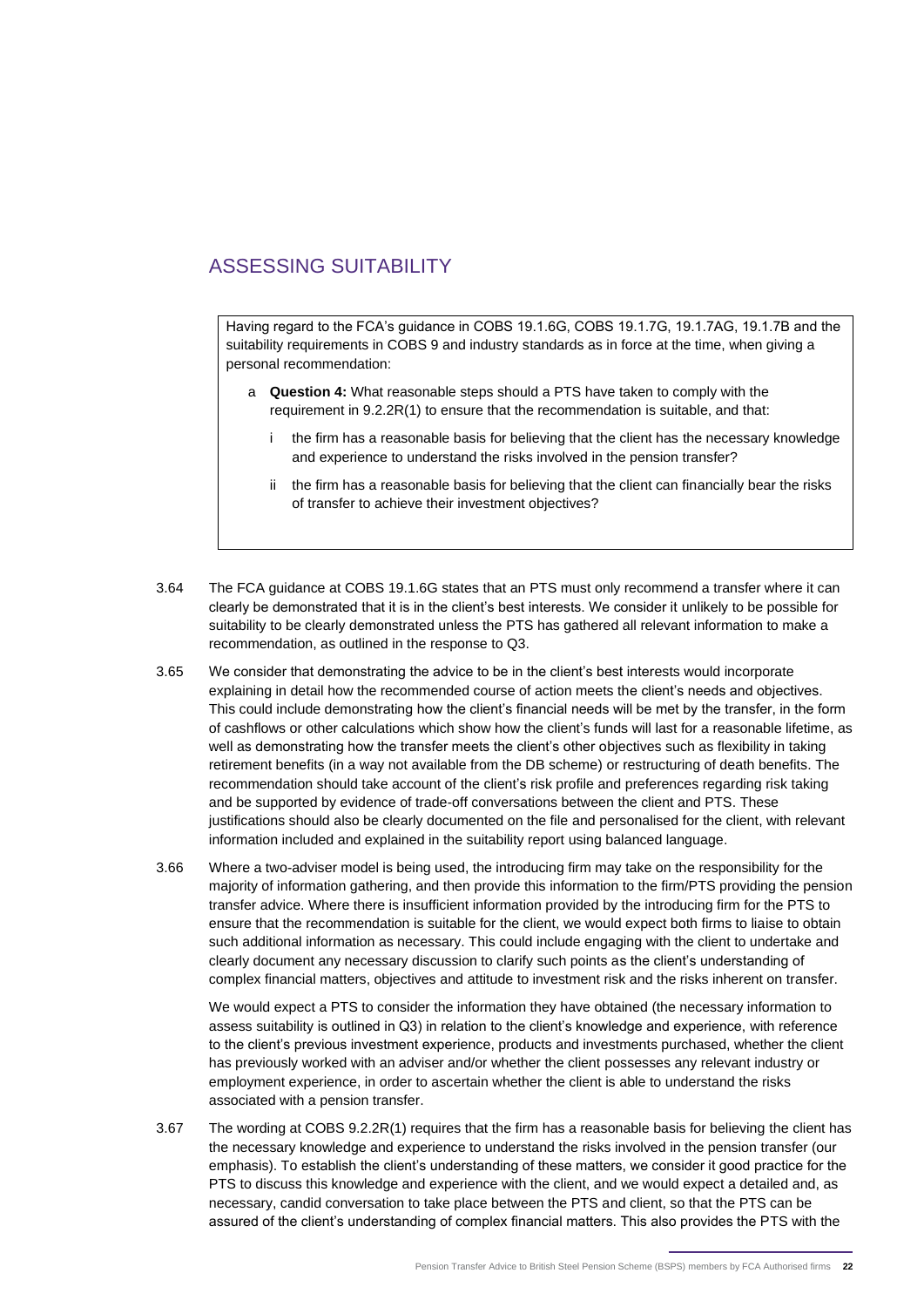opportunity to challenge or correct any misconceptions that the client may have about the pension transfer, for example if the client has unfounded concerns regarding the financial stability of the scheme.

3.68 When making a suitable recommendation, we would also expect the PTS to demonstrate that there is a reasonable basis for believing that the client can financially bear the risks of transfer to achieve their investment objectives.

#### Attitude to Investment Risk and the Risks of Transferring to a DC scheme

- 3.69 The PTS should consider the information gathered in respect of the client's attitude to investment risk and acceptance of the risks inherent with a transfer. Where the client is not prepared or able to accept investment risk, or where the client prefers guaranteed returns or the security of guaranteed income, it is unlikely that they would be a suitable candidate for a DB pension transfer. In addition, if the client cannot tolerate uncertainty of income throughout their retirement, or does not have the appetite to engage with, or pay for, ongoing advice and management to review their pension arrangements, it is more likely that the guaranteed benefits from a DB scheme would be more suitable for them.
- 3.70 When establishing the client's attitude to investment risk, where there are inconsistencies in the client's responses, or the PTS is not certain as to whether the client fully understands the risks involved, the PTS should initiate a detailed conversation to clarify the client's position. The PTS should clearly document the nature and outcome of these discussions and confirm the contents with the client. Before making a recommendation to transfer, the PTS should have a reasonable basis for believing that the client is emotionally able to tolerate, and willing to accept, the risks associated with a transfer.
- 3.71 A dispassionate analysis of income needs and a lack of reliance on DB pension income may indicate the suitability of a transfer, but this is undermined if, by transferring, the client loses the peace of mind they would otherwise have had by remaining in the scheme. Therefore, if the PTS does not have a reasonable basis for believing the client is willing and able to tolerate the risks associated with a transfer, the recommendation should be for the client to remain in their DB scheme.

#### Retirement Objectives/Income and Expenditure

- 3.72 With reference to the client's current income and expenditure details (including secured and unsecured debt and any other relevant information) the PTS should consider the client's objectives up to and throughout retirement, concerning both lump sum and income requirement objectives.
- 3.73 The PTS should consider whether the client's objectives are reasonable and achievable (when considered alongside their attitude to investment risk) and ensure that they clarify any inconsistencies or discrepancies in the information provided by the client. For example, a client may claim that they are intending to reduce their expenditure in retirement, and therefore require a much lower level of income throughout retirement than they are currently receiving. This, of course, may be entirely reasonable if, for example, the client's mortgage is due to be repaid before retirement, or the client's existing financial dependants will no longer be financially dependent.
- 3.74 However, we would expect the PTS to fully understand the client's current financial situation and how this may, or may not, change in retirement. In our view, the PTS should be prepared to challenge the client where objectives appear unattainable or unreasonable or would require a level of investment risk the client is unwilling or unable to take. We acknowledge that the nature of these conversations may be uncomfortable for both the PTS and client, but they are invaluable to ensure that a suitable recommendation can be provided by the PTS.
- 3.75 Given that the primary purpose of a pension is to provide income for the client when they cease to receive earned income, the client's own income and lump sum requirements throughout retirement should be considered as an absolute priority, before other objectives, eg death benefits for dependants, are brought into consideration.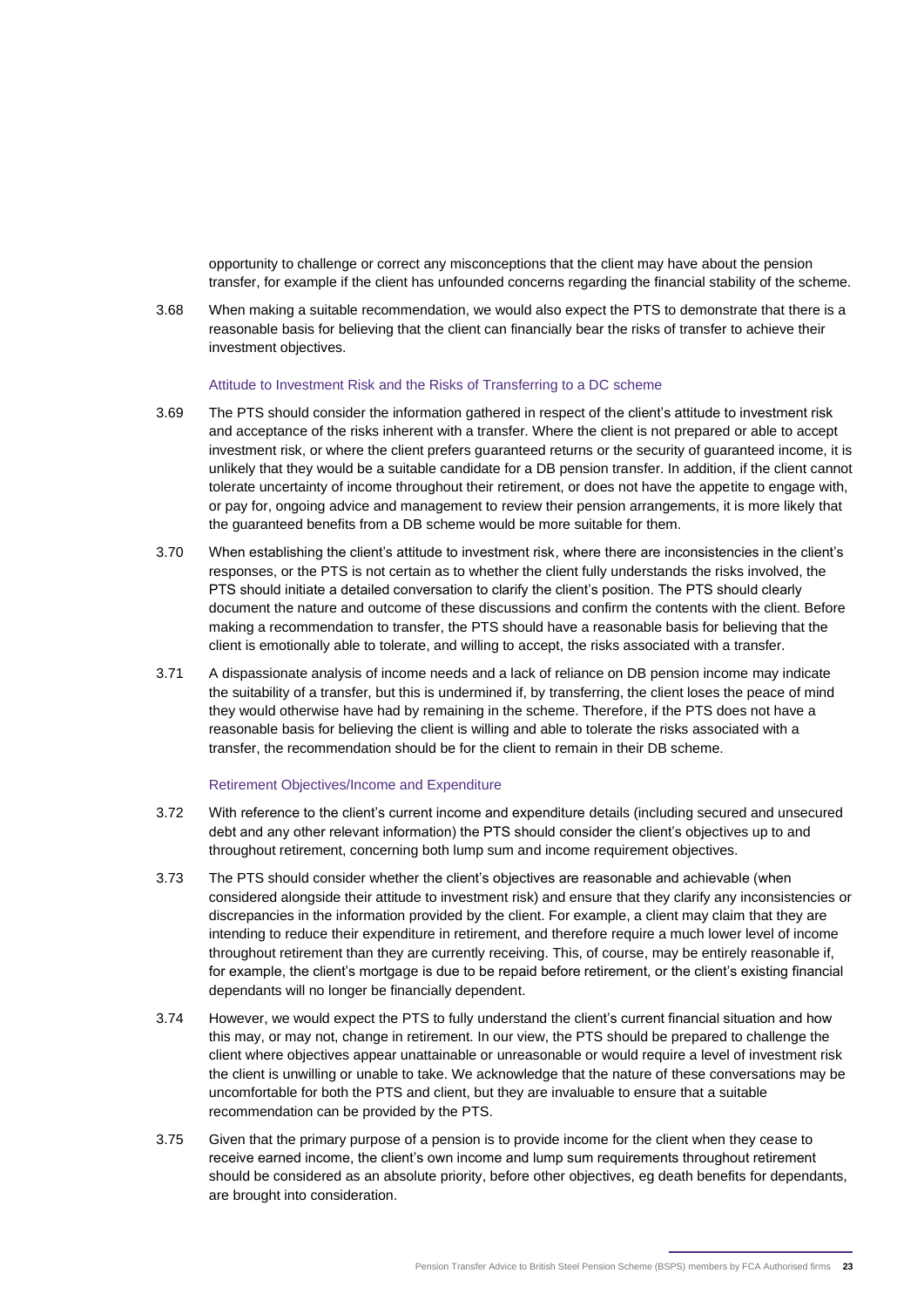#### Meeting objectives

- 3.76 Once the amount and shape of the client's lump sum and income requirements, up to and throughout retirement, have been established, the PTS should then consider what part the DB scheme will play in meeting these objectives. In the case of BSPS members, the PTS should also have considered what part the PPF or BSPS2 could pay in meeting these objectives. Further information on this is outlined in our responses to Q5, Q7, Q8 and Q9.
- 3.77 The PTS should also determine the level of reliance the client will have on the scheme benefits throughout retirement. This should be ascertained, in the first instance, with reference to other sources of potentially guaranteed income such as other DB schemes and state pension entitlement.
- 3.78 We consider that it is acceptable for a PTS to make reasonable assumptions in relation to future accrual of benefits. For example, where a client expects to continue in employment until retirement, it is reasonable to expect, unless there is specific information to the contrary, that the client would continue to accrue state pension entitlement throughout that period. The PTS should also take into account other sources of income or lump sums that the client may have access to, including monies from DC schemes, rental incomes, investment accounts and potential windfalls such as inheritances or the sale of assets.
- 3.79 The PTS can and should make reasonable assumptions as to the future values of these other assets and how they could contribute to meeting the client's retirement objectives, whilst being mindful that these asset values are not guaranteed. For example:
	- Whilst the client may expect to receive an inheritance, the amount and timing of this may not be certain.
	- The client may be a member of their (current) employer's group personal pension or other DC scheme at the time of advice and anticipate remaining so, however there is no guarantee that they will continue to accrue employer and employee contributions to the point of retirement. In addition, any value accrued in DC benefits is not guaranteed and could be affected by adverse market conditions in the term to retirement.
	- Rental income may form a more secure income base than other sources of non-guaranteed income, however rental income is not guaranteed and is subject to rental void periods, property maintenance costs, potential illiquidity risk and buy-to-let mortgage interest rate increases.
- 3.80 We would expect an PTS to consider all relevant information, when ascertaining the level of reliance which the client may have on the DB scheme up to and throughout retirement.
- 3.81 We are aware, given the uncertainty surrounding Tata and the British Steel pension scheme, that members may also have been concerned about the overall security of their employment, and therefore the security of their income over the remaining term to retirement. We would expect the PTS to carefully consider the client's concerns, however, in our view uncertainty of future income would not generally serve to increase the suitability of a transfer. If future accruals were to reduce or cease, this could potentially increase the client's reliance on the DB scheme income in retirement. An exception to this could be if a redundancy/loss of income was imminent and was likely to cause significant financial hardship, and it could be demonstrated that it was necessary for the client to access their pension flexibly in order to meet these urgent financial needs. We would expect a PTS to consider this option as a last resort, exploring all other alternatives including using other assets, and raising monies via debt.

#### Reliance on income from DB scheme

3.82 Once the extent of the client's likely reliance on the DB scheme has been established, the PTS should then determine whether this information suggests that the client is able to bear the risks of transfer. Where the client is likely to be mostly or entirely reliant on income from the DB scheme in retirement, it is less likely that they would be able to bear the risks of transfer and, as such, a guaranteed income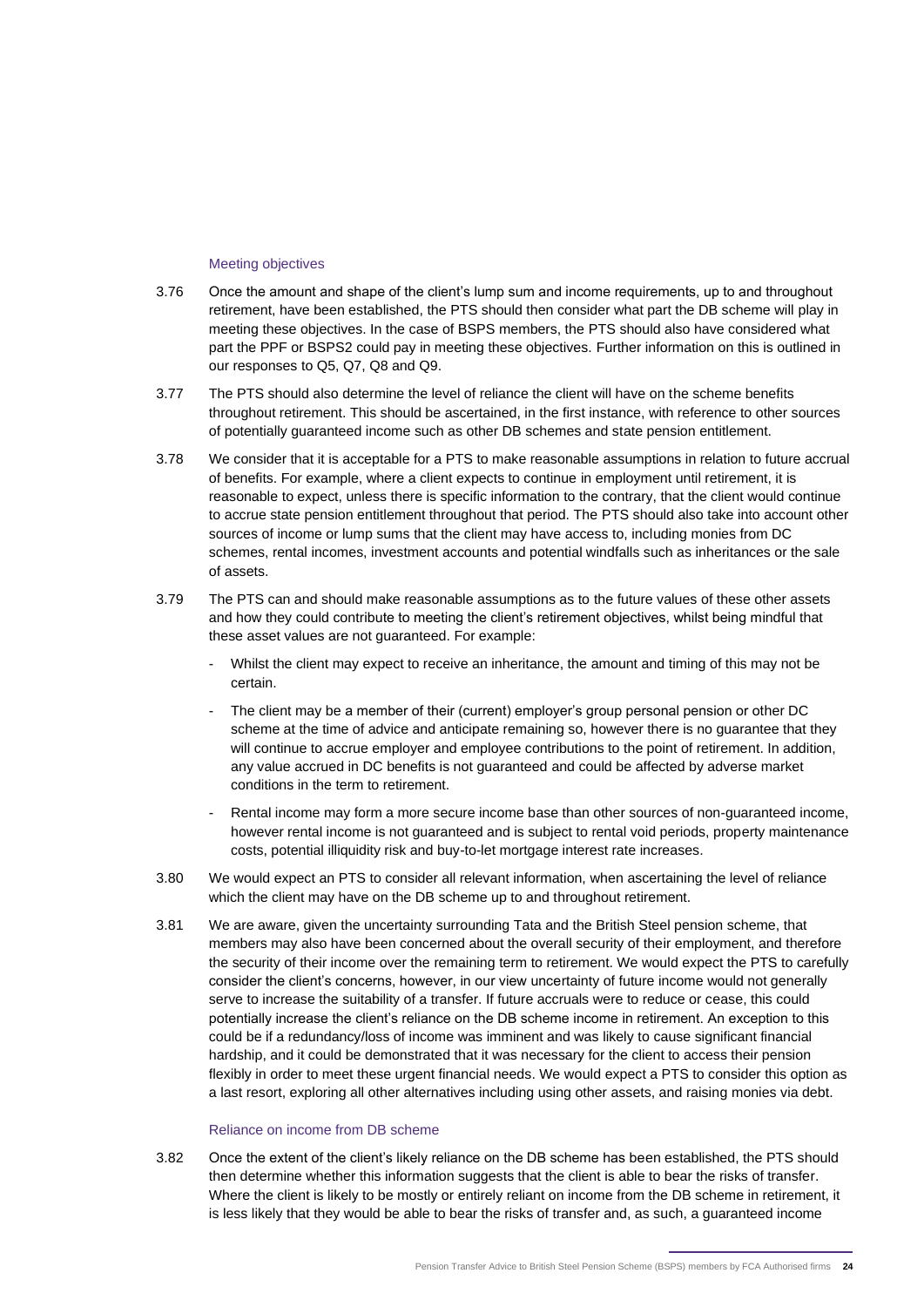throughout retirement may be more suitable for them. Where an PTS believes that the transfer is suitable for the client even though the client is likely to be reliant on the scheme, we would expect the PTS to clearly demonstrate and document why the transfer is nonetheless suitable.

- 3.83 Alternatively, it may be demonstrated that the client is unlikely to be heavily reliant on income from the DB scheme to meet their anticipated expenditure needs in retirement. This could be because the client (and/or the spouse if applicable) has other sources of guaranteed income in retirement, perhaps accrual from another DB scheme, state pension entitlement, annuity income or other secure arrangements.
- 3.84 It may also be the case that reliance on the DB scheme is relatively immaterial if the client's income and lump sum requirement is relatively modest when compared to the size of the CETV and it can be demonstrated that the client is unlikely to run out of funds in retirement. This latter example would require the PTS to consider different possible scenarios within a DC scheme environment, including higher than anticipated withdrawals, below expected investment performance or adverse market conditions, to demonstrate that the client is able to tolerate the risks associated with a transfer.
- 3.85 Once the extent of reliance on the scheme has been established, the PTS should also consider any other objectives which the client may have, to determine whether these objectives could be met by remaining in the scheme, or whether it would be in the client's best interests to give up the safeguarded, inflation proofed benefits from the scheme in order to achieve them.

#### Flexible benefits

3.86 The client's retirement objectives may indicate that it would be beneficial for them to access their benefits flexibly, which would support a need to transfer. They may, for example, wish to retire early and require a certain level of income over the term to when state pension benefits commence, at which time the income requirement from their personal pension arrangements would reduce. Or the client may wish to access a greater proportion of their total fund earlier in retirement. Such flexibility is not available from a DB scheme, which pays a set (inflation-proofed) income for life. Alternatively, there may be a requirement for a larger PCLS than that offered by the DB scheme, for example to redeem an outstanding mortgage at the point of retirement. In these situations, the PTS should carefully weigh up the validity and relative importance of these other objectives and whether there are alternative ways of meeting them, for example whether an existing DC pot could be used to redeem the outstanding mortgage. In each case the PTS should consider the benefits that would be available from the DB scheme, in order to establish whether the client's objectives could be met whilst remaining in the scheme.

#### Inheritability / Death benefits

3.87 Similarly, a client may have a desire to transfer in order to achieve greater flexibility in allocating death benefits; either because they would prefer to leave a more flexible lump sum to their spouse/partner rather than a fixed income for life, or because they wish to leave any residual benefits to individuals who would not otherwise be entitled to benefits under the DB scheme, such as non-dependent children or other relatives. The PTS should carefully consider these objectives in order to establish whether it would be in the client's best interests to give up their guaranteed, inflation-proofed DB benefits in order to meet these. The PTS should seek to confirm whether the proposed beneficiaries have a genuine, quantifiable need to receive benefits in the event of the client's death, and if so, whether this objective could be met by alternative means, eg effecting a life assurance policy or the gifting/use of other assets.

#### Viability of the scheme

3.88 The client may wish to explore the merits of transfer as a result of real or perceived concerns over the financial viability of their DB scheme or having lost faith in their employer or the scheme trustees. These concerns may or may not be founded. We would expect the PTS to carefully and impartially research and investigate the reality of the situation, by gaining a full understanding of the scheme funding levels,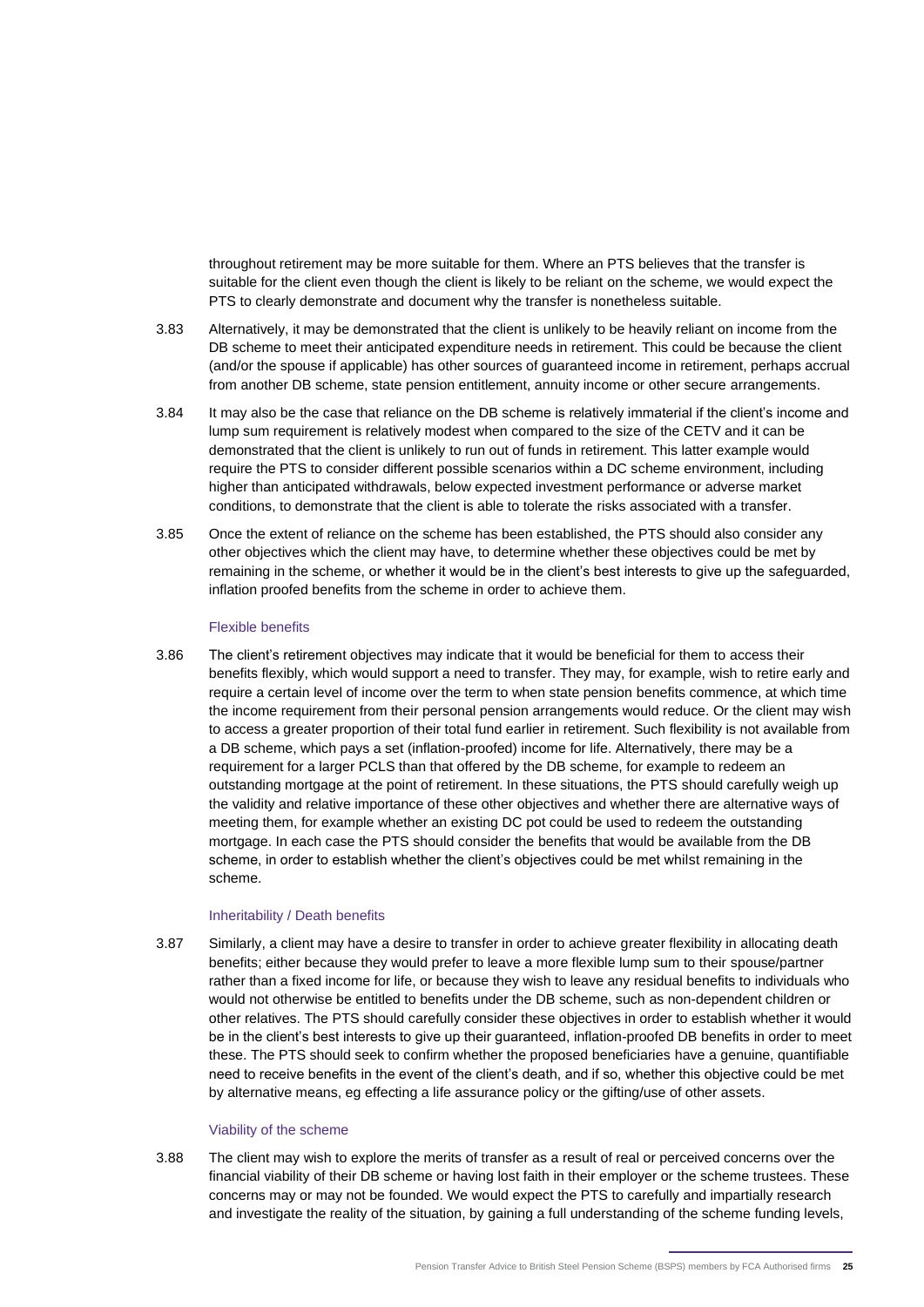including any deficit reduction plans, potential rescue arrangements or possible transfer to PPF. In doing so, the PTS should correct any misconceptions that the client may have.

3.89 Where there is a genuine concern about the financial viability of the scheme, as was the case with BSPS, and a real possibility that the scheme may enter the PPF, the PTS should consider whether the PPF would nevertheless provide sufficient benefits to meet the client's identified objectives. This is of particular relevance where the client intends to retire early, as it may be the case that early retirement factors under the PPF are more generous than those applicable under the DB scheme. We would expect a PTS to calculate the benefits which could be available under both options, as well as the amount which could reasonably be drawn from a DC scheme in the event of transfer, in order to make a direct comparison between the options.

#### Transfer Analysis

- 3.90 Until October 2018, the PTS was required to undertake a transfer analysis in order to compare the benefits available from the DB scheme with those which would reasonably be provided by a scheme with flexible benefits post transfer. This was in the form of a Transfer Value Analysis (TVAS) as outlined at COBS 19.1.2R.
- 3.91 One of the main outputs of the TVAS is an indication of the value of the CETV relative to the income and benefits provided under the scheme. The TVAS provides the level of investment return which would be required to replicate, under a DC scheme, the benefits available from the DB scheme (also known as the critical yield).
- 3.92 The FCA's stance (and we agree) is that a PTS should not base their recommendation on the outputs of this critical yield alone<sup>12</sup>. Instead, the PTS should consider this analysis when forming their recommendations, taking into account the client's overall circumstances and retirement objectives.
- 3.93 The transfer analysis may or may not support a recommendation to transfer, for example:
	- The critical yield<sup>13</sup> indicated in the TVAS is likely to be unattainable, factoring in the term to retirement and the client's established attitude to investment risk.
	- The capitalised value of death benefits (where this is a significant consideration in relation to the client's objectives) is significantly higher under the DB scheme than that available from a DC scheme.
- 3.94 Most PTSs will use a TVAS tool, often from an outsourced provider, to calculate and compare the benefits available from a DB scheme and that of a DC scheme. The accuracy and provenance of the information that is input into these tools is crucial; seemingly minor inaccuracies could be enough to incline the advice in one direction or another, perhaps to the client's detriment. The transfer analysis should be based on accurate data, including correct adviser and product charges, to ensure that the outputs are accurate and can be relied upon. Where the transfer analysis does not appear to support the recommendation, but the PTS recommends a transfer nonetheless, we would expect the PTS to clearly explain and demonstrate why the transfer is nonetheless suitable for the client.
- 3.95 The client's overall circumstances and retirement objectives may support a recommendation to transfer, notwithstanding the transfer analysis, where it can be demonstrated that the benefits of transfer outweigh the potential financial disadvantages of transfer indicated by the transfer analysis. For example, it is possible for a PTS to demonstrate that a transfer recommendation is suitable for the client where there is little or no reliance on the monies from the DB scheme (as expenditure throughout retirement is covered in whole or part by other sources of income) and the client has no requirement to replicate the amount and/or shape of the DB scheme benefits. We would expect the PTS to present,

<sup>12</sup>FCA Newsletter 24/01/201[7 Advising on pension transfers –](https://www.fca.org.uk/news/news-stories/advising-pension-transfers-our-expectations) our expectations | FCA

<sup>13</sup> See paragraph 3.42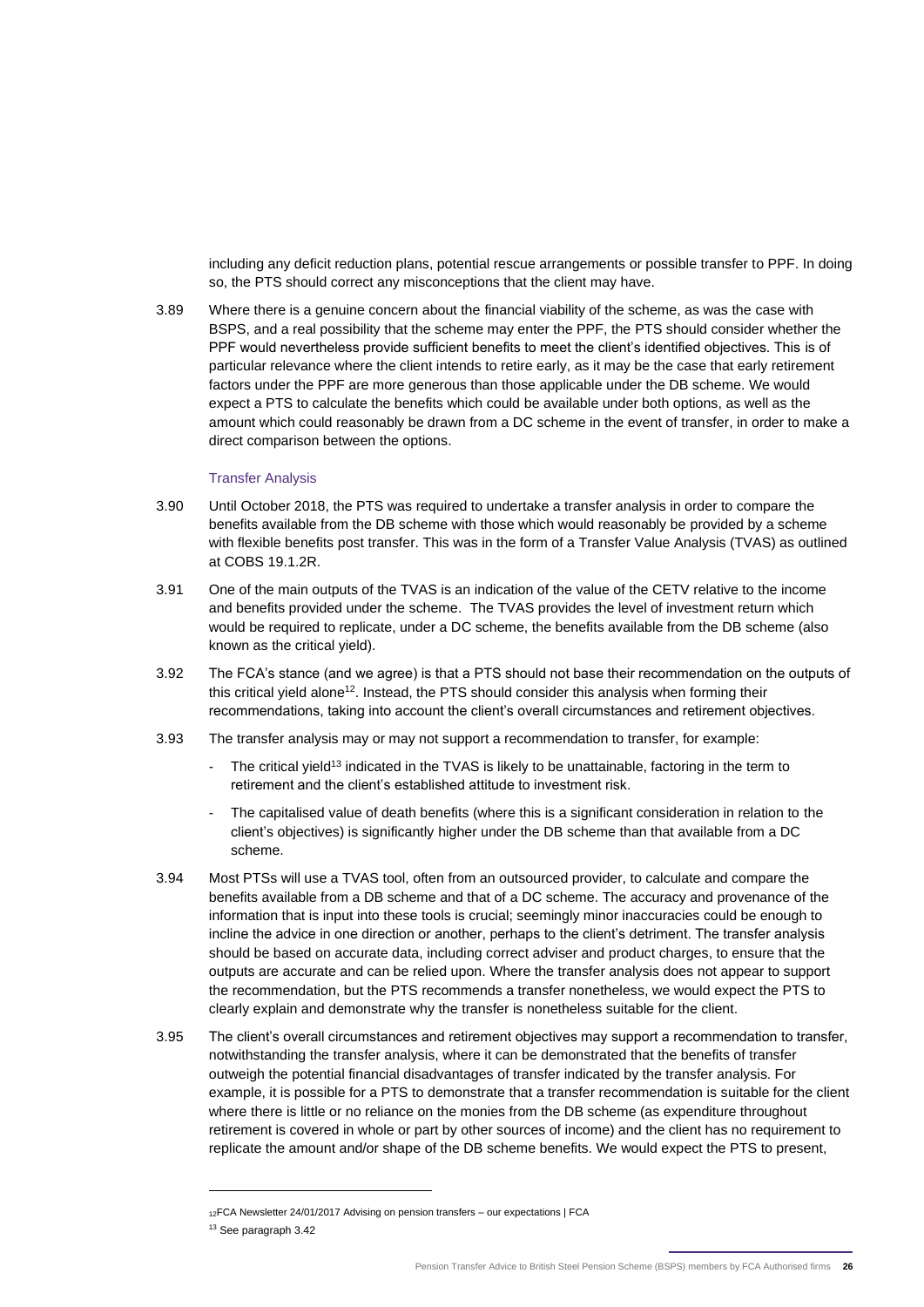discuss and explain the outputs from the transfer analysis with the client, placing particular emphasis on the relevant details in cases where the analysis does not support a recommendation to transfer.

3.96 Considering the situation for BSPS members, we accept that until full details of the proposed benefits available under the BSPS2 scheme were released, it would have been difficult for the PTS to produce a transfer analysis which accurately compared the situation following transfer with that of remaining in the scheme/BSPS2. Therefore we would have expected a PTS to take a considered and consistent approach to preparing the transfer analysis. Before full details of the BSPS2 benefits were available, a comparison against the existing BSPS benefits could have been undertaken. Given that BSPS2 was likely to provide less generous benefits than BSPS, the PTS could have had some confidence that if a comparison using the existing scheme details supported the transfer, then the same would likely be true of a comparison against BSPS2 benefits. Before full details were released, it could have been possible for a PTS to make certain assumptions in relation to the likely benefits available from BSPS2 – in particular it had been frequently signposted in the scheme's updates and press releases that BSPS2 would likely have less generous future increases. In these circumstances we would expect the PTS to be mindful of the potential disadvantages in this approach; for example, the further a client is from their preferred retirement date, the greater the impact of any inaccuracies in the future inflationary assumptions would be. We have addressed in greater detail our opinion regarding how we consider a reasonable PTS should have acted during this time period in Question 9.

#### Use of cashflow modelling

- 3.97 Although not a specific FCA requirement, in our experience, many PTSs choose to use cashflow modelling tools and software to depict the clients' changing income and capital requirements during retirement. The use of these tools has become increasingly commonplace, and in our experience were commonly used (to a greater or lesser extent) during the Time to Choose period. Often, a PTS will produce multiple cashflow models for the client. These may reflect different scenarios, in terms of income and/or capital requirements, using different sources of income, or demonstrating a comparison between transferring or remaining in the DB scheme.
- 3.98 When used correctly, we consider cashflow modelling to be a useful tool in depicting and describing to the client the financial impact of either transferring or remaining in the scheme. They can also be used to effectively demonstrate safe withdrawal rates, the consequence of excessive withdrawals, the impact of adverse market conditions or the effect of poor investment performance. As such, where a PTS chose to use cashflow modelling, we consider it more likely that the PTS would be able to refer to the outputs to clearly demonstrate that the advice provided was in the best interests of the client. For example, to show that, on transfer, the funds are unlikely to be depleted during the client's lifetime.
- 3.99 However, the reasonable outputs of any cashflow modelling tool are wholly dependent on the accuracy and veracity of the inputs used by the PTS and we would expect a PTS to be mindful of various factors, including:
	- The underlying assumptions used in the cashflow, such as inflation rates and investment returns, should be reasonable and relevant to the client's circumstances. We would expect the assumed investment return to be set with consideration to the client's attitude to investment risk, and with reference to the FCA's guidelines in terms of illustrative investment returns.
	- The client's objectives, in relation to lump sum and income requirements. These should be sense checked and realistic and reflect detailed conversations between the PTS and client.
	- The automatic assumptions used within the cashflow software; the PTS should be sufficiently experienced with the software to override these where appropriate. For example, some cashflow programmes automatically assume that any surplus income over and above expenditure is automatically saved, thus increasing the client's potential cash or investments which could be used in the future. In reality, this is often not the case, especially where a client has shown no previous

Pension Transfer Advice to British Steel Pension Scheme (BSPS) members by FCA Authorised firms **27**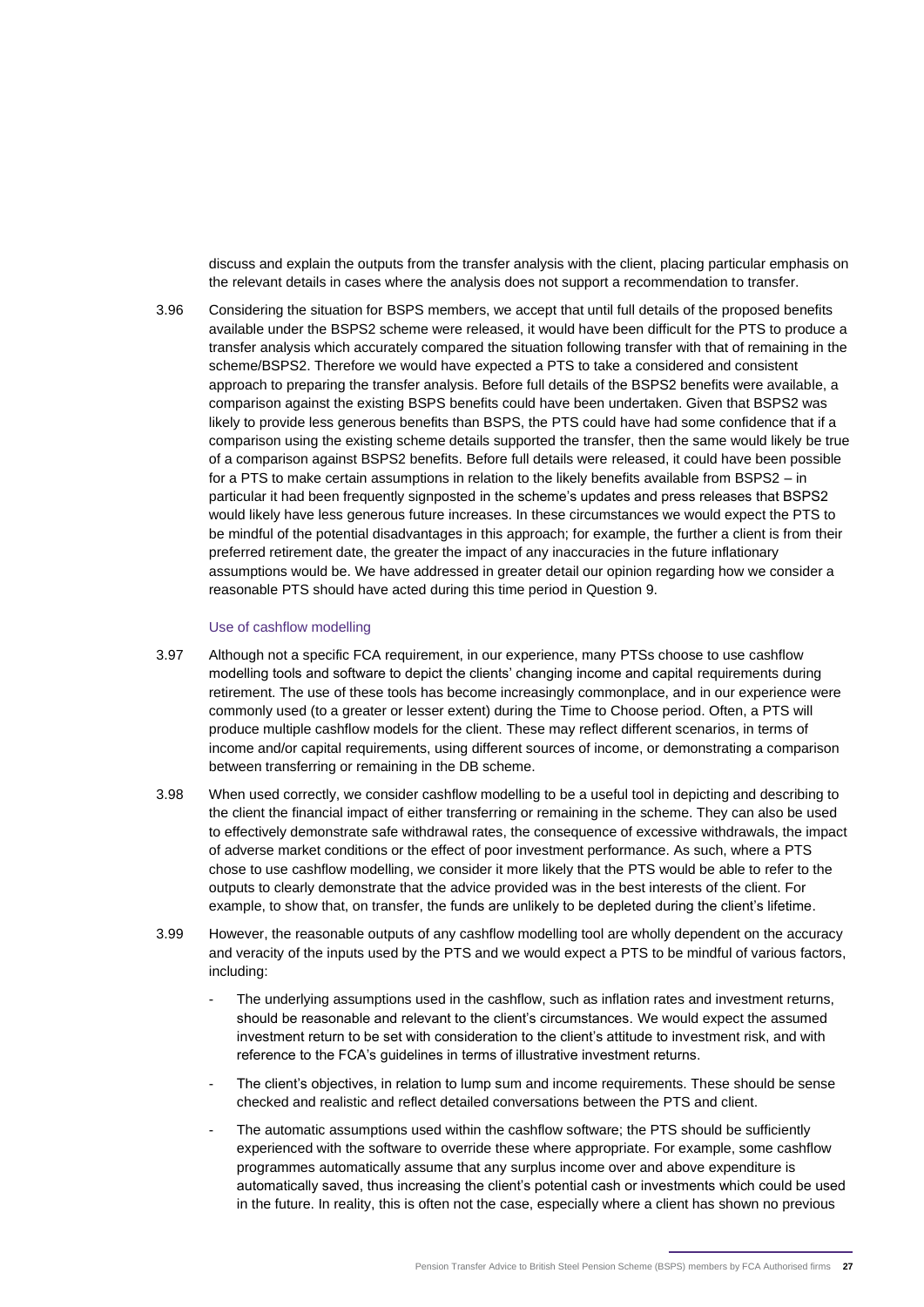propensity to save excess income. Where future or regular savings are assumed, these should be explicitly discussed and agreed with the client.

- The possibility of the client's survival past normal life expectancy and potential impact this may have on the client's situation.
- 3.100 In our view, it can be useful for a PTS to produce multiple cashflow models to demonstrate the effect of a range of various scenarios, including:
	- The effect of a significant market event such as a market crash immediately after transfer, or at the point of retirement.
	- The effect of consistent underperformance relative to the anticipated investment return.
	- The impact of a higher level of income or lump sum withdrawals than that initially anticipated.
	- Any other scenarios which could reasonably occur based on the client's objectives; for example the client may choose to retire at an earlier or later date.
- 3.101 We also consider it to be good practice for a PTS to produce an analysis which considers the scenario of remaining in the scheme, as this can then be directly compared against the transfer scenarios. Again, where there is the possibility of a change to the client's objectives such as retirement age or the size of PCLS required, multiple reports to enable direct comparisons can be useful.
- 3.102 Where a PTS is relying on cashflow modelling to support the recommendation, we would expect the PTS to discuss the inputs and outputs of the analysis with the client, clearly explaining the potential advantages and disadvantages of each course of action. The PTS should also explain the limitations of cashflow analysis, and that the assumptions used cannot be guaranteed. The PTS should discuss, for example, that a relatively modest difference between the assumed investment return and the actual investment return achieved could have a significant impact on the client's future financial situation, particularly where this difference is compounded over a number of years. These discussions with the client should be clearly documented, along with a clear explanation as to how the cashflow demonstrates that the recommendation meets the client's needs and objectives.
- 3.103 All inputs used in any cashflow modelling used to support the recommendation should be recorded on the client file.

#### In general

- 3.104 It should be noted that whether the PTS' recommendation is to remain in the scheme or transfer, they are obliged to clearly demonstrate that the recommendation is in the best interests of the client. Although the client may have strong opinions as to the course of action that they might prefer, the PTS has a responsibility to provide dispassionate and demonstrably suitable advice, taking into account the full fact and circumstances of the client's situation.
- 3.105 The PTS should always be prepared to challenge the client where one or more objective appears to be based on a "nice to have" rather than an actual, genuine need. Whilst 'flexibility', 'control' or 'inheritability' may, on the face of it, appear attractive to the client, in our experience this may not be borne out of a genuine need. It is incumbent on the PTS to demonstrate what is meant by 'flexibility', 'control' or 'inheritability', specifically to the client in question, and how their recommendation meets these needs.

If necessary, the PTS should be prepared to make a recommendation which goes against the client's wishes, if they consider it to be in their best interests. Where a client wishes to transfer against advice, the PTS should use an FCA compliant insistent client process.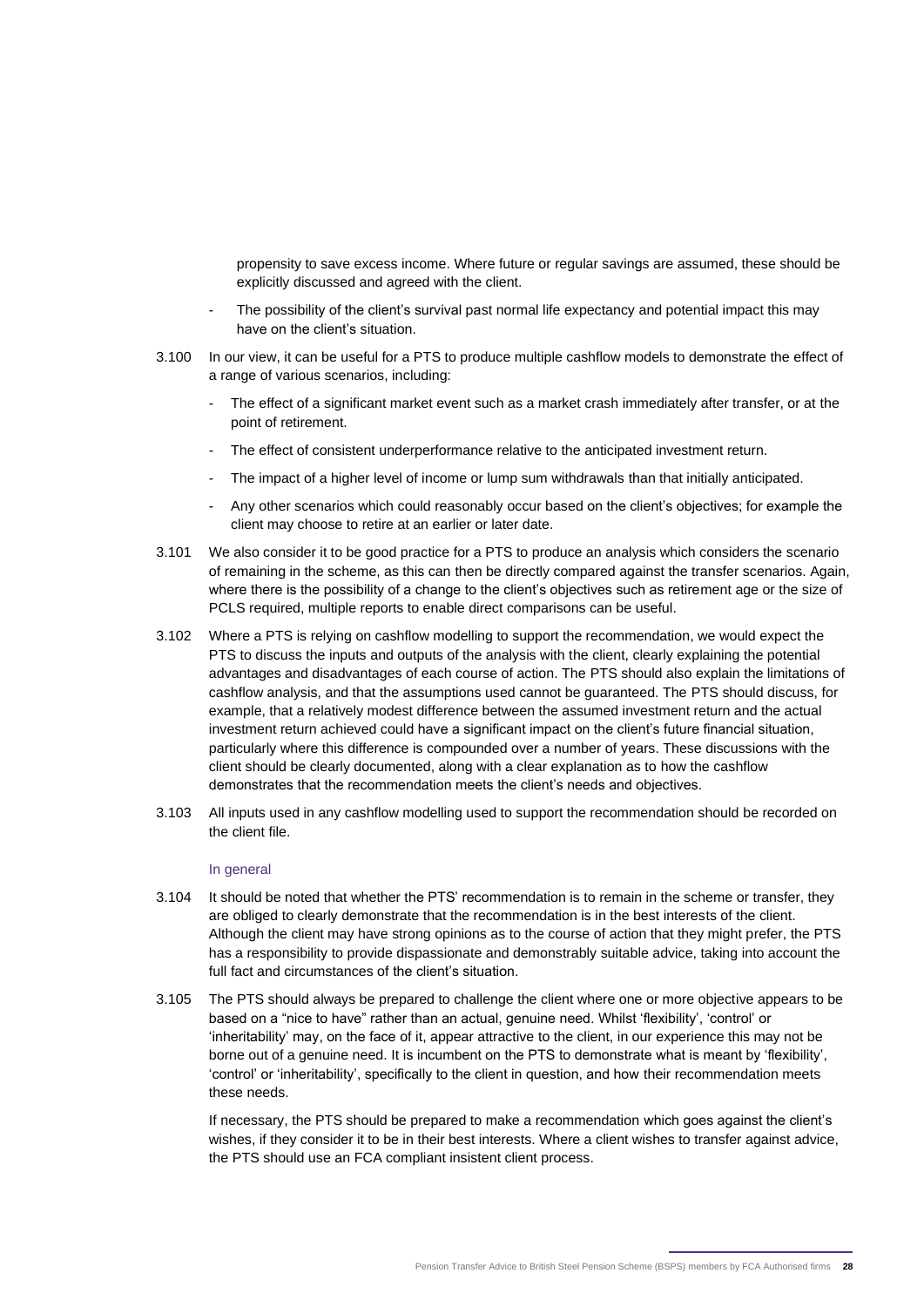b **Question 5:** What reasonable steps a PTS should have taken to assess the suitability of the BSPS2 or PPF options for the client

- 3.106 When considering a pension transfer, a reasonable PTS should have been mindful of the FCA guidance that the starting point is that a transfer is unlikely to be suitable, and in order to make a recommendation to proceed with the transfer, the PTS must demonstrate, on contemporary evidence, that it is in the client's best interests (COBS 19.1.6G). Apart from members within one year of their Normal Retirement Date, all BSPS members had three options for their benefits: They could remain in the BSPS scheme and therefore accept the subsequent transfer of their benefits to the PPF, they could transfer to the proposed new BSPS2 scheme, or accept the transfer value and move to a scheme with flexible benefits. Members within one year of Normal Retirement Date were unable to move their benefits to an alternative scheme.
- 3.107 In our experience, it is not unusual for a scheme to close to future benefit accrual, and the industry has seen many large DB scheme make the decision to do so. As such, the closure of the BSPS scheme to future accrual should not, in itself and in isolation, have been viewed as a reason for a client to transfer their benefits away from the scheme. In the specific case of the BSPS scheme however, it became apparent that the scheme would not survive in its current form, as documented in many media and press pieces from 2016. There was also concern regarding the future of the sponsoring employer itself. Accrual closed to all members from March 2017 and this, along with the well-publicised financial troubles of the scheme and employer, would have naturally led many clients to seek advice in relation to their BSPS scheme benefits.
- 3.108 In our view, retaining benefits in the form of a guaranteed or safeguarded income (offered by the PPF or BSPS2) was more likely to be suitable for most members, rather than a transfer to a DC scheme with flexible benefits and its associated risks and uncertainty. We would therefore expect a PTS to have given serious consideration to the option of the client retaining their guaranteed benefits under either the BSPS2 or PPF. Without careful due consideration of these two options, we do not consider it possible for a PTS to have been able to demonstrate that a transfer to a scheme with flexible benefits was suitable.
- 3.109 Having already established the client's retirement objectives and income and capital requirements, the PTS should have assessed the benefits available under PPF and/or BSPS2, taking into consideration the client's desired retirement age and any other sources of income or capital (guaranteed or flexible). Although not obligatory, cashflow modelling would have enabled the PTS to more easily compare the likely outcome of the various options available, as well as assisting in clearly demonstrating that the final chosen course of action was in the client's best interests. This assessment would enable the PTS to determine whether the client could meet these income and capital requirements by remaining in the scheme, either via PPF or BSPS2, and would also provide an indication of the level of reliance the client was likely to have on the scheme benefits throughout retirement, as outlined in our response to Question 4.
- 3.110 Where the client could meet their retirement objectives by remaining in the scheme, either via PPF or BSPS2, and is likely to have some level of reliance on the monies from the scheme, it is likely that retaining their guaranteed benefits would have been more likely to be suitable.
- 3.111 The PTS should also be mindful of the client's attitude to guarantees and certainty of income, investment risk, and the other risks associated with transfer. Where the client places a high value on guarantees and would prefer the peace of mind of knowing that their income throughout retirement is secure, then the PPF or BSPS2 were more likely to be suitable options.
- 3.112 The PTS should also consider any other objectives that the client may have, such as flexibility of income or lump sums, greater PCLS amounts, flexibility of death benefits and inheritability of benefits, and whether it would be possible for these objectives to be met by other means.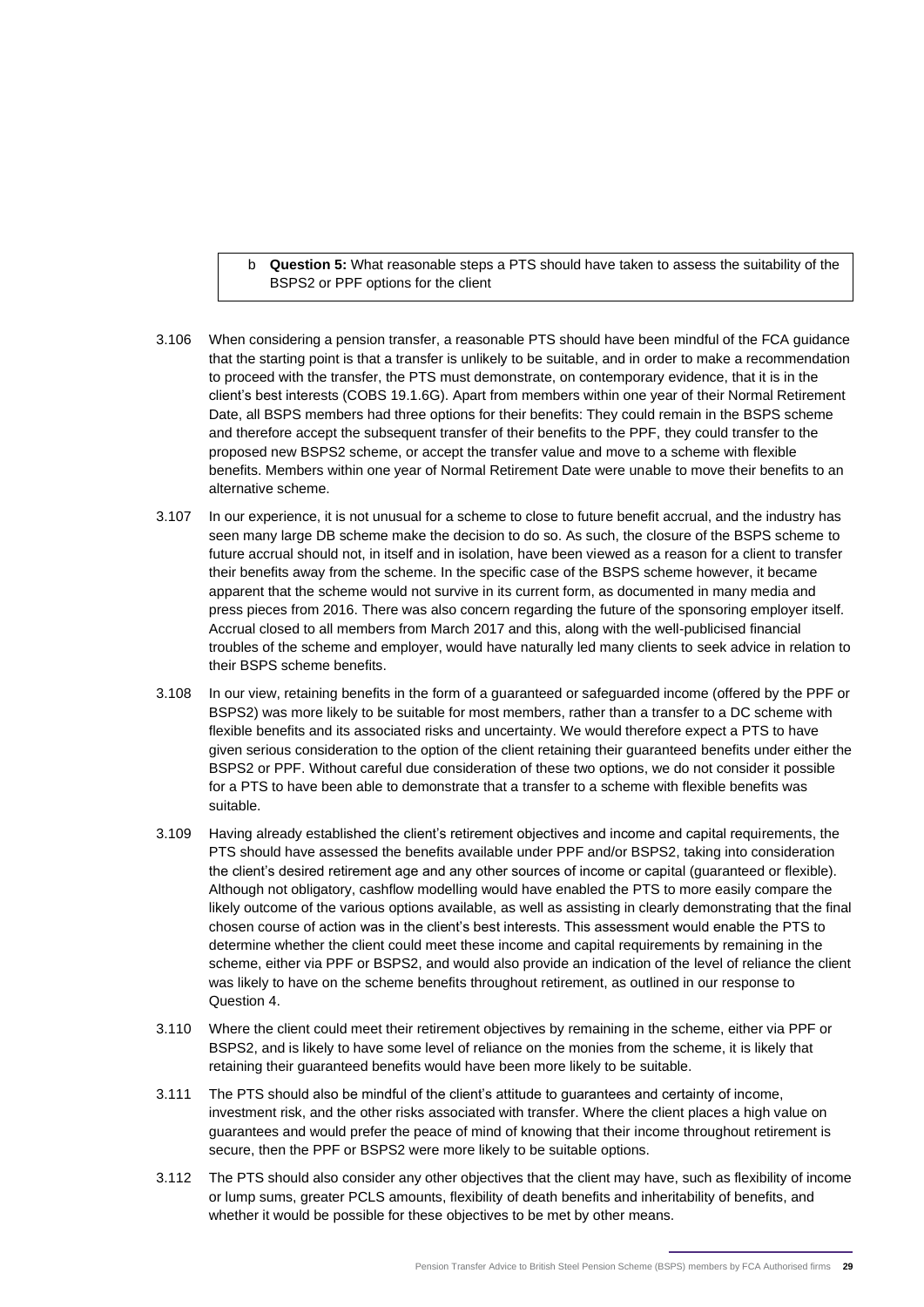- 3.113 For example, the client may have accrued other DC benefits, or be accruing benefits in an employer or personal DC scheme at the time of advice. It may therefore be possible for the client to use these non-DB assets to meet these other objectives (eg access to lump sums, flexibility, inheritability), whilst retaining the DB scheme benefits to provide a guaranteed income underpin. We would expect a PTS to consider the client's financial situation holistically and assess how the DB scheme fits into the client's overall retirement planning, rather than viewing the scheme and a transfer decision in isolation.
- 3.114 Where a PTS has established that it is in the client's best interests to retain safeguarded benefits, the next step would be to determine whether these benefits are more suitable in their existing BSPS form with subsequent transfer to PPF after March 2018, or to move their benefits to the proposed BSPS2. We are also aware that some clients approached a PTS for advice only relating to this decision, having already decided or been previously advised not to transfer to a scheme with flexible benefits.
- 3.115 When making a personal recommendation to the client, having compared the existing scheme/PPF with BSPS2, we would expect a PTS to have been aware and taken account of the following:
	- It was confirmed as early as January 2017 in a letter to all members that it was likely the existing BSPS scheme would be closed to future accrual and would enter the PPF. The possibility of a new scheme to provide modified benefits was raised, and the letter stated *"(…) for the vast majority of members and pensioners, these modified benefits would be better than PPF compensation although the extent of the improvement will depend upon a member's personal circumstances and retirement preferences" 14 .*
	- In August 2017 it was confirmed in an update on the BSPS website that the Time to Choose exercise would commence in October 2017 and that members would be provided with detailed information regarding their options.
	- The Time to Choose pack, issued in October 2017, included FAQ wording which confirmed that members would be able to transfer out of BSPS2 in the future, whereas no transfers out would be permitted from PPF. It also included member specific details about the likely benefits available to them under the PPF and BSPS2, and how these were calculated.
	- The early retirement factors which would be applied if a member chose to retire before NRD were different for the PPF and BSPS2, and therefore the member could receive higher initial benefits under the PPF on early retirement.
	- In certain circumstances where a member wished to commute pension income for a cash lump sum at retirement, the PPF provided more generous commutation factors meaning that a member could be better off in the PPF, although this could mean that subsequent dependants benefits were reduced.
	- In relation to the PPF, early retirement factors, lump sum commutation factors and information regarding future inflationary increases were all available on the PPF website.
- 3.116 As such, we consider a PTS would have had sufficient information, at the very latest by October 2017 when the member received their Time to Choose document, to reasonably estimate the benefits which could have been payable to the member from the PPF and BSPS2, and to assess these benefits in line with the member's retirement objectives. The PTS would be able to consider the age at which the member wished to retire, and assess the level of early retirement factors, if any, which would be applied under either option. The PTS would also be able to compare the impact on the member's pension income of drawing the desired level of PCLS under either option, given the difference in commutation factors.
- 3.117 We do not consider a PTS would always have had to wait until the Time to Choose documents were made available in October 2017 to provide advice where it could be clearly demonstrated that a transfer

<sup>14</sup> B.S Pension Fund Trustees letter to members 27 January 2017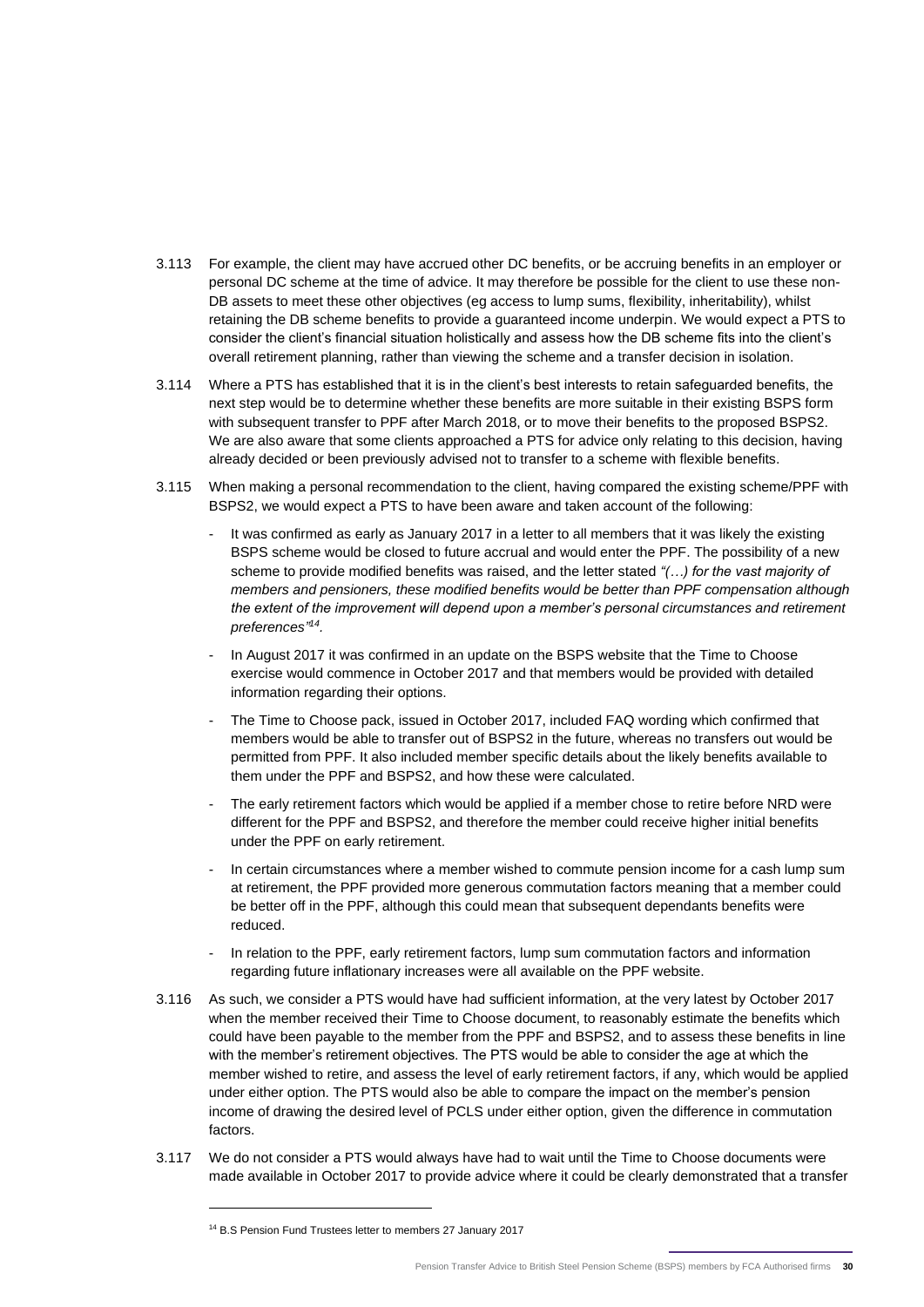could be justified when compared against the benefits available from the existing BSPS scheme. Our further comments on the timing of the information available to the PTS is covered under Question 9.

3.118 Where the client's retirement objectives were uncertain or not clearly defined, perhaps because retirement was some years in the future, we would expect the PTS to have given due consideration to the fact that transfers were not permitted from the PPF. By transferring to BSPS2, the member could retain their safeguarded benefits under BSPS2, whilst deferring the option of transfer to a scheme with flexible benefits, should that be an appropriate course of action in the future. It therefore follows that, where it could not be clearly demonstrated which option was most suitable for the client, as a result of unknown retirement objectives, the best course of action in most cases was likely to have been a transfer to BSPS2, in order to retain maximum flexibility for the future. Given that it was known that the benefits from the BSPS2 scheme were likely to be less generous that those available from the BSPS scheme, a PTS should also have considered the fact that any future CETV available from the BSPS2 scheme would likely have been less than that available from the BSPS scheme. However, we would not expect a PTS to use this point, in isolation, to justify a transfer.

Pension Transfer Advice to British Steel Pension Scheme (BSPS) members by FCA Authorised firms **31**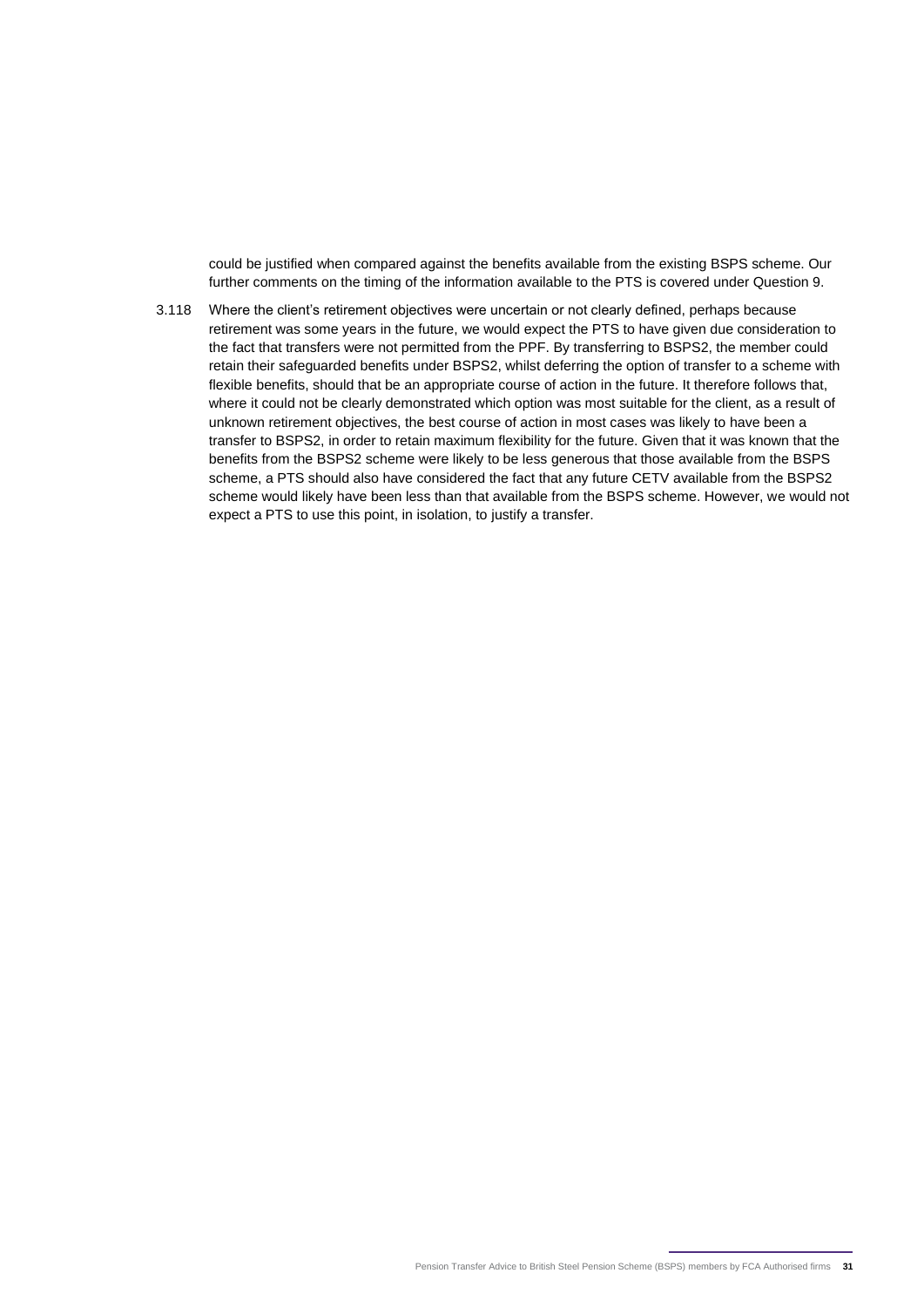# EXAMPLES OF SUITABLE PERSONAL RECOMMENDATIONS

**Question 6:** Having regard to the suitability requirements in COBS 9 and COBS 19 and industry standards as in force at the time, and taking into account your experience carrying out BSPS file reviews, when giving a personal recommendation, provide illustrative examples of:

- 1. The range of client types (taking into account age, marital and employment status and explaining attitude to transfer risk, financial experience, their financial situation, plans for retirement income and expenditure and knowledge and experience) to whom a reasonably competent PTS would (absent special circumstances) have recommended transfer out of the BSPS to a DC scheme
- 2. The range of client types to whom a reasonably competent PTS may not have recommended to transfer out of the scheme.

Please explain why transfer is suitable for clients referred to in (1) but not those in (2) and where the line may be drawn between the clients in each paragraph.

**1. The range of client types (taking into account age, marital and employment status and explaining attitude to transfer risk, financial experience, their financial situation, plans for retirement income and expenditure and knowledge and experience) to whom a reasonably competent PTS would (absent special circumstances) have recommended transfer out of the BSPS to a DC scheme.**

#### Reliance on income from the DB scheme

- 3.119 A key factor in assessing the suitability of a transfer, in the context of the FCA's COBS 9 rules and guidance. is the extent of reliance which the client may have on the monies from the DB scheme throughout retirement. The client may not be reliant on the income from the DB scheme in question if they have other sources of guaranteed income in retirement, such as other DB schemes, other investments, or state pension entitlements. Rental income from other property, either commercial or residential, could also form a lower risk alternative income in retirement. However, we would expect the PTS to consider the effect that this may have on the client's retirement income, given the potential unreliability and/or illiquidity associated with rental income.
- 3.120 Another relevant factor, when considering reliance on income from the DB scheme, is the size of the CETV relative to the client's income requirement. Reliance on income may be less material where the value of the CETV is sufficiently large that, although the client has no or little other guaranteed income, it is highly unlikely to be exhausted (even in unfavourable market conditions) during the client's lifetime.
- 3.121 A lack of reliance on the DB scheme benefits may indicate that the client is more likely to be able to tolerate the risk of a transfer, and as such, further weight and attention can then be given to the client's other objectives, or to other benefits of transfer including:
	- Death benefits: Where the client is single, divorced, or widowed, or has a long-term partner with no intention to marry, in the event of premature death, it is unlikely that the client's dependants will benefit from income or capital from the DB scheme. In other words, the client is effectively paying for these death benefits, because they are provided by the scheme, whilst the client has no need for them. It follows, therefore, that death benefits from the scheme (which cannot be amended or foregone) may be less attractive to the client than the flexible benefits that may be afforded them under a DC scheme. We have seen this in instances where income from the DB scheme is surplus to the client's requirements in retirement and the client wishes to provide for their children in the event of their death; but the children are unlikely to receive any benefits from the scheme due to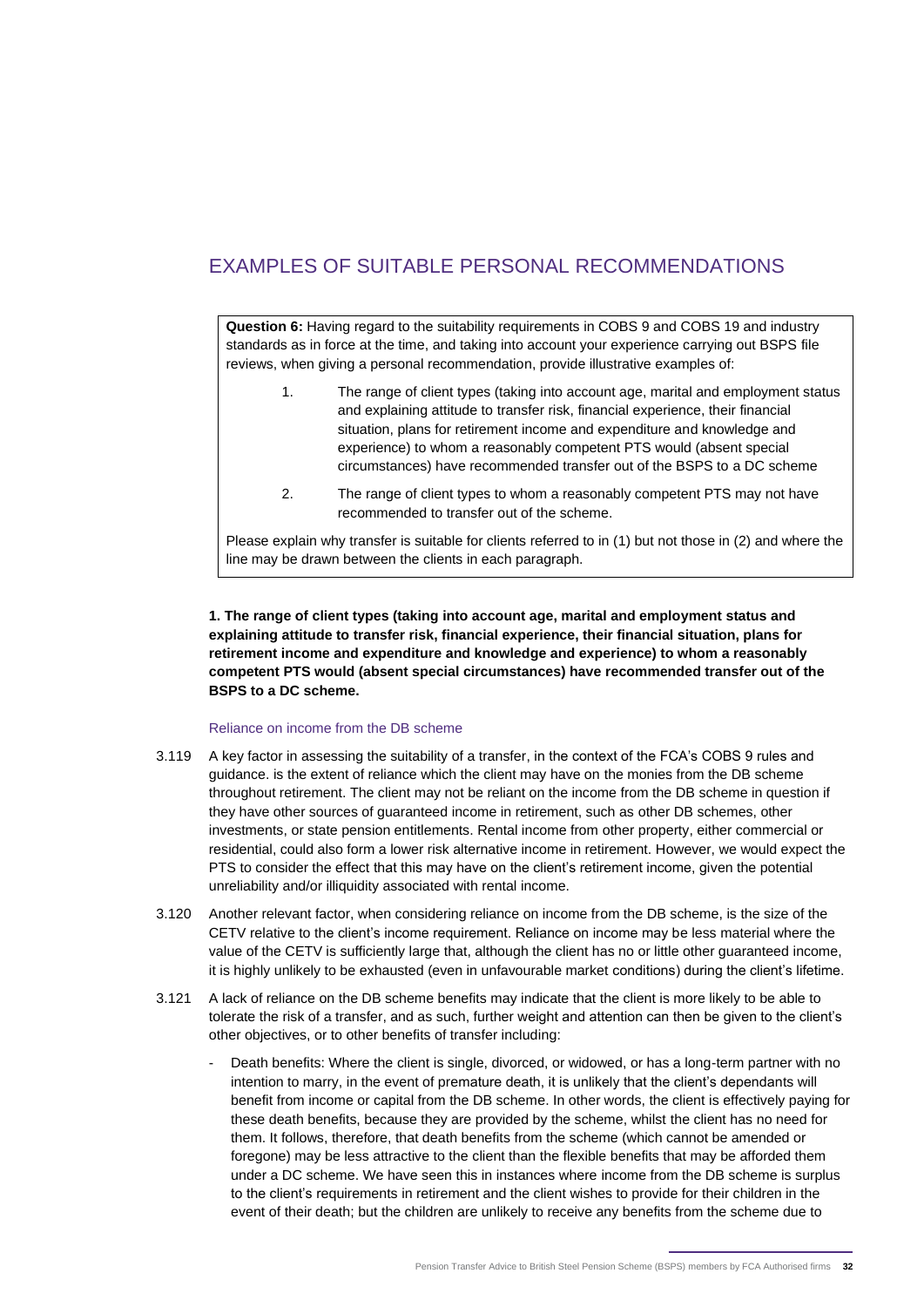their age or lack of dependency. In such cases we would nevertheless expect the PTS to challenge and verify the strength or importance of these objectives, and explore alternative means of meeting them, for example, with gifts of other assets or life insurance.

- Flexibility: The client may have a desire/need to access income or PCLS flexibly (eg at different levels or frequencies), or to access a greater PCLS than available from the scheme, for example:
	- The client wishes to retire early and would like to access flexible income in order to bridge an income gap until other guaranteed income commences, such as the Normal Retirement Date of other DB schemes, or state pension age.
	- The client has no need for PCLS, and it is demonstrated that the client's overall financial position would benefit from drawing PCLS over a period of time in order to generate a tax efficient income.
	- The client may have a desire or need to pay off/reduce debt prior to its planned redemption date, and it can be demonstrated that this would be in the financial interest of the client, for example where the client holds an interest only mortgage with no other means of repaying this, and the PCLS from the scheme would be insufficient to meet the objective. It should be noted however that we consider the transfer of a DB scheme for the sole or primary purpose of repaying debt to be a last resort course of action, eg where the client is in considerable financial difficulty or facing serious financial hardship. We expect a PTS to consider and discount the financial impact of all possible alternatives, in order to sufficiently demonstrate that the repayment of the debt, by means of a transfer, is in the client's best interests.
	- The client may intend to reduce their working hours or take alternative work which may produce a lower income, prior to retiring fully, and it can be demonstrated that the CETV is of sufficient value to support this objective without the risk of running out of money in the client's lifetime.
- 3.122 In order to be a suitable candidate for transfer, with a real need/driver for transfer, we expect clients to display some or all of the following traits:
	- The necessary attitude to investment risk and to the risks of transferring to a DC scheme:
		- − The client is comfortable with uncertainty of income in retirement, supported by the fact that they are not reliant on the income from the scheme, and therefore fluctuations in income from the scheme would have no impact on their standard of living.
		- The client is willing to accept that the value of the pension fund will fluctuate and is willing to accept a risk to their money.
		- The client accepts and understands that the funds will need to be managed throughout their life, and either has the relevant skills to do so, or is willing to work with a professional adviser to achieve this and accepts that this will likely incur charges.
		- The client is willing to give up the guarantees inherent in the DB scheme in return for access to flexible income, access to a greater PCLS, and/or flexible or enhanced death benefits.
	- The necessary Knowledge & Experience. It is preferable that the client has some knowledge and experience in relation to financial matters and products, particularly investment products and experience of the volatility which can be associated with risk-based investments. Relevant knowledge could include a previous DB transfer, holding other risk-based investments such as DC pensions, ISAs, shares, or other collective investments. The client's employment or education history may also be pertinent if the client has obtained experience or expertise in a relevant field.
	- A lack of knowledge and experience would not, in and of itself, be a reason not to recommend a transfer, where a transfer would otherwise be considered suitable. The PTS is able to impart the relevant knowledge to the client during the advice process through robust, detailed, and challenging

Pension Transfer Advice to British Steel Pension Scheme (BSPS) members by FCA Authorised firms **33**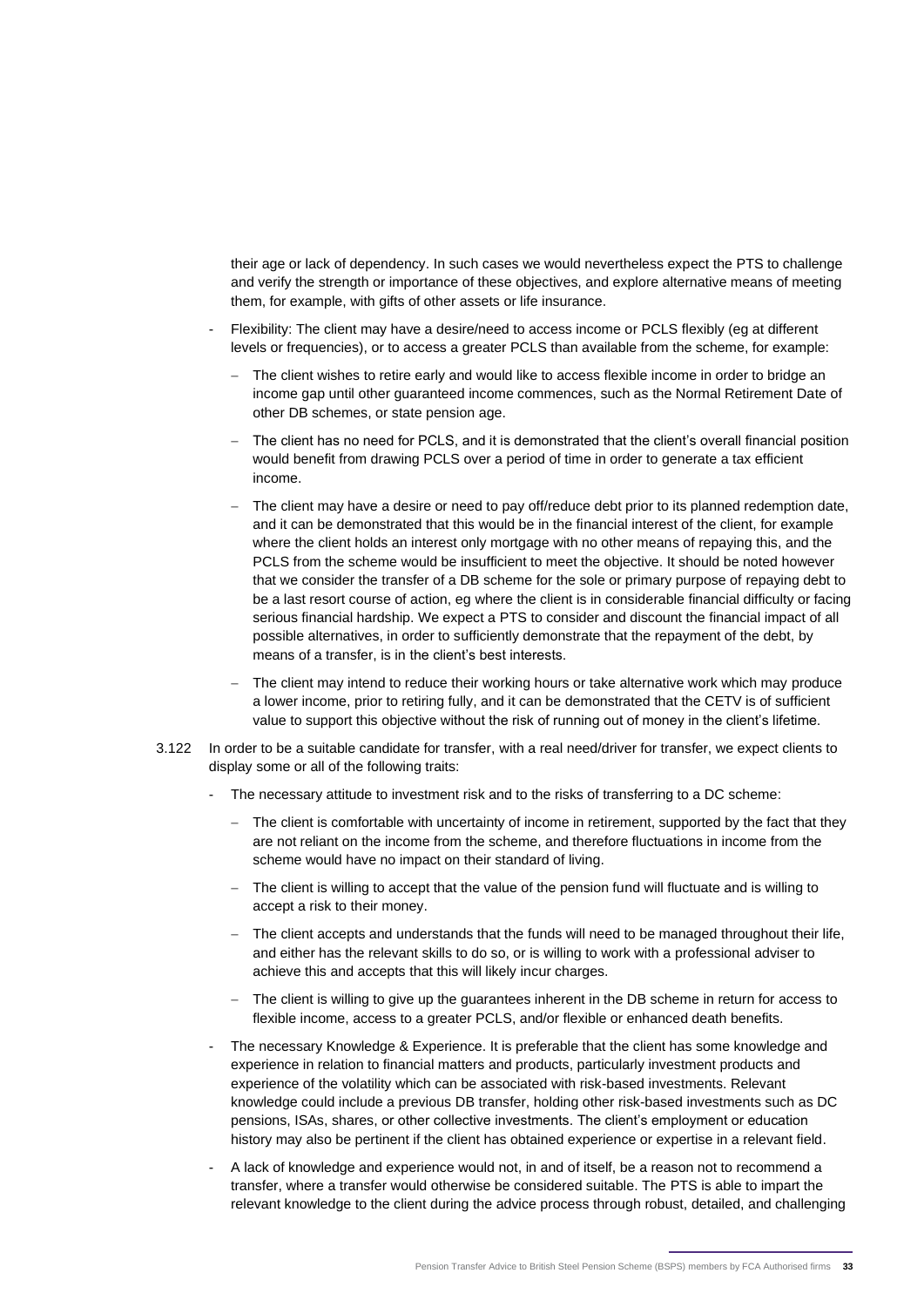discussions, as well as through clear disclosure in the form of suitability reports, Key Features documents, Transfer Value Analysis (TVAS) reports, and cashflow analysis documentation.

- Consideration of client age and term to retirement. A client may have a significant term to retirement, and it appears likely the DB scheme will not form a significant part of their retirement provision. Where a client has a significant term to retirement, we would expect the PTS to explain in detail why it was suitable for the client to transfer at the time of advice, when his future circumstances could not realistically be known, he had no immediate or imminent need of the benefits and could not access them potentially for many years before minimum pension age.
- 3.123 There may be other circumstances where a reasonable PTS may recommend the transfer of a DB scheme, even if the client may be significantly or wholly reliant on the scheme in retirement. These could include:
	- Where the client is in serious ill health with a shortened life expectancy, and it is reasonable to conclude that the client's dependants would be financially better off by transferring and benefiting from the flexible death benefits available from a DC scheme, rather than the fixed dependant pensions from the DB scheme. It may be that the dependants have their own pension provision and have no need for a fixed regular income.
	- In circumstances of ill health, it may also be that the client is able to obtain a greater level of income than that available from the scheme, via an enhanced or ill-health annuity, thereby increasing their quality of life over the shorter life expectancy.
	- Where the client is unable to meet their objectives by remaining in the scheme; for example the benefits from the scheme would not be sufficient to meet the client's basic income requirements at selected retirement age. In these circumstances we would expect the PTS to explore all other alternatives, including a potential change to the client's objectives, before recommending a transfer of the DB scheme.
	- The client may be in significant financial hardship, and the PTS determines that there are no other means to meet the client's immediate financial needs than by drawing monies from their pension scheme. Such circumstances could include a sudden and/or serious change in circumstances meaning that the client is unable to meet ongoing financial commitments with serious implications such as property repossession or legal consequences. It may be demonstrated that the benefits available from the DB scheme would be insufficient to meet the client's immediate and pressing objectives, and that a transfer would better enable them to do so. It may be that in such circumstances neither option would provide sufficient benefits.
- 3.124 We consider it to be unusual for a reasonable and competent PTS to recommend a transfer based on only one of the circumstances above. In our view, a combination of factors indicating a transfer is suitable would be required to overcome the starting assumption (as outlined in FCA guidance) that a transfer is unlikely to be suitable. Where a client has no or low reliance on the DB scheme, they are more likely to be able to bear the risks of transfer, however it does not necessarily follow that a client with little or no reliance would automatically be considered a suitable candidate for transfer. We expect a client with no reliance on the DB scheme to also possess the necessary attitude to transfer and investment risk, as outlined above, as well as other clear objectives in relation to eg flexibility of income and/or death benefits.

#### **2. The range of client types to whom a reasonably competent PTS may not have recommended to transfer out of the scheme.**

3.125 Reliance on income: As outlined at 3.82 and 3.119, the reliance which a client may have on the benefits from the DB scheme in retirement is highly relevant to the overall assessment of suitability. Therefore, where a client is deemed likely to be mostly or entirely reliant on scheme benefits in retirement, it is unlikely that they would be able to tolerate the risks of a transfer and could be considered an unsuitable candidate for transfer.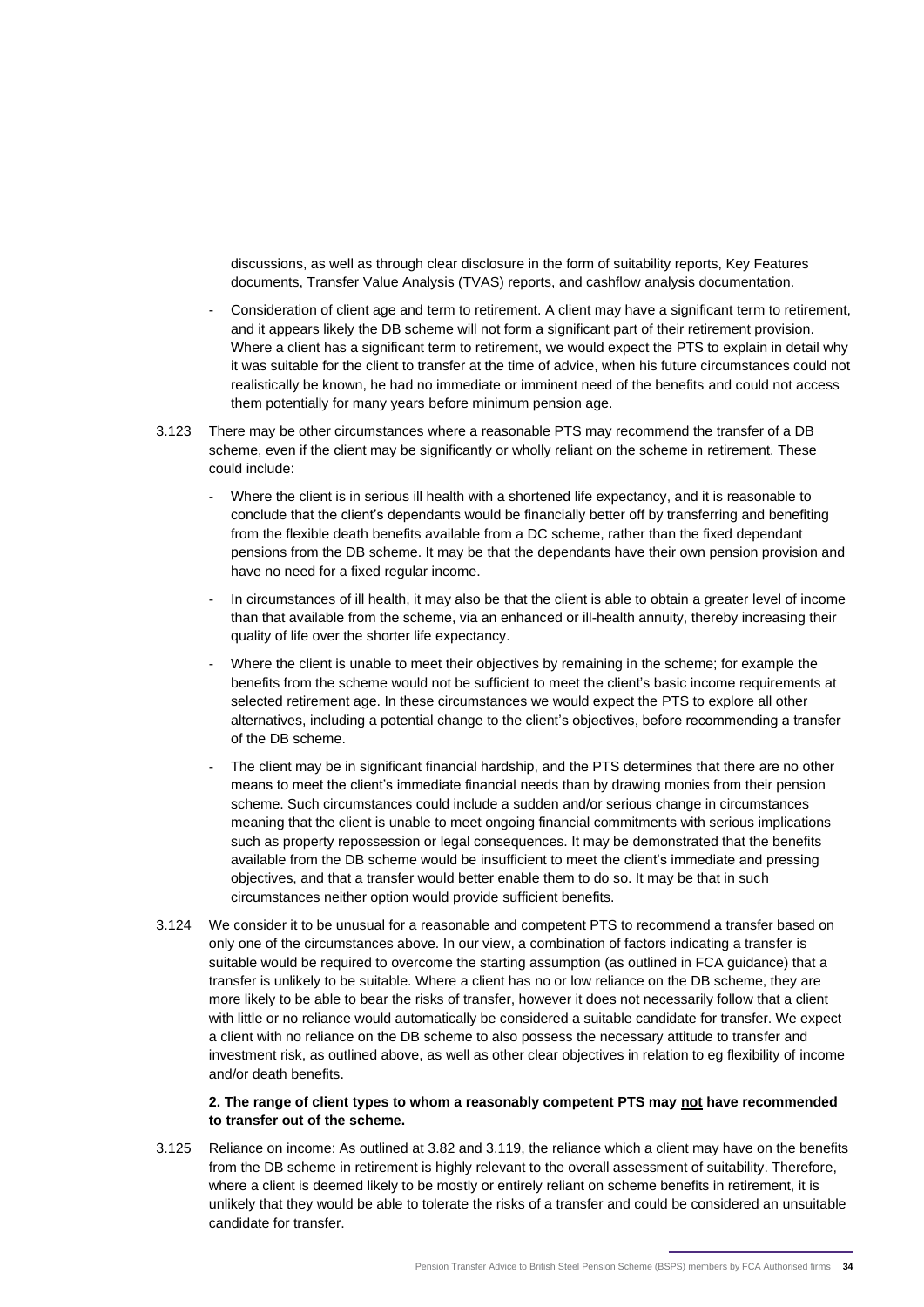- 3.126 Low attitude to investment risk: A client with no or low tolerance for investment risk, who is likely to be uncomfortable with any fluctuations in the value of their monies or income, is unlikely to be a suitable candidate for transfer. The client may prefer the security of guaranteed income or returns and cannot tolerate the additional risks to their security which a transfer would entail. An exception to this point would be where the PTS recommends a solution to receive the transfer proceeds which incorporates a guaranteed return or income, and it can be clearly demonstrated that this would put the client in a more favourable financial position.
- 3.127 Age: There may be a significant period to the client's minimum or selected retirement age, and the DB scheme is likely to be material to the client's retirement planning. Although a client may have the potential to accrue further pension provision in the future, we would expect a PTS to consider the possibility that this cannot be guaranteed and therefore an irrevocable transfer at the time of advice would reduce the client's options at retirement, as the option of a guaranteed scheme pension would be lost. A reasonable and competent PTS would be expected to address why a transfer is suitable at the point of advice, rather than waiting until nearer the potential retirement age, when the client's retirement income needs, retirement objectives and personal circumstances are likely to be more certain. Where an PTS is unable to demonstrate the need to transfer at the time of advice, we would expect them to recommend that the client remain in the scheme.
- 3.128 Insistency: A client may have a strong desire to transfer to obtain (eg) flexibility and control, or where they have real or perceived concerns regarding the financial viability in the scheme. In the case of the BSPS scheme, it seems reasonable that the significant media attention surrounding the scheme, alongside with the Time to Choose exercise, would likely have encouraged a greater than usual proportion of members to seriously consider the option of transferring out, which may in turn have led to an increased occurrence of insistent clients. However, this does not absolve the PTS from their responsibility to only recommend a transfer if it is clearly and demonstrably in the client's best interests. We consider that a client is entitled to rely on its professional adviser to provide personalised, suitable advice, based on their understanding of the client's full circumstances, rather than simply 'order-taking' and recommending a course of action in line with the client's wishes. We also expect the firm to correct any misconceptions, or appropriately allay any fears, that the client may have regarding their DB scheme, for example, where the client is concerned about the financial viability of the scheme, but the scheme is not at significant risk, or PPF benefits would be appropriate for the client's circumstances. The client is unlikely, unless they have relevant experience and qualifications in pension transfers, to have a full understanding of the factors which contribute to the suitability or unsuitability of a transfer, and therefore in circumstances where it cannot be demonstrated that the transfer is in the client's best interests, a reasonable and competent PTS should recommend the client remain in the scheme, even if this does not align with the client's wishes.

**Please explain why transfer is suitable for clients referred to in (1) but not those in (2) and where the line may be drawn between the clients in each paragraph.**

- 3.129 As outlined above, certain circumstances would immediately render the client an unlikely candidate for a suitable transfer including:
	- Little or no tolerance for investment risk
	- A desire for guaranteed income and/or returns
	- A reliance on the safeguarded income from the DB scheme, in the absence of other materially significant retirement income sources.
- 3.130 Considering the client's likely level of reliance on the income from the scheme throughout retirement is a vital starting point in assessing the suitability or otherwise of a transfer. If the client has low or no reliance on the scheme benefits, then they are more likely to be able to tolerate the risks inherent in transfer. The primary purpose of a pension is to meet the client's income needs in retirement, and if

Pension Transfer Advice to British Steel Pension Scheme (BSPS) members by FCA Authorised firms **35**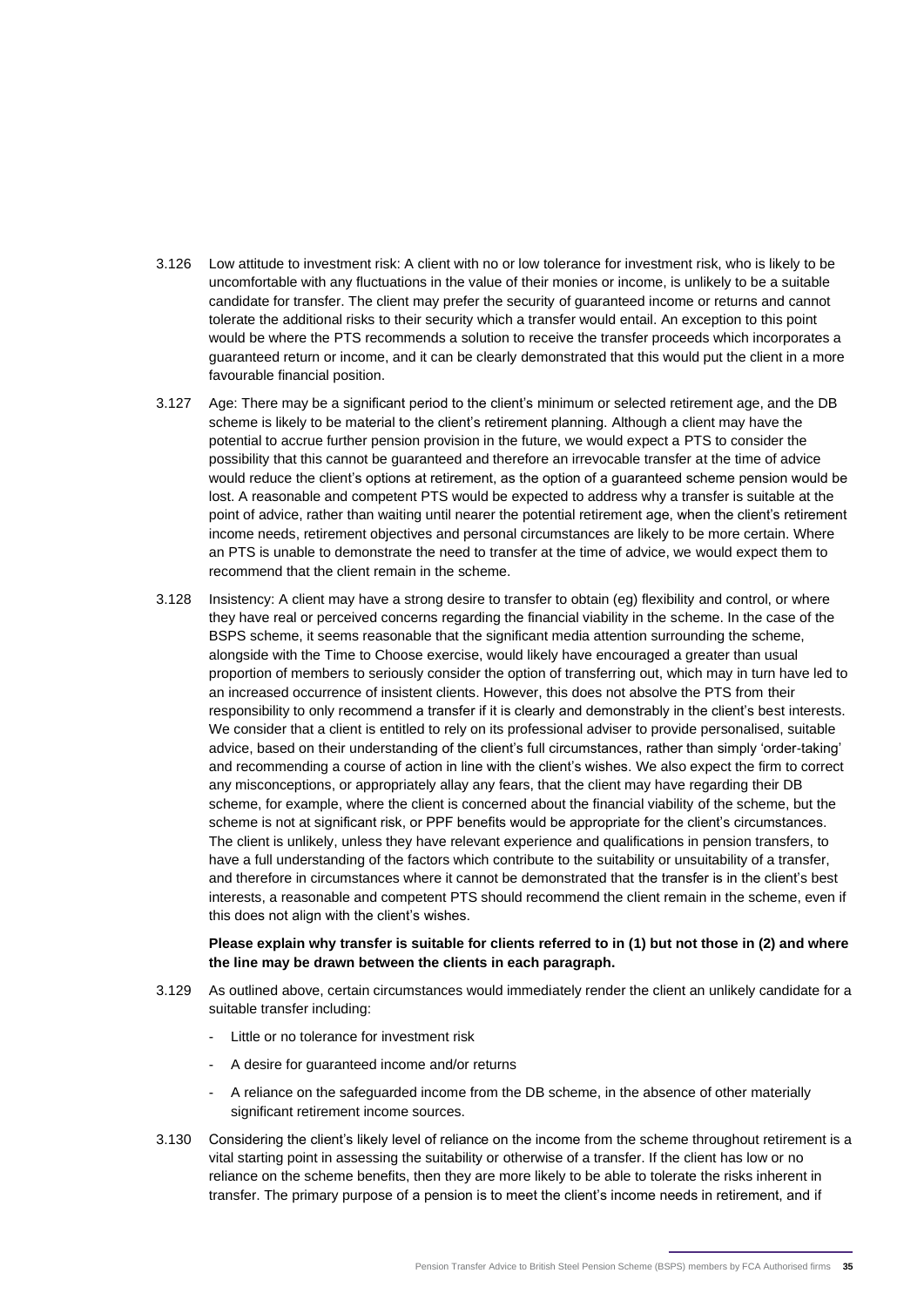these needs are met, other objectives such as providing flexible death benefits for dependants or accessing monies flexibly can be given greater weight.

3.131 We do not consider that a lack of relevant knowledge and experience, in isolation, would necessarily be a reason not to transfer. Where it can be demonstrated that a transfer would be in the best interests of the client, the PTS can improve the client's knowledge by robust and informative discussions during the advice process, as well as clearly documenting the relevant risks, advantages and disadvantages of a transfer in the suitability report, along with a clear explanation as to how the firm arrived at the conclusion that the transfer was suitable for the client. For these types of clients, the requirement for firms to ensure that its communications are clear, fair and not misleading (COBS 4.2.1R) is of particular relevance. In our view, these types of clients would also benefit from a clear recommendation for the client to receive an ongoing advice and service to assist them in managing the transferred monies, both in terms of investment approach and withdrawal strategy.

Pension Transfer Advice to British Steel Pension Scheme (BSPS) members by FCA Authorised firms **36**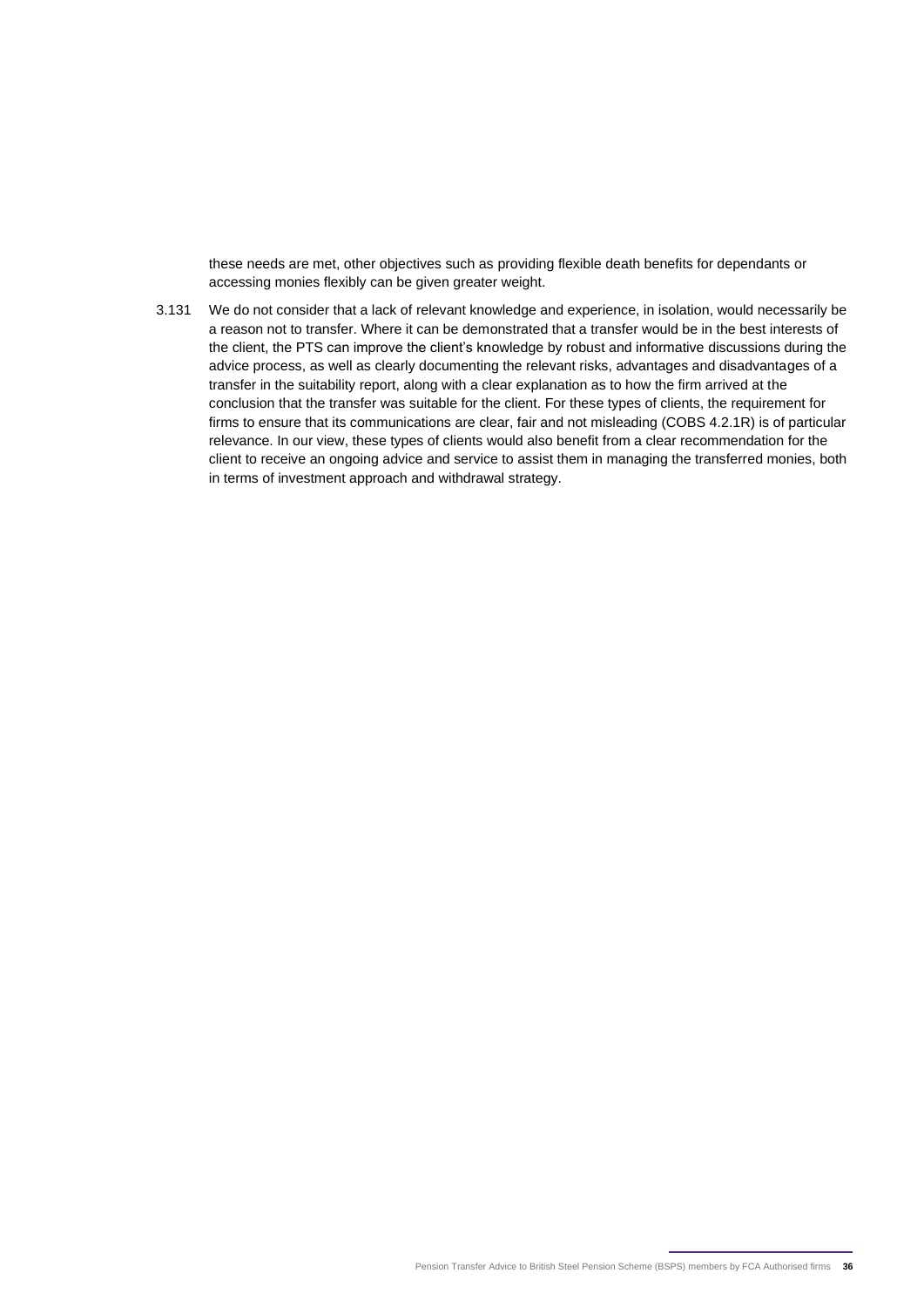# COMMUNICATIONS WITH THE CLIENT

Having regard to any relevant guidance including COBS 19.1.7AG and COBS 19.1.7BG at the time **Question 7:** What should a PTS have told a client in relation to the risk of transfer:

- 1. to comply with the requirement in COBS 19.1.2R to provide the client with information about the specific benefits and options under the ceding scheme and the effect of replacing them with the benefits and options in the proposed scheme to ensure that the client understands the comparison between the benefits of both PPF and BSPS2 and transferring to a DC scheme; and
- 2. What additional information would you expect to be included in a suitability report to explain the advantages and disadvantages of transfer (COBS 19.1.8G) to a DC scheme vs the PPF/BSPS2 options.
- 3.132 A firm is required to make a personal recommendation when giving advice on conversion or transfer of pension benefits, and before doing so to carry out a comparison of the benefits in the existing scheme with the benefits they would have available on transfer. This comparison must be run in accordance with COBS 19.1.2R and requires the PTS to undertake pension transfer analysis, the results of which should be presented and explained to the client.

#### Transfer Analysis

- 3.133 Prior to 30 September 2018 this would mean completion of a TVAS unless the member was both at the retirement age of the scheme and wishing to crystallise benefits immediately after transfer.
- 3.134 The output of a TVAS includes a critical yield, which is the gross estimated investment return, that must be achieved in order to purchase an annuity at retirement age to provide benefits at least as good as those being offered by the ceding scheme, taking into account initial and ongoing charges.
- 3.135 TVAS providers may also include a comparison to a drawdown option and analyse how long the funds might last based on different investment returns. This enables a member considering a transfer to clearly see the risk of the funds running out in their lifetime.

PPF

- 3.136 When assessing the suitability of a transfer, the PTS must include a comparison of the projected benefits available from the DB scheme to the possible benefits available under the proposed arrangement using reasoned and reasonable assumptions. For BSPS members, where members faced the option of entering the PPF, we would have expected a PTS to base the comparison on the benefits available from the PPF.
- 3.137 The description of benefits and features from the scheme or PPF should be an accurate summary of each arrangement based on information available at the time. This must make allowance for any actuarial reduction or enhancement to the scheme benefits of members planning retire at an age different to the normal retirement age of the scheme. The PTS must present the potential or perceived risks of the PPF (detailed at 3.18 to 3.20), to the client in a balanced and factual manner, using neutral and unbiased language.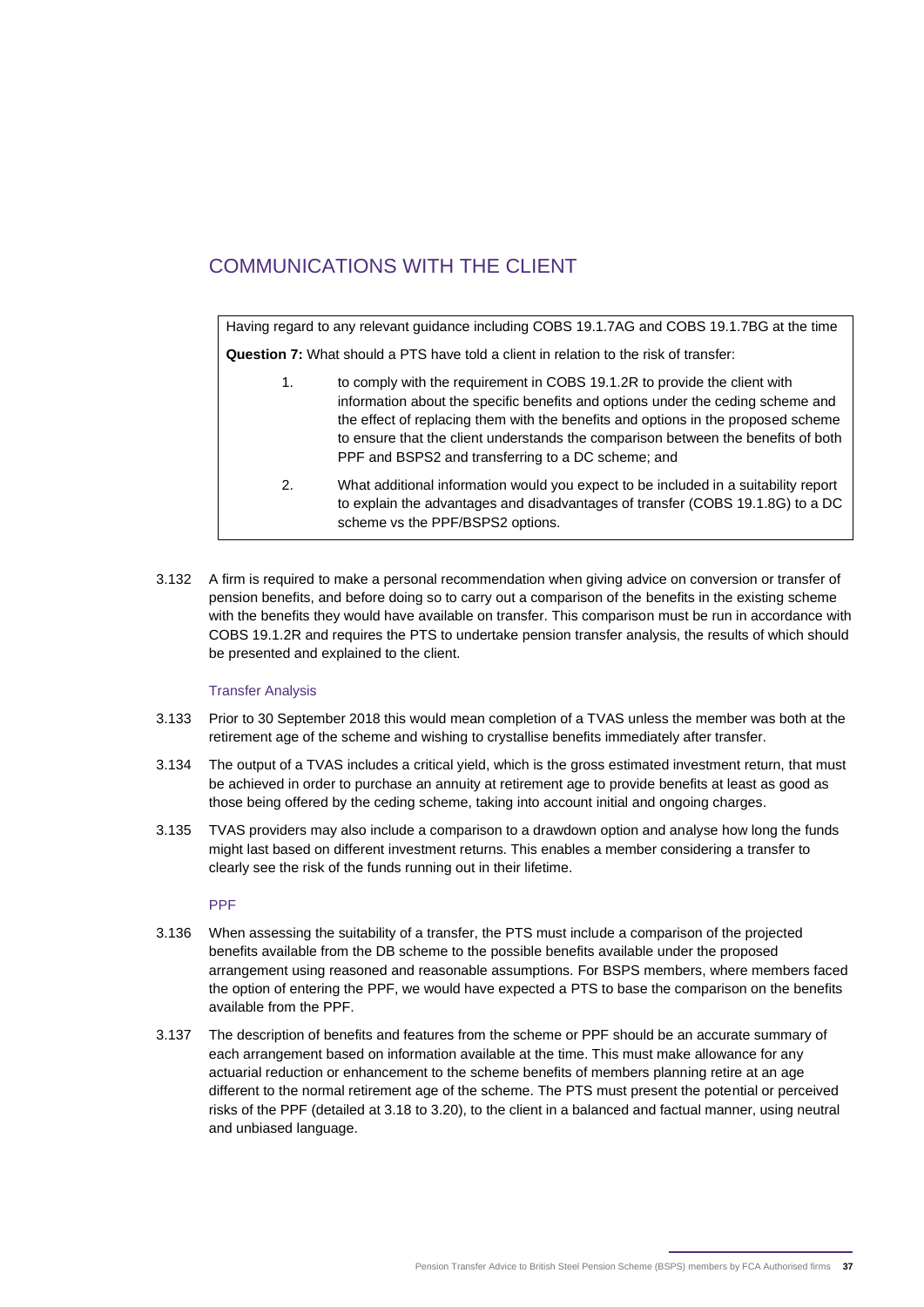#### Costs and charges

- 3.138 The TVAS should be consistent with product-related documents such as the Key Features Illustration (KFI). Where they diverge, the PTS should provide an explanation so that it is clear to the client what benefits may be available.
- 3.139 We expect the PTS to consider inflation in any comparison as well as ongoing charges, including the product and any anticipated ongoing adviser charges so that the member is in an informed position about charges. The PTS should also recommend that, if a transfer proceeds, the client subscribes to an ongoing advice service to monitor the pension until it is annuitised or depleted.
- 3.140 The PTS should include all the charges associated with the transfer and these charges must be included in both the analysis and the KFI, which must be provided to the client free of charge and in good time before the firm carries on the relevant business (COBS 14.2.14R).
- 3.141 Where the member is likely to breach the Lifetime Allowance (£1,000,000 in the 2016/2017 and 2017/2018 tax years) on transfer, the PTS should clearly explain the impact or disadvantages of any additional tax charge on the client. We would also expect a PTS to discuss and recommend, where appropriate, the use of any suitable Lifetime Allowance protection available at the point of advice.

#### Suitability Report

- 3.142 The suitability report must specify the client's demands and needs (COBS 9.4.7R) and include consideration of whether these can be met from the DB scheme or from a DC pension on transfer. Any demands that cannot be met, or there is a possibility they will not be met, should be clearly presented as a risk.
- 3.143 The suitability report must explain any possible disadvantages of a transfer so that the client can fully understand the associated risks. This includes the following:
	- Loss of guarantees (as described at [3.3\)](#page-8-1) and where the member wishes to draw an income there should be particular focus on the risk that the fund may become depleted in the member's lifetime.
	- Investment risk (as described at [3.5\)](#page-8-2) and consideration of the potential anxieties that a client with low knowledge and experience may experience.
	- Inflationary risk (as described at [3.8\)](#page-9-0).
	- Loss (or depletion) of dependants benefits (as described at [3.9\)](#page-9-1) particularly when transferring to take a greater sum than that offered by the scheme.
	- Annuitisation risk that even if the fund achieves the critical yield calculated that it may not be possible to secure the same pension as the scheme if annuity rates are not in line with assumptions. That it is unlikely that an annuity purchased would exactly replicate the scheme.
- 3.144 The suitability report must include a personal recommendation and should be presented in a way that the recommended course of action is clear and supported by evidential rationale. The advantages and disadvantages associated with the recommendation should be described in a way that is balanced, accurate and likely to be understood. The PTS should communicate in a way that facilitates the client's decision-making process.
- 3.145 Example of good practice: Although not a regulatory requirement, we consider that the provision of cashflow analysis, which includes an element of stress testing, can be useful to enable the client to understand the impact of poor performance or a market crash. Where cashflows are provided they must be clearly explained and based on reasonable assumptions.
- 3.146 Example of good practice: Recording all discussions held between the PTS and the client, including concept checking to reflect that the client understands the comparisons and risks. In particular, that the client understands that on transfer the value of investments may fall, that there may be a lifetime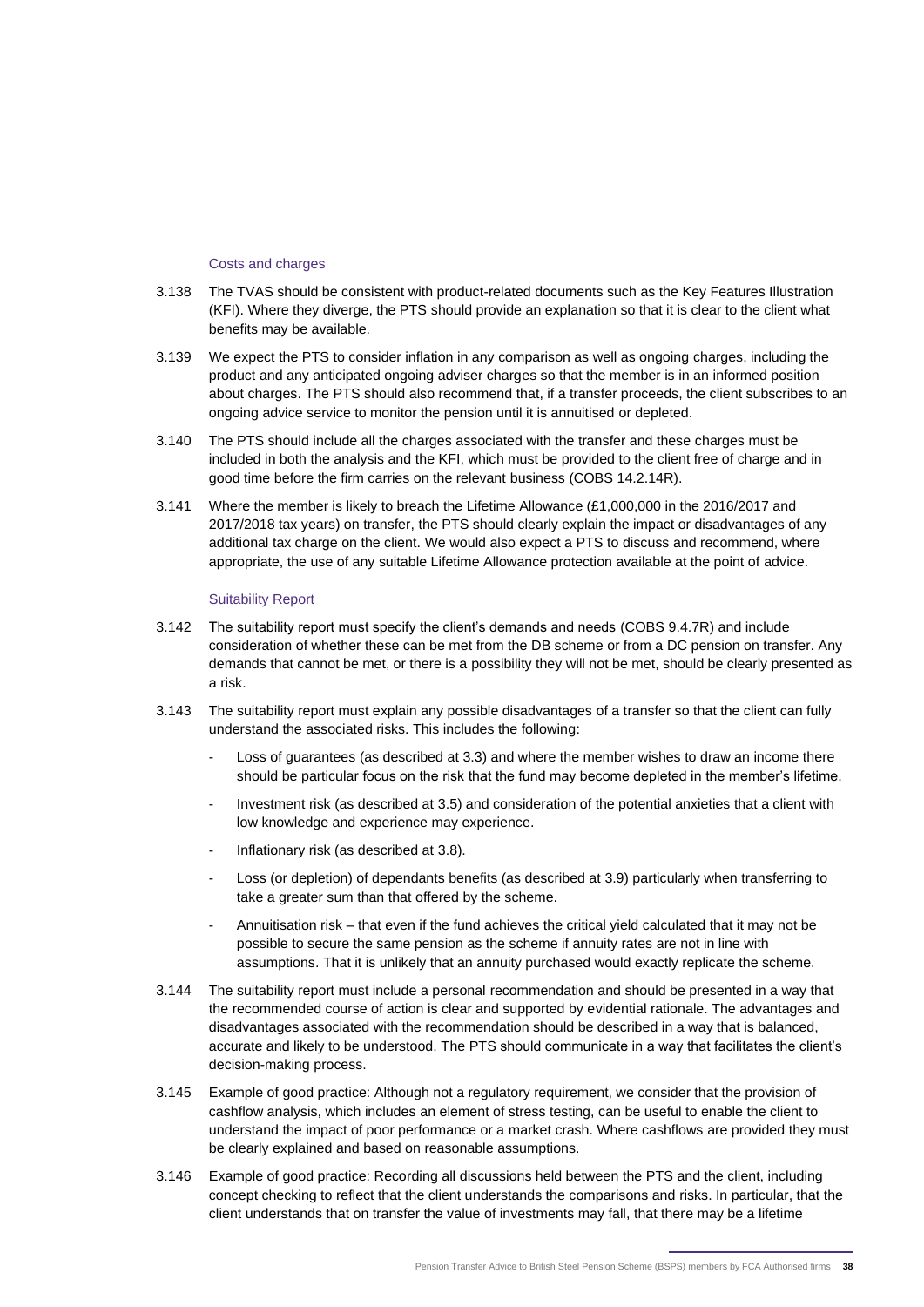allowance charge, or loss of any protections, and that the impact of this has been explained and understood.

Pension Transfer Advice to British Steel Pension Scheme (BSPS) members by FCA Authorised firms **39**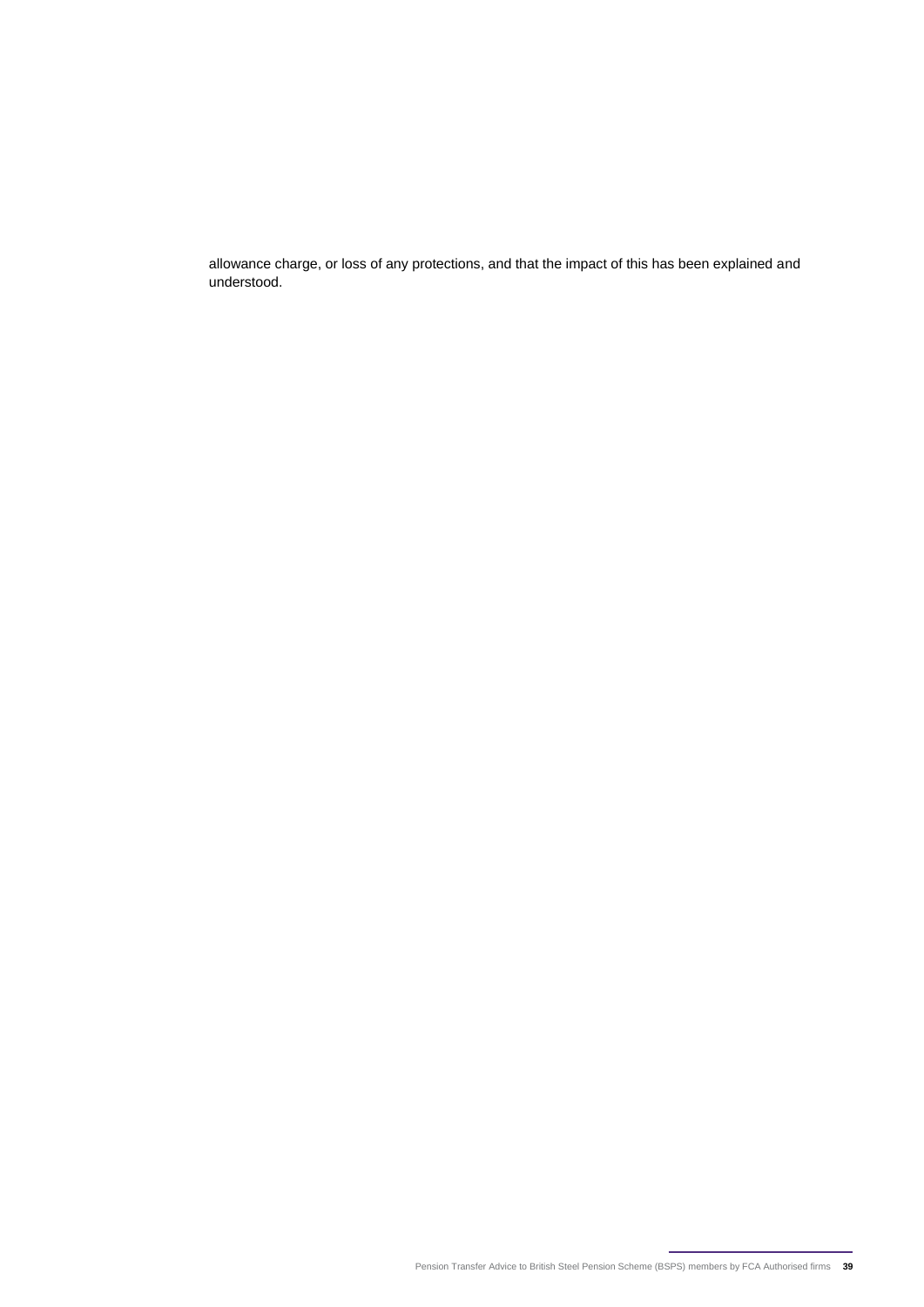**Question 8:** What other material information would you have expected to have been disclosed in relation to the Time to Choose options and the circumstances surrounding BSPS at the time?

- 3.147 Given the level of publicity surrounding the BSPS scheme at the time, we consider it reasonable to expect that a PTS, engaged in providing advice to a member of BSPS, to have been informed and up to date with the various communications from the scheme and trustees, over the period of time they were engaged with the member. We acknowledge however that a PTS would not necessarily have any special insights into the internal workings of BSPS over and above what could be discerned from information available from the scheme and in the public domain. Equally, in general, we do not consider it necessary for a PTS to have specialist knowledge akin to a pension trustee or actuary, in order to be able to provide suitable pension transfer advice.
- 3.148 Much of the material information was available to members, either via direct letters from the scheme, or on the BSPS Time to Choose website. Although information available on the BSPS website was not client specific, we consider it reasonable that the PTS would view this information as a useful insight into the general options available to their client. We consider that PTSs had a responsibility to obtain the necessary information required to make a personal recommendation, and the updates and FAQs available on the website would have formed part of this information gathering process. In hindsight, it would be understandable for a PTS and scheme member to place lesser weight on this non-specific information, however this does not negate their obligation to obtain this information, nor the FCA's requirement that where they cannot obtain the necessary information, they must not make a recommendation (COBS 9.2.6R). We consider it to be PTS' responsibility, as the member's professional adviser, to be generally aware of, and to highlight the following information where relevant:
	- Where PTSs were working with members prior to the Time to Choose period commencing (October 2017), PTSs should have been notifying members that further specific details regarding their options were due to be issued, and that this could impact the advice which they would receive.
	- Whilst BSPS2 was not guaranteed to proceed until after the Time to Choose period had finished, the scheme and trustees had been clear in their communications for some time that their preferred course of action was to proceed with the new scheme with modified benefits as this was anticipated to be in the best interests of members. In addition, the FAQs on the BSPS Time to Choose website confirmed that it was expected, albeit not guaranteed, that the new scheme would proceed. As such, we consider PTSs should have informed clients that it was likely the new scheme would go ahead, rather than referencing any uncertainty regarding the new scheme proceeding as a justification for placing disproportionate weight on the suitability of a transfer.
	- If the client chose to transfer their benefits to BSPS2, they would be able to request a transfer value, and transfer to a scheme with flexible benefits, at some point in the future, if it was deemed appropriate. The PTS should also have advised the client that it was likely the CETV of a transfer out of BSPS2 would be lower than that on offer from BSPS as a result of the reduction in the capital value of likely future pension increases. If BSPS remained in the PPF, future transfer to a scheme with flexible benefits would not be available.
	- The transfer of benefits to the PPF could have been favourable for some members, particularly those who wished to retire before their Normal Retirement Date, wished to commute their pension income to receive a cash lump sum or were in a same sex marriage/civil partnership and required a spousal pension benefit. The PPF was a valuable safety net which warranted careful consideration. It should have been positioned accordingly, rather than being positioned as a largely negative outcome.
	- If applicable, the PTS should have informed members with CETVs which expired between 1 December 2017 to 25 January 2018 that the guaranteed date had been extended to 26 January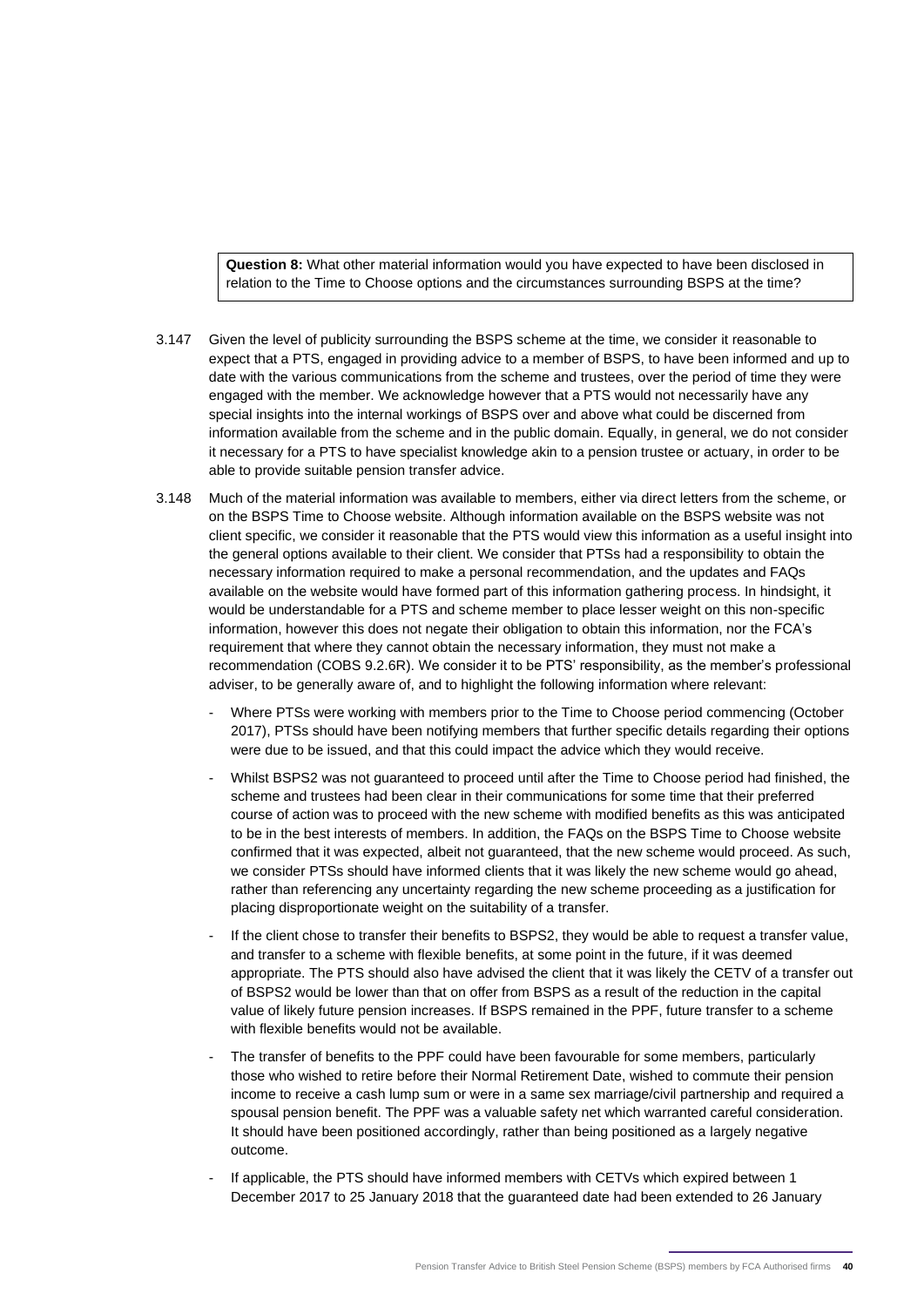2018, which would serve to relieve some of the time pressure imposed on the advice and application process.

- The PTS should have highlighted to members going through the advice process during the Time to Choose period (October 2017 to December 2017) that they should still make a choice between the BSPS2 and the PPF, in case a transfer did not proceed, and that the deadline for doing so was 22 December 2017.
- In relation to comparing BSPS2 and PPF, the PTS should have confirmed to the member, if relevant, that retirement before Normal Retirement Date would be available under either option.
- Where a member expressed concern regarding the security of the new BSPS2 scheme, particularly in relation to it taking an equity stake in TSUK, the PTS should have advised the member that the scheme had been designed so as to be financially viable, but that members would continue to have the protection of the PPF, which would likely be suitable for the majority of members where guaranteed/safeguarded future benefits were deemed suitable.

Pension Transfer Advice to British Steel Pension Scheme (BSPS) members by FCA Authorised firms **41**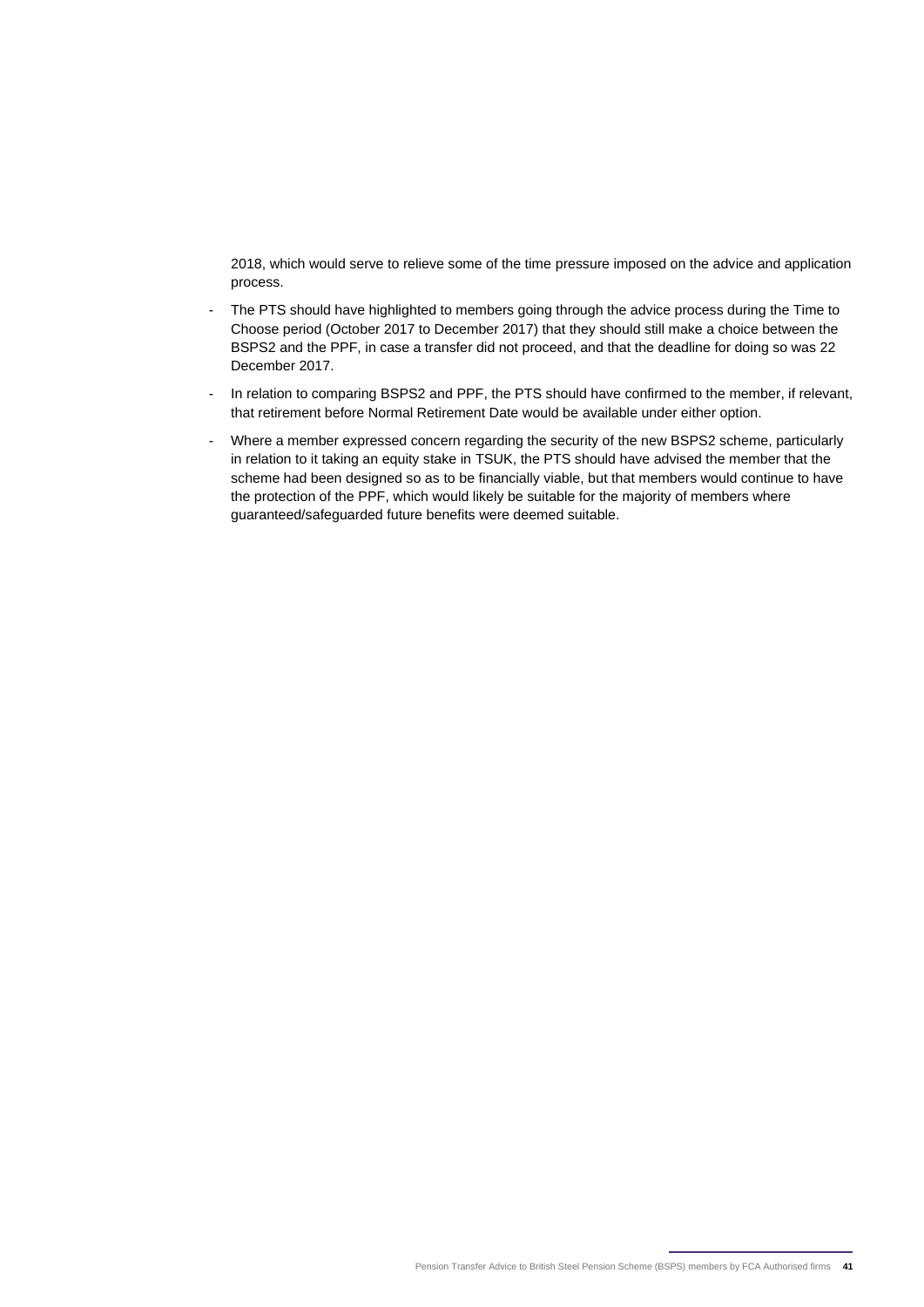**Question 9:** Taking into account the timing of member communications during the Time to Choose period: 1. What impact would any new information from BSPS trustees have had on your analysis above? 2. What impact would any new information from the FCA or other regulators had during the time period? 3. Please indicate what information would likely have a substantive impact and the relevant time period.

- 3.149 Prior to the Time to Choose period (October 2017-December 2017) the scheme/trustees issued a number of communications, both via letter to the members as well as updates on the BSPS Pension website that we consider would have had an impact on the actions of members and PTSs during the relevant period.
- 3.150 As early as January 2017, the scheme issued a communication to members which confirmed that rather than allowing the scheme to transfer to the PPF, the trustees believed it would be in the member's best interests if a new scheme with "modified benefits" was established, which although likely to not be as generous as the existing BSPS, would provide more generous benefits than the PPF for most members. It was confirmed that further information would follow in due course.
- 3.151 We therefore consider that PTSs who were engaged in the advice process with members around this time should have been highlighting these factors to members and suggesting that any decisions in relation to their pension benefits be delayed until further information was available.
- 3.152 Exceptions to this would be members who had an urgent need to access benefits in the short term, or where the PTS was able to clearly demonstrate that it was in the member's best interests to transfer away from the scheme based on the existing BSPS scheme. Given that the BSPS scheme was likely to be more generous than either the BSPS2 or PPF alternatives, the PTS could have reasonable confidence that if a transfer from the BSPS scheme could be justified, the same would apply when considering a comparison with BSPS2 or PPF. Therefore, in these circumstances, it would not have been necessary to wait until full details of the BSPS2 scheme became clearer before providing advice.
- 3.153 In March 2017, a member letter was issued by the scheme administrators which confirmed that CETV transfer values were likely to be increased for any members with more than two years to retirement and that the further away the member was from retirement, the greater the potential increase. There was no corresponding announcement on the BSPS website, and therefore it is possible that PTSs may not have been aware of this development, unless the member shared it with them.
- 3.154 Where a PTS was aware of this information, we would consider that if they were engaged in the advice process with a member who could reasonably have been affected by this change, any advice should have been halted until new, revised CETVs were issued in May 2017, unless there was a specific urgent need to proceed before this date. Members who had already submitted paperwork to transfer, but where the transfer had not yet been processed, should also have been advised to select the option to wait for a new, revised CETV.
- 3.155 In August 2017 an update was added to the BSPS website which confirmed that the Time to Choose exercise would take place later that year, and that members would receive further details regarding their options by October 2017. Again, we consider that unless it could be clearly demonstrated that a transfer was in the client's best interests when compared to the existing BSPS scheme, PTSs should have delayed completion of their advice process unless further information was known.
- 3.156 Time to Choose documents were issued in October 2017 and, along with the FAQs added to the BSPS website, confirmed the following relevant points: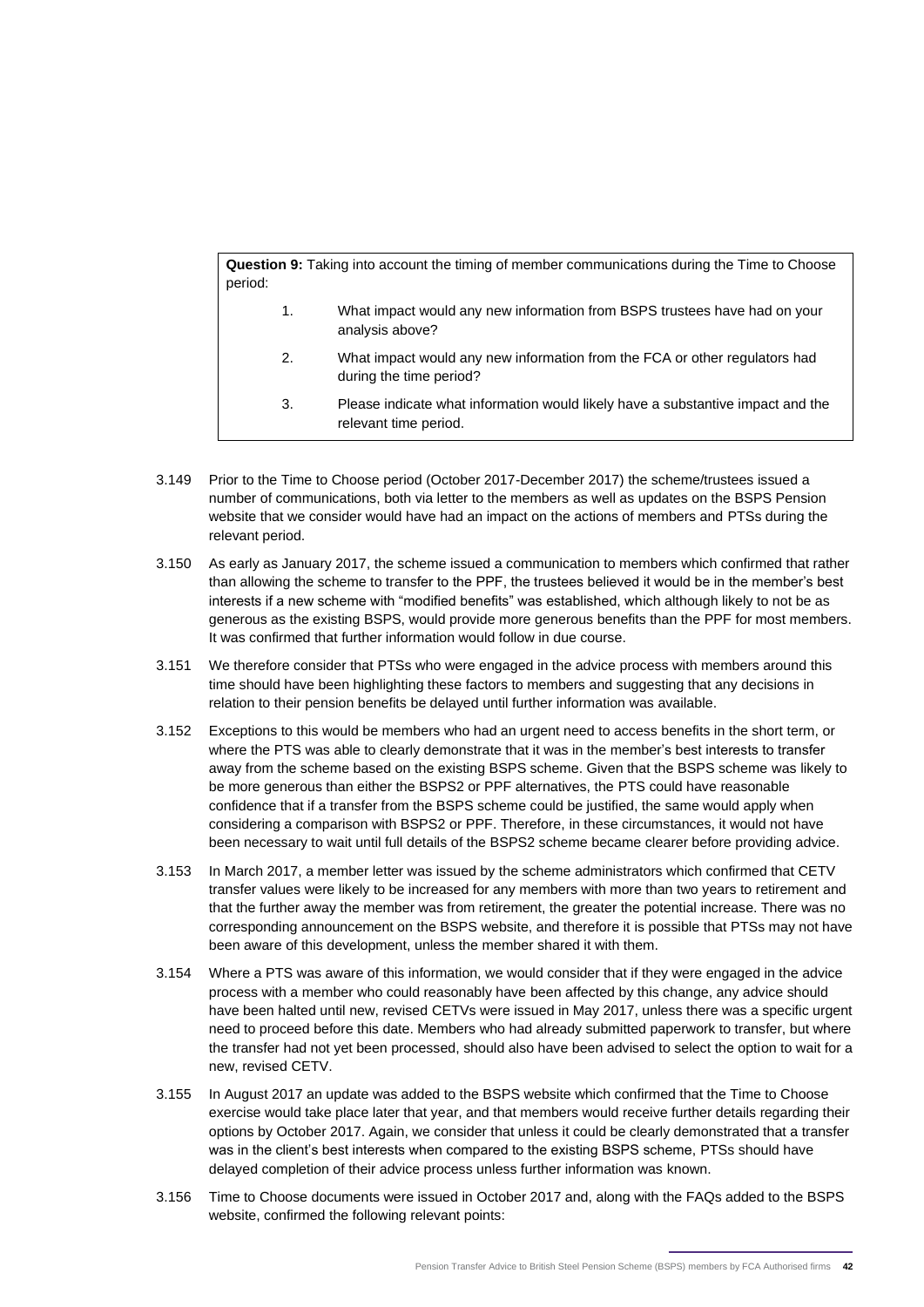- Members should still make a choice between PPF and BSPS2 in case they don't proceed with a transfer – the deadline for this was 22 December 2017.
- A transfer out would be allowed in the future from BSPS2, but not from PPF. Transfer values from BSPS2 would likely be lower than those available from the existing BSPS scheme.
- For members who received a CETV with an expiry date between 1 December 2017 and 25 January 2018, the deadline would be extended to 26 January 2018.
- 3.157 On receipt of the Time to Choose information, PTSs would then have had sufficient scheme information to compare the options of a transfer with the likely benefits available from PPF or BSPS2. As mentioned earlier, we consider that given it was known that PPF and BSPS2 benefits were unlikely be as generous as those available from the existing BSPS scheme, if a transfer was deemed suitable from the existing scheme, it would likely also be suitable when compared against PPF and BSPS2. In these cases, we therefore do not consider that any new information received in relation to the BSPS2 would have had an impact on the recommendation to transfer from BSPS.
- 3.158 The above notwithstanding, we note that despite the scheme communicating to members that it anticipated BSPS2 going ahead, this would not have been confirmed until after the Time to Choose period had ended. Some members may have been concerned that if they did not take the opportunity to request a transfer out at this point, they may lose the opportunity to do so if BSPS2 did not subsequently proceed and their benefits transferred to PPF. However, although it was possible that BSPS2 would not proceed, as outlined above, we consider that if a transfer was suitable for the member, calculated against the existing BSPS scheme, then it would likely be suitable regardless of whether the BSPS2 scheme went ahead or not.
- 3.159 The uncertainty surrounding whether or not BSPS2 would proceed presented PTSs at the time with certain challenges when providing advice to clients, and they should have explored all of the potential options available to the client. Given that it was not possible for a client to retain their benefits in the BSPS scheme, the PTS should have compared the likely options available under PPF with BSPS2, and each of these options against the possibility of transferring to a scheme with flexible benefits. We consider a PTS should have taken care to present the PPF as a valid option for consideration if BSPS2 did not proceed, rather than giving the impression that the client's benefits transferring to PPF was the worst of all possible scenarios.
- 3.160 We consider that for the majority of clients, where BSPS2 was deemed to be the most suitable option, the PPF would also likely have provided benefits suitable for the client's needs and objectives. Therefore, a client would have been better off choosing to transfer to BSPS2, even if it subsequently did not proceed, as their benefits would then automatically transfer to PPF. It's possible that there may have been scenarios where it could be clearly demonstrated that whilst BSPS2 could have been suitable, the client was unlikely to be able to meet their objectives if BSPS2 did not proceed and their benefits were instead transferred to the PPF. Given the uncertainty around whether BSPS2 would proceed, it's understandable that in these circumstances a transfer could seem more attractive to the client, however the PTS should still have carefully weighed the PPF option against that of a transfer in order to establish the "least worst" scenario for the client. The PTS should have considered whether the PPF option, whilst not being the preferred outcome over BSPS2, could still have been the most suitable outcome for the client, and presented this to the client in a balanced way, rather than placing unnecessary weight on the perceived drawbacks of their benefits entering the PPF which, for a great number of members, would have been a suitable outcome. We consider this to be an unlikely scenario, however where the risks to the client of their benefits transferring to PPF as a result of BSPS2 not proceeding were greater than the risks of transfer to a scheme with flexible benefits, then a recommendation to transfer would likely be suitable. In this scenario, we would expect a PTS to clearly demonstrate that the transfer is in the client's best interests based on their overall financial situation, and document this accordingly.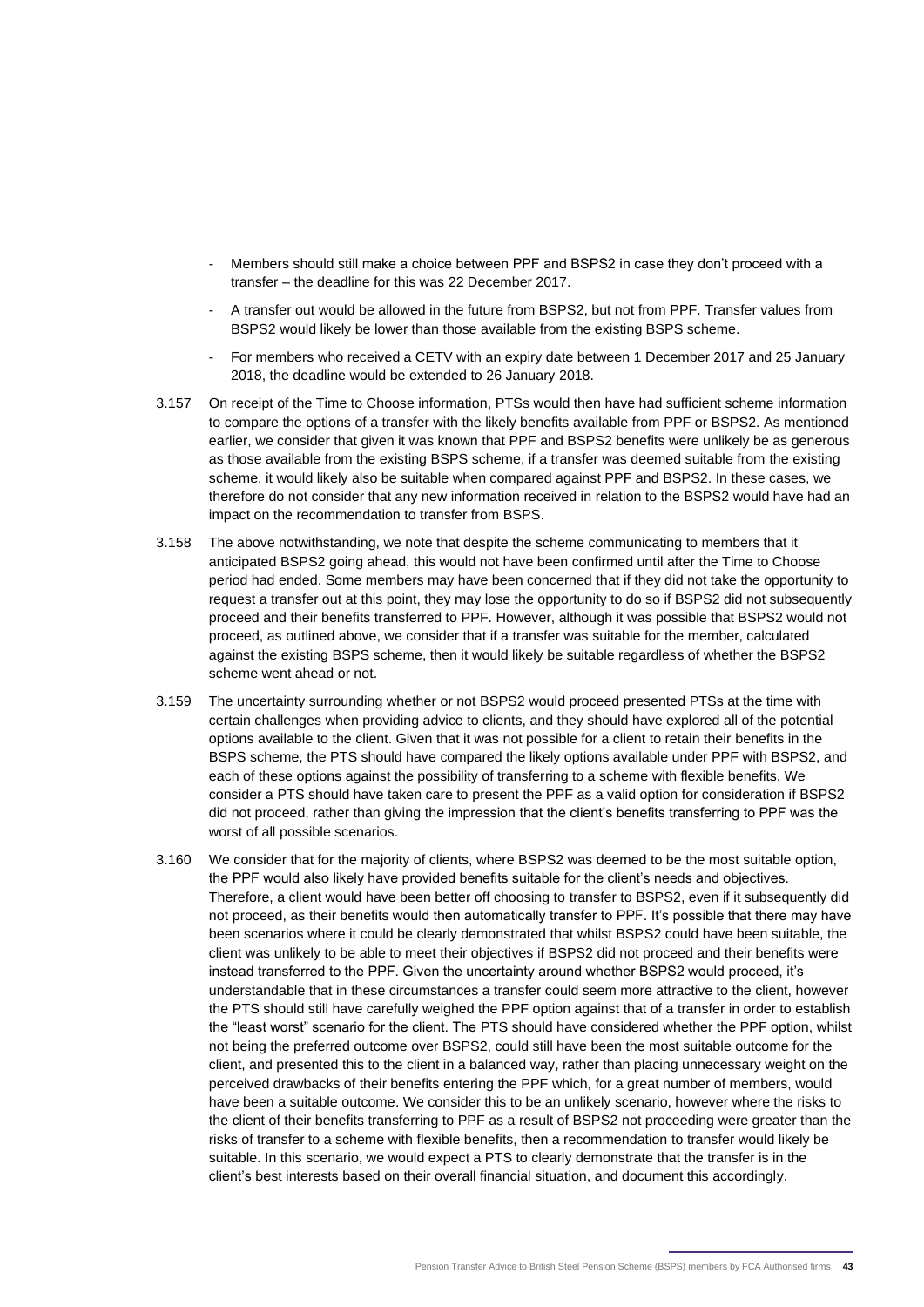- 3.161 In June 2017 the FCA issued a Consultation Paper<sup>15</sup> (CP17-16) which a) reconfirmed the regulatory requirements for pension transfer advice, in place at the time, and b) outlined and invited comment on proposed changes to this. Whilst the proposed changes may have given PTSs information as to possible changes to rules and guidance in the future, no changes came into effect until April 2018. Therefore, we consider that PTSs should have been following the guidance and rules in place at the point of advice and referred to in this document.
- 3.162 We are aware of advice models (two-adviser models) where an introducing, regulated adviser refers a client to a PTS for pension transfer advice but provides and retains responsibility for the associated proposed investment advice. In January and October 2017, the FCA issued updates on its website in relation to its expectations regarding pension transfer analysis, reconfirming that a PTS should have knowledge of the proposed receiving scheme and investment strategy, even if they were not providing the investment advice<sup>16 17</sup>. The guidance also reconfirmed that any pension transfer analysis should be based on the client's specific circumstances and the proposed schemes, rather than using generic defaults. Although these updates were useful reminders, we consider that PTSs should already have been aware of these requirements through the existing rules and guidance in force at the time.

<sup>&</sup>lt;sup>15</sup> [CP17/16: Advising on Pension Transfers \(fca.org.uk\)](https://www.fca.org.uk/publication/consultation/cp17-16.pdf)

<sup>&</sup>lt;sup>16</sup> January 2017 – <https://www.fca.org.uk/news/news-stories/advising-pension-transfers-our-expectations>

<sup>17</sup> October 2017 – https://www.fca.org.uk/news/news-stories/our-work-defined-benefit-pension-transfers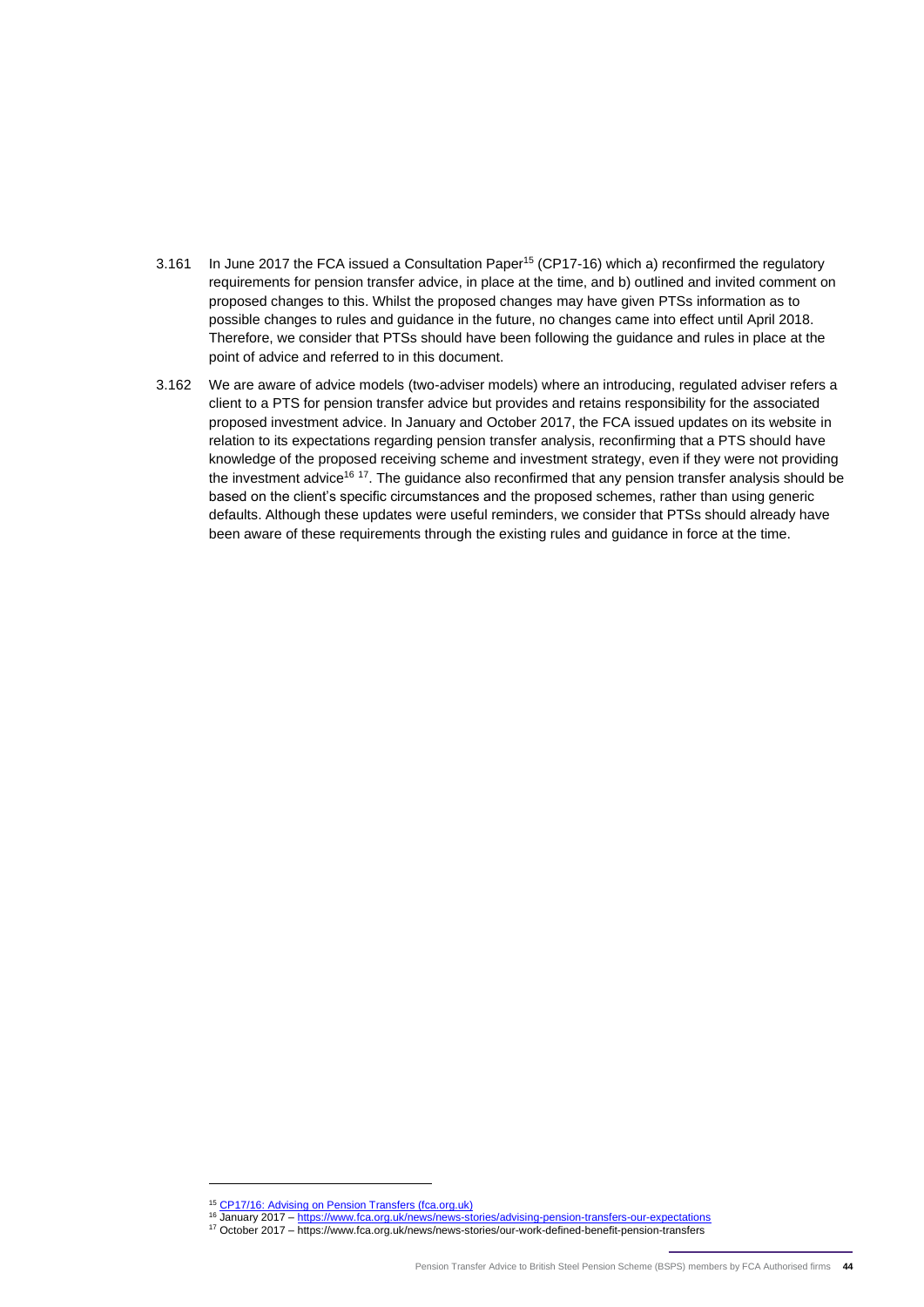# <span id="page-44-0"></span>Appendix I Extracts from COBS

### COBS 9.2.1R (version 01 November 2007 until 30 September 2018)

- 1 A *firm* must take reasonable steps to ensure that a personal recommendation, or a decision to trade, is suitable for its client.
- 2 When making the *personal recommendation* or *managing* his *investments*, the *firm* must obtain the necessary information regarding the *client's*:
	- a knowledge and experience in the investment field relevant to the specific type of *designated investment* or service
	- b financial situation; and
	- c investment objectives

so as to enable the *firm* to make the recommendation, or take the decision, which is suitable for him.

## COBS 9.2.2R (version 01 November 2007 until 30 September 2018)

- 1 A *[firm](https://www.handbook.fca.org.uk/handbook/glossary/G430.html)* must obtain from the *[client](https://www.handbook.fca.org.uk/handbook/glossary/G156.html)* such information as is necessary for the *[firm](https://www.handbook.fca.org.uk/handbook/glossary/G430.html)* to understand the essential facts about him and have a reasonable basis for believing, giving due consideration to the nature and extent of the service provided, that the specific transaction to be recommended, or entered into in the course of managing:
	- a meets his investment objectives
	- b is such that he is able financially to bear any related investment risks consistent with his investment objectives; and
	- c is such that he has the necessary experience and knowledge in order to understand the risks involved in the transaction or in the management of his portfolio.
- 2 The information regarding the investment objectives of a *[client](https://www.handbook.fca.org.uk/handbook/glossary/G156.html)* must include, where relevant, information on the length of time for which he wishes to hold the investment, his preferences regarding risk taking, his risk profile, and the purposes of the investment.
- 3 The information regarding the financial situation of a *[client](https://www.handbook.fca.org.uk/handbook/glossary/G156.html)* must include, where relevant, information on the source and extent of his regular income, his assets, including liquid assets, investments and real property, and his regular financial commitments.

# COBS 9.2.3R (version 01 November 2007 until 30 September 2018)

The information regarding a *[client's](https://www.handbook.fca.org.uk/handbook/glossary/G156.html)* knowledge and experience in the investment field includes, to the extent appropriate to the nature of the *[client,](https://www.handbook.fca.org.uk/handbook/glossary/G156.html)* the nature and extent of the service to be provided and the type of product or transaction envisaged, including their complexity and the risks involved, information on:

- 1. the types of service, transaction and *designated investment* with which the *[client](https://www.handbook.fca.org.uk/handbook/glossary/G156.html)* is familiar
- 2. the nature, volume, frequency of the *[client's](https://www.handbook.fca.org.uk/handbook/glossary/G156.html)* transactions in *designated [investments](https://www.handbook.fca.org.uk/handbook/glossary/G282.html)* and the period over which they have been carried out
- 3. the level of education, profession or relevant former profession of the *[client.](https://www.handbook.fca.org.uk/handbook/glossary/G156.html)*

# COBS 9.2.4R (version 01 November 2007 until 30 September 2018)

A *[firm](https://www.handbook.fca.org.uk/handbook/glossary/G430.html)* must not encourage a *[client](https://www.handbook.fca.org.uk/handbook/glossary/G156.html)* not to provide information for the purposes of its assessment of suitability.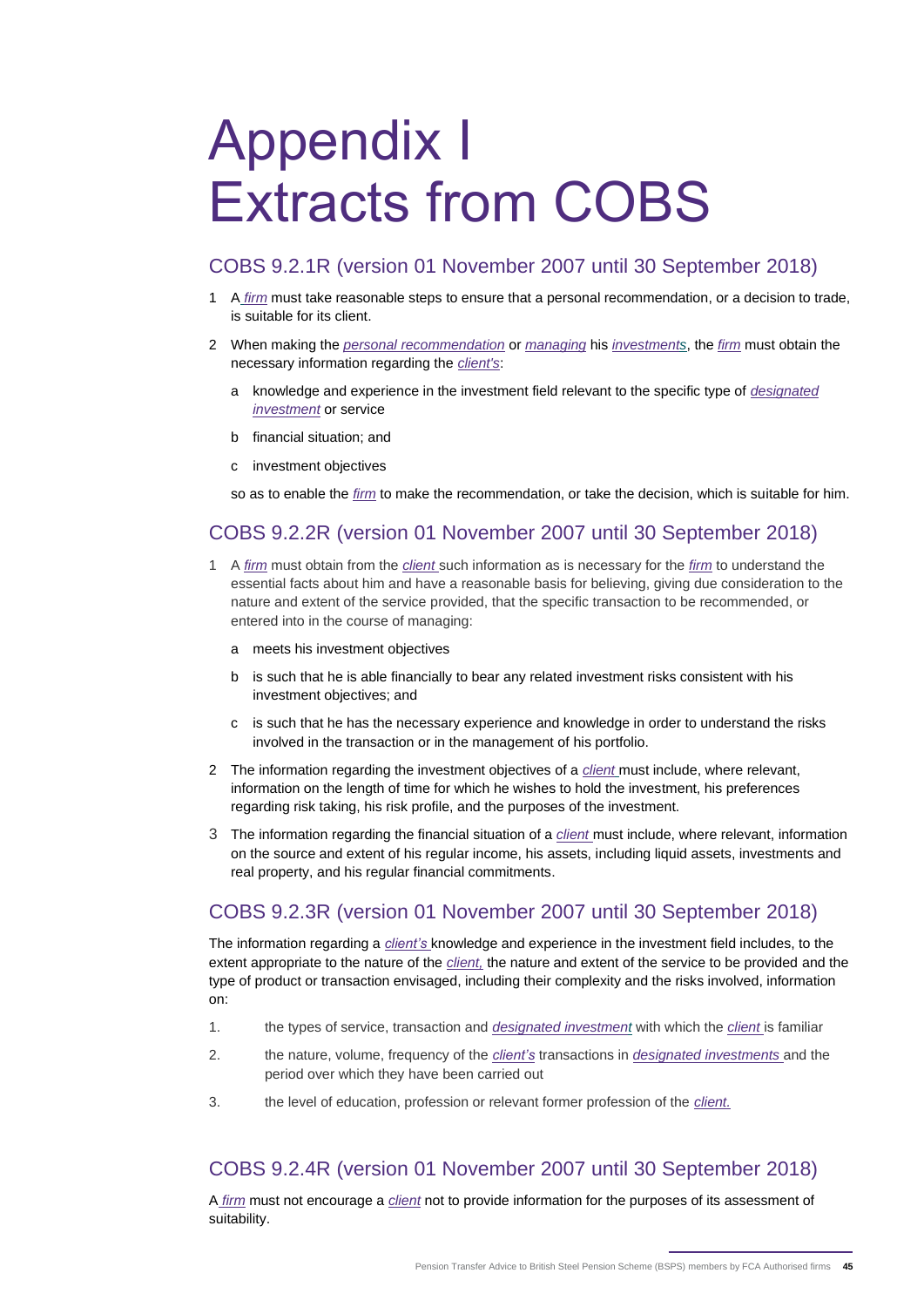## COBS 9.2.5R (version 01 November 2007 until 30 September 2018)

A *[firm](https://www.handbook.fca.org.uk/handbook/glossary/G430.html)* is entitled to rely on the information provided by its *[clients](https://www.handbook.fca.org.uk/handbook/glossary/G156.html)* unless it is aware that the information is manifestly out of date, inaccurate or incomplete.

### COBS 9.2.6R (version 01 November 2007 until 30 September 2018)

If a *[firm](https://www.handbook.fca.org.uk/handbook/glossary/G430.html)* does not obtain the necessary information to assess suitability, it must not make a *[personal](https://www.handbook.fca.org.uk/handbook/glossary/G877.html) [recommendation](https://www.handbook.fca.org.uk/handbook/glossary/G877.html)* to the *[client](https://www.handbook.fca.org.uk/handbook/glossary/G156.html)* or take a decision to trade for him.

## COBS 9.2.7G (version 01 November 2007 until 30 September 2018)

Although a *[firm](https://www.handbook.fca.org.uk/handbook/glossary/G430.html)* may not be permitted to make a *personal [recommendation](https://www.handbook.fca.org.uk/handbook/glossary/G877.html)* or take a decision to trade because it does not have the necessary information, its *[client](https://www.handbook.fca.org.uk/handbook/glossary/G156.html)* may still ask the *[firm](https://www.handbook.fca.org.uk/handbook/glossary/G430.html)* to provide another service such as, for example, to arrange a deal or to deal as agent for the *[client](https://www.handbook.fca.org.uk/handbook/glossary/G156.html)*. If this happens, the *[firm](https://www.handbook.fca.org.uk/handbook/glossary/G430.html)* should ensure that it receives written confirmation of the instructions. The *[firm](https://www.handbook.fca.org.uk/handbook/glossary/G430.html)* should also bear in mind the *client's best [interests](https://www.handbook.fca.org.uk/handbook/glossary/G2357.html) rule* and any obligation it may have under the *[rules](https://www.handbook.fca.org.uk/handbook/glossary/G1036.html)* relating to appropriateness when providing the different service (see *[COBS](https://www.handbook.fca.org.uk/handbook/COBS/10/#D65) 10*, Appropriateness (for non-advised services)).

### COBS 19.1.1R (version 08 June 2015 until 31 March 2018)

If an individual who is not a *pension transfer [specialist](https://www.handbook.fca.org.uk/handbook/glossary/G856.html?date=2017-04-06)* gives advice or a *[personal](https://www.handbook.fca.org.uk/handbook/glossary/G877.html?date=2017-04-06) [recommendation](https://www.handbook.fca.org.uk/handbook/glossary/G877.html?date=2017-04-06)* about a *pension [transfer,](https://www.handbook.fca.org.uk/handbook/glossary/G855.html?date=2017-04-06)* a *pension [conversion](https://www.handbook.fca.org.uk/handbook/glossary/G3480p.html?date=2017-04-06)* or *[pension](https://www.handbook.fca.org.uk/handbook/glossary/G852.html?date=2017-04-06) opt-out* on a *[firm's](https://www.handbook.fca.org.uk/handbook/glossary/G430.html?date=2017-04-06)* behalf, the *[firm](https://www.handbook.fca.org.uk/handbook/glossary/G430.html?date=2017-04-06)* must ensure that the recommendation or advice is checked by a *pension transfer [specialist.](https://www.handbook.fca.org.uk/handbook/glossary/G856.html?date=2017-04-06)*

## COBS 19.1.2R (version 08 June 2015 until 31 March 2018)

A *[firm](https://www.handbook.fca.org.uk/handbook/glossary/G430.html?date=2017-04-06)* must:

- 1. compare the benefits likely (on reasonable assumptions) to be paid under a *defined [benefits](https://www.handbook.fca.org.uk/handbook/glossary/G273.html?date=2017-04-06) [pension](https://www.handbook.fca.org.uk/handbook/glossary/G273.html?date=2017-04-06) scheme* or other pension scheme with *[safeguarded](https://www.handbook.fca.org.uk/handbook/glossary/G4547s.html?date=2017-04-06) benefits* with the benefits afforded by a *[personal](https://www.handbook.fca.org.uk/handbook/glossary/G876.html?date=2017-04-06) pension scheme*, *[stakeholder](https://www.handbook.fca.org.uk/handbook/glossary/G1124.html?date=2017-04-06) pension scheme* or other pension scheme with *flexible [benefits](https://www.handbook.fca.org.uk/handbook/glossary/G3502f.html?date=2017-04-06)*, before it advises *a retail [client](https://www.handbook.fca.org.uk/handbook/glossary/G1980.html?date=2017-04-06)* to transfer out of a scheme or other pension scheme with *[safeguarded](https://www.handbook.fca.org.uk/handbook/glossary/G4547s.html?date=2017-04-06) benefits;*
- 2. ensure that that comparison includes enough information for the *[client](https://www.handbook.fca.org.uk/handbook/glossary/G156.html?date=2017-04-06)* to be able to make an informed decision;
- 3. give the *[client](https://www.handbook.fca.org.uk/handbook/glossary/G156.html?date=2017-04-06)* a copy of the comparison, drawing the *[client's](https://www.handbook.fca.org.uk/handbook/glossary/G156.html?date=2017-04-06)* attention to the factors that do and do not support the *[firm's](https://www.handbook.fca.org.uk/handbook/glossary/G430.html?date=2017-04-06)* advice, in good time, and in any case no later than when the *[key](https://www.handbook.fca.org.uk/handbook/glossary/G2471.html?date=2017-04-06) features [document](https://www.handbook.fca.org.uk/handbook/glossary/G2471.html?date=2017-04-06)* is provided; and
- 4. take reasonable steps to ensure that the *[client](https://www.handbook.fca.org.uk/handbook/glossary/G156.html?date=2017-04-06)* understands the *[firm's](https://www.handbook.fca.org.uk/handbook/glossary/G430.html?date=2017-04-06)* comparison and its advice.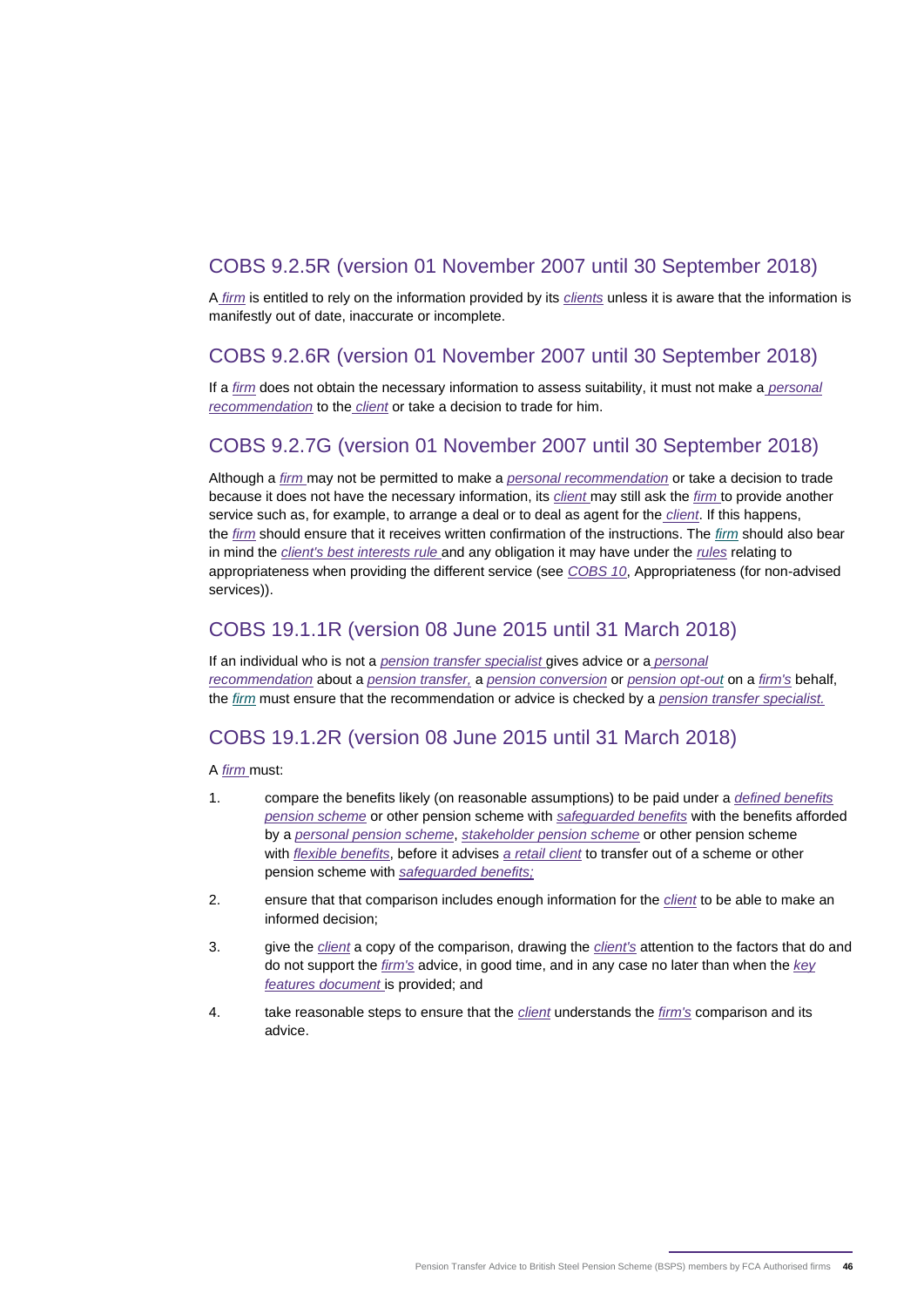## COBS 19.1.2AR (version 08 June 2015 until 31 March 2018)

A *[firm](https://www.handbook.fca.org.uk/handbook/glossary/G430.html?date=2017-04-06)* need not carry out the comparison described in *COBS [19.1.2R](https://www.handbook.fca.org.uk/handbook/COBS/19/1.html?date=2017-04-06#D7)* if:

- 1. the *retail [client](https://www.handbook.fca.org.uk/handbook/glossary/G1980.html?date=2017-04-06)* wishes to crystallise benefits immediately after the *[pension](https://www.handbook.fca.org.uk/handbook/glossary/G855.html?date=2017-04-06) transfer* or *[pension](https://www.handbook.fca.org.uk/handbook/glossary/G3480p.html?date=2017-04-06) [conversion](https://www.handbook.fca.org.uk/handbook/glossary/G3480p.html?date=2017-04-06)*; and
- 2. the *retail [client](https://www.handbook.fca.org.uk/handbook/glossary/G1980.html?date=2017-04-06)* is at normal retirement age under the rules of the ceding scheme.

### COBS 19.1.3G (version 08 June 2015 until 31 March 2018)

In particular, the comparison should:

- 1. take into account all of the *retail [client's](https://www.handbook.fca.org.uk/handbook/glossary/G1980.html?date=2017-04-06)* relevant circumstances
- 2. have regard to the benefits and options available under the ceding scheme and the effect of replacing them with the benefits and options under the proposed scheme
- 3. explain the assumptions on which it is based and the rates of return that would have to be achieved to replicate the benefits being given up
- 4. be illustrated on rates of return which take into account the likely expected returns of the assets in which the *retail [client's](https://www.handbook.fca.org.uk/handbook/glossary/G1980.html?date=2017-04-06)* funds will be invested; and
- 5. where an immediate crystallisation of benefits is sought by the *retail [client](https://www.handbook.fca.org.uk/handbook/glossary/G1980.html?date=2017-04-06)* prior to the ceding scheme's normal retirement age, compare the benefits available from crystallisation at normal retirement age under that scheme.

### COBS 19.1.6G (version 08 June 2015 until 31 March 2018)

When advising a *retail [client](https://www.handbook.fca.org.uk/handbook/glossary/G1980.html?date=2017-04-06)* who is, or is eligible to be, a member of a *defined benefits [occupational](https://www.handbook.fca.org.uk/handbook/glossary/G1704.html?date=2017-04-06) [pension](https://www.handbook.fca.org.uk/handbook/glossary/G1704.html?date=2017-04-06) scheme* or other scheme with *[safeguarded](https://www.handbook.fca.org.uk/handbook/glossary/G4547s.html?date=2017-04-06) benefits* whether to transfer, convert or opt-out, a *[firm](https://www.handbook.fca.org.uk/handbook/glossary/G430.html?date=2017-04-06)* should start by assuming that a transfer, conversion or opt-out will not be suitable. A *[firm](https://www.handbook.fca.org.uk/handbook/glossary/G430.html?date=2017-04-06)* should only then consider a transfer, conversion or opt-out to be suitable if it can clearly demonstrate, on contemporary evidence, that the transfer, conversion or opt-out is in the *[client's](https://www.handbook.fca.org.uk/handbook/glossary/G156.html?date=2017-04-06)* best interests.

## COBS 19.1.7AG (version 08 June 2015 until 31 March 2018)

When giving a *personal [recommendation](https://www.handbook.fca.org.uk/handbook/glossary/G877.html?date=2015-06-08)* about a *[pension](https://www.handbook.fca.org.uk/handbook/glossary/G855.html?date=2015-06-08) transfer* or *pension [conversion](https://www.handbook.fca.org.uk/handbook/glossary/G3480p.html?date=2015-06-08)*, a *[firm](https://www.handbook.fca.org.uk/handbook/glossary/G430.html?date=2015-06-08)* should clearly inform the *retail [client](https://www.handbook.fca.org.uk/handbook/glossary/G1980.html?date=2015-06-08)* about the loss of the *[safeguarded](https://www.handbook.fca.org.uk/handbook/glossary/G4547s.html?date=2015-06-08) benefits* and the consequent transfer of risk from the *defined benefits [pension](https://www.handbook.fca.org.uk/handbook/glossary/G273.html?date=2015-06-08) scheme* or other scheme with *[safeguarded](https://www.handbook.fca.org.uk/handbook/glossary/G4547s.html?date=2015-06-08) benefits* to the *[retail](https://www.handbook.fca.org.uk/handbook/glossary/G1980.html?date=2015-06-08) [client](https://www.handbook.fca.org.uk/handbook/glossary/G1980.html?date=2015-06-08)*, including:

- 1 the extent to which benefits may fall short of replicating those in the *defined [benefits](https://www.handbook.fca.org.uk/handbook/glossary/G273.html?date=2015-06-08) pension [scheme](https://www.handbook.fca.org.uk/handbook/glossary/G273.html?date=2015-06-08)* or other scheme with *[safeguarded](https://www.handbook.fca.org.uk/handbook/glossary/G4547s.html?date=2015-06-08) benefits*;
- 2 the uncertainty of the level of benefit that can be obtained from the purchase of a future annuity and the prior investment risk to which the *retail [client](https://www.handbook.fca.org.uk/handbook/glossary/G1980.html?date=2015-06-08)* is exposed until an annuity is purchased with the proceeds of the proposed *[personal](https://www.handbook.fca.org.uk/handbook/glossary/G876.html?date=2015-06-08) pension scheme* or *[stakeholder](https://www.handbook.fca.org.uk/handbook/glossary/G1124.html?date=2015-06-08) pension scheme*; and

3 the potential lack of availability of annuity types (for instance, annuity increases linked to different indices) to replicate the benefits being given up in the *defined [benefits](https://www.handbook.fca.org.uk/handbook/glossary/G273.html?date=2015-06-08) pension scheme*.

### COBS 19.1.7BG (version 08 June 2015 until 31 March 2018)

In considering whether to make a [personal recommendation,](https://www.handbook.fca.org.uk/handbook/glossary/G877.html?date=2015-06-08) a [firm](https://www.handbook.fca.org.uk/handbook/glossary/G430.html?date=2015-06-08) should not regard a rate of return which may replicate the benefits being given up from the [defined benefits pension scheme](https://www.handbook.fca.org.uk/handbook/glossary/G273.html?date=2015-06-08) or other scheme with [safeguarded benefits](https://www.handbook.fca.org.uk/handbook/glossary/G4547s.html?date=2015-06-08) as sufficient in itself.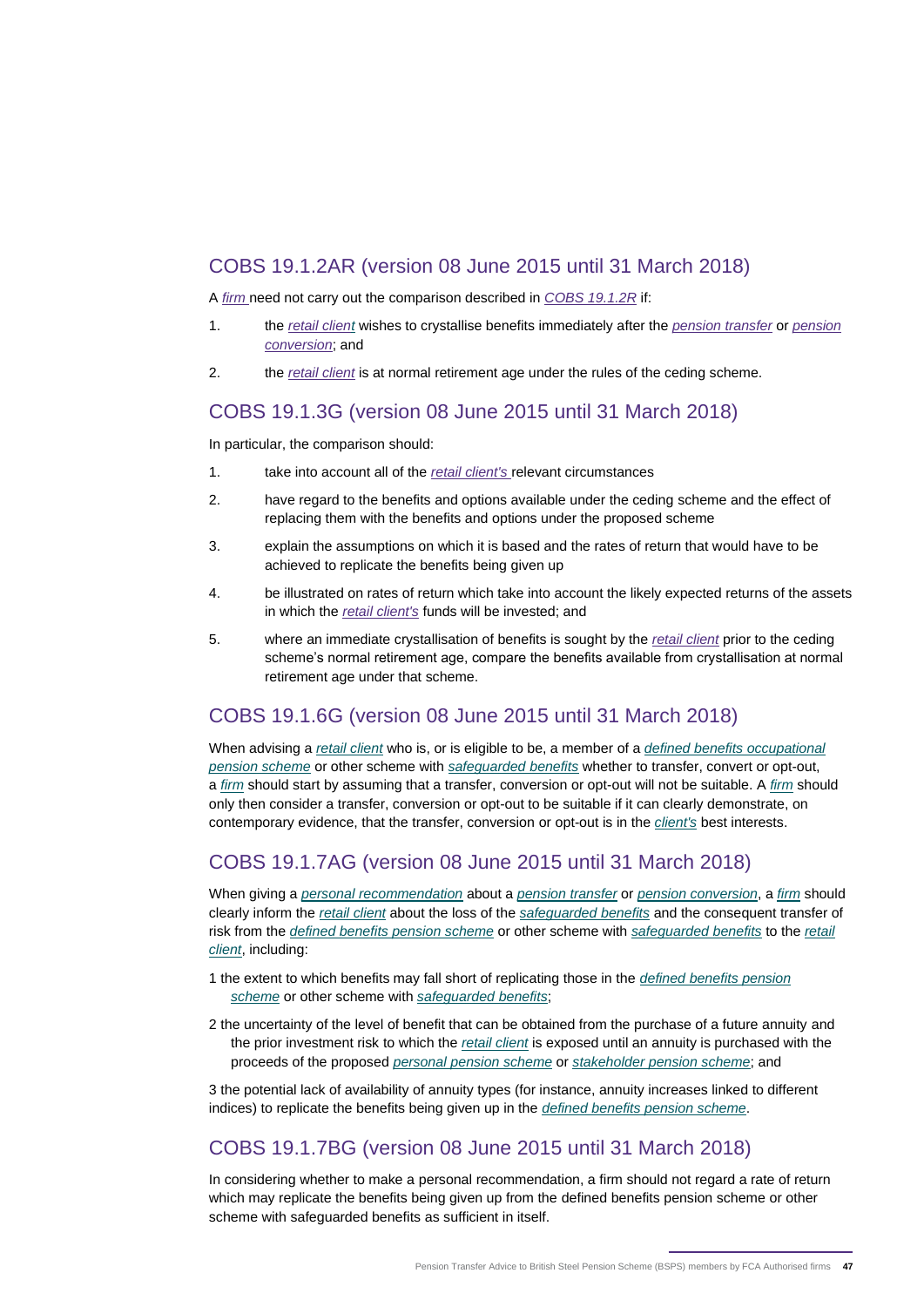# <span id="page-47-0"></span>Appendix II Competency of Pension Transfer Specialists

A Pension Transfer is defined by the FCA as a transaction, resulting from the decision of a retail client who is an individual:

(a) to transfer deferred benefits (regardless of when the retail client intends to crystallise such benefits) from:

(i) an occupational pension scheme;

(ii) an individual pension contract providing fixed or guaranteed benefits that replaced similar benefits under a defined benefits pension scheme; or

(iii) (in the cancellation rules (COBS 15)) a stakeholder pension scheme or personal pension scheme,

to:

(iv) a stakeholder pension scheme;

(v) a personal pension scheme; or

(vi) a deferred annuity policy, where the eventual benefits depend on investment performance in the period up to the date when those benefits will come into payment; or

(vii) a defined contribution occupational pension scheme; or

(b) to require the trustees or manager of a pension scheme to make a transfer payment in respect of any safeguarded benefits with a view to obtaining a right or entitlement to flexible benefits under another pension scheme.

A Pension Transfer specialist is defined as an individual who has passed the required examinations as specified in TC; and is employed by a firm to give advice on pension transfers, pension conversions and pension opt-outs or to check such advice in accordance with the provisions of COBS 19.1.

A firm is responsible for assessing and maintaining the competence of their employees as outlined in the Training & Competence sourcebook at TC 2.1. For example, we would expect a pension transfer specialist to undertake ongoing Continuous Professional Development (CPD) in order to ensure that their industry and market knowledge is up to date as part of maintaining competence.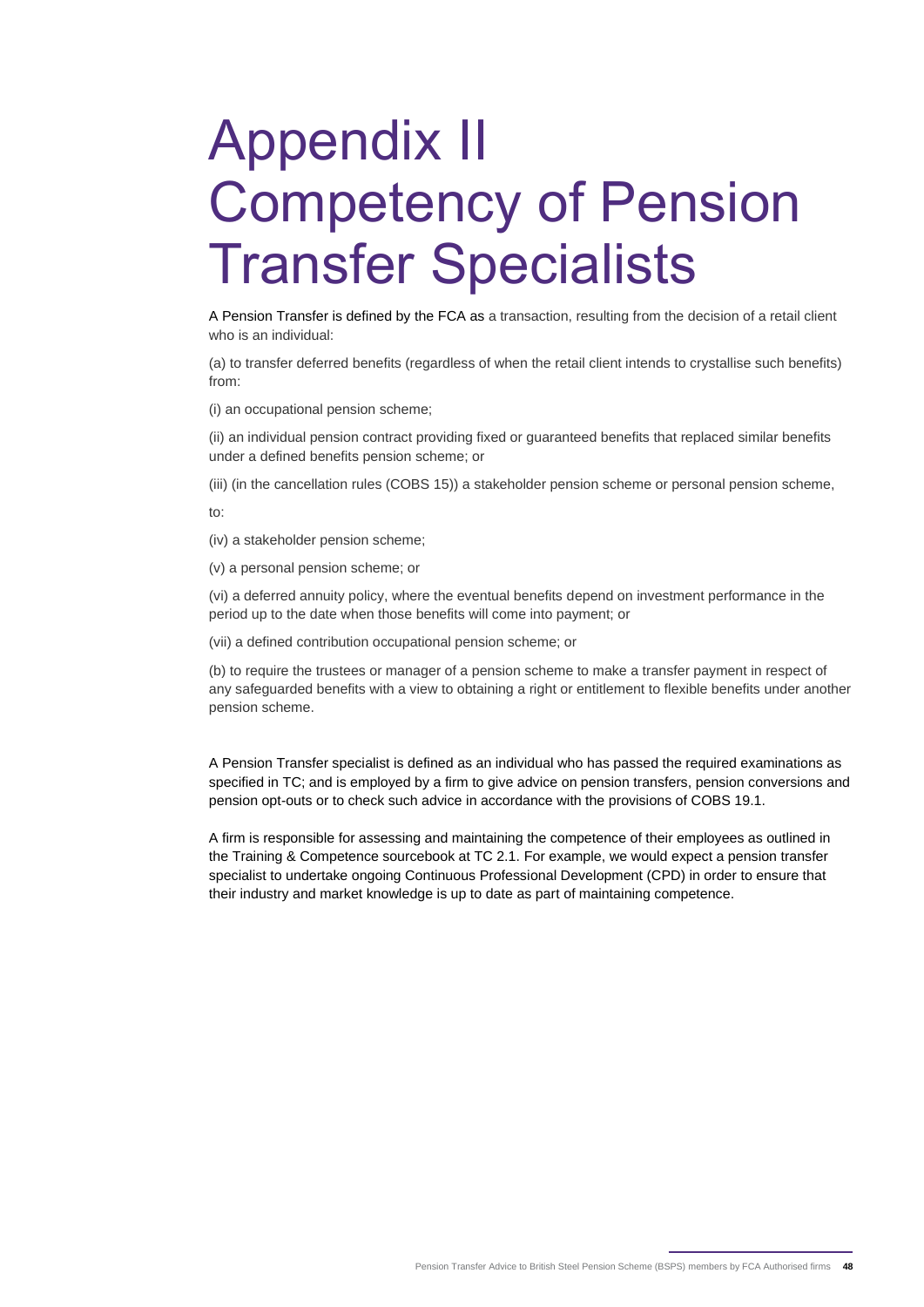# <span id="page-48-0"></span>Appendix III Documents and correspondence relied upon

| <b>Documents and correspondence</b>                                                                                                                                                                                  |
|----------------------------------------------------------------------------------------------------------------------------------------------------------------------------------------------------------------------|
| Letter from Trustee Chairman to all Scheme members to update them on<br>recent developments in connection with the Scheme (January 2017)                                                                             |
| Letters sent out to members in receipt of a CETV statement advising that<br>changes were being made to the calculation methodology (March 2017)                                                                      |
| CETV Technical note for IFAs available for issue in response to technical<br>queries from IFAs (May 2017)                                                                                                            |
| Website update to inform members of a potential revision to the underfunding<br>reduction (from 8% to 5%) in anticipation of receipt by the scheme of £550m,<br>due from Tata Steel as part of the RAA (August 2017) |
| Letter to members in receipt of an unexpired transfer quotation providing an<br>amended quotation on a non-statutory basis reflecting the change in the<br>underfunding reduction (as above) (September 2017)        |
| Member Option Packs issued under Time to Choose exercise (October 2017)                                                                                                                                              |
| FAQ Wording added to the Time to Choose website relating to transfers<br>(October 2017 to December 2017)                                                                                                             |
| Re-tranching technical note for IFAs added to Time to Choose website<br>(November 2017)                                                                                                                              |
| Flowchart 'You think you might want to transfer out of the BSPS' added to the<br>scheme website (December 2017)                                                                                                      |
| CETV Technical Note for IFAs added to the Time to Choose website<br>(December 2017)                                                                                                                                  |
| FCA/TPAS/tPR joint letters issued to all BSPS members with an unexpired<br>CETV statement with covering letter from BSPS Trustee (December 2017)                                                                     |